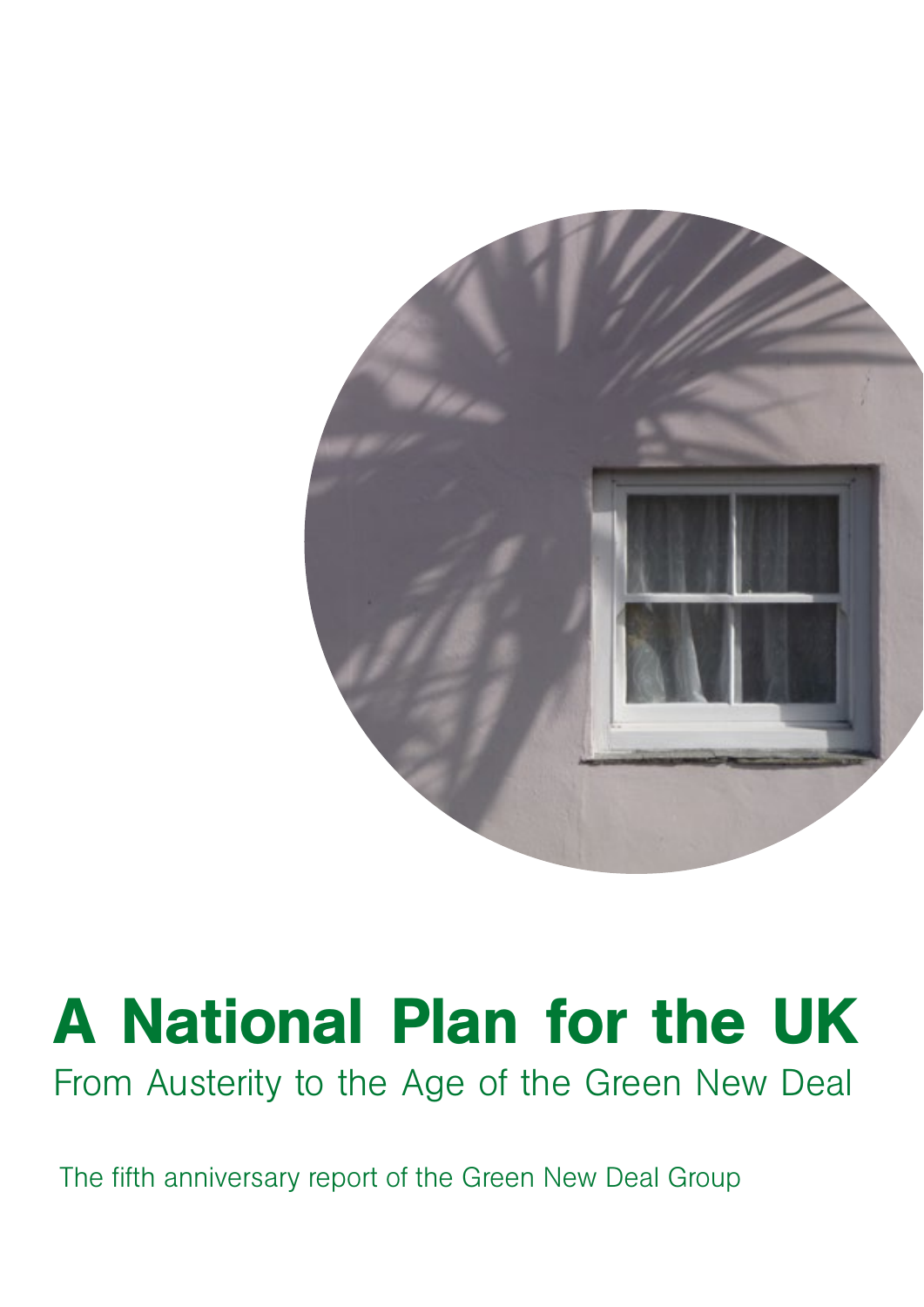## This report is the fourth publication of the Green New Deal Group.



Meeting since early 2007, the Green New Deal Group's membership is drawn to reflect a wide range of expertise relating to the ongoing financial, energy and environmental crises. The views and recommendations of the report are those of the group writing in their individual capacities.

## The Green New Deal Group is, in alphabetical order:

| <b>Larry Elliott</b> , Economics Editor, The Guardian                                                              | <b>Richard Murphy, Director, Tax Research UK</b>                                                       |
|--------------------------------------------------------------------------------------------------------------------|--------------------------------------------------------------------------------------------------------|
| <b>Colin Hines, Convenor, Green New Deal Group and</b><br>former head of Greenpeace International's Economics Unit | <b>Susie Parsons, Director, Lasting Transformation</b>                                                 |
|                                                                                                                    | <b>Ann Pettifor, Director, Policy Research in Macroeconomics</b>                                       |
| <b>Tony Juniper, former Director, Friends of the Earth,</b><br>Sustainability Advisor and Author                   | and former head of the Jubilee 2000 debt relief campaign                                               |
|                                                                                                                    | <b>Ruth Potts</b> , Schumacher College and former head of                                              |
| <b>Jeremy Leggett</b> , founder and Chairman, Solarcentury and<br>SolarAid                                         | campaigns at <b>nef</b> (the new economics foundation)                                                 |
|                                                                                                                    | <b>Charles Secrett</b> , former Director of Friends of the Earth,                                      |
| <b>Caroline Lucas, Green Party MP for Brighton Pavilion</b>                                                        | and founder and coordinator of The ACT! Alliance                                                       |
|                                                                                                                    | <b>Andrew Simms, chief analyst, Global Witness and fellow</b><br>of nef (the new economics foundation) |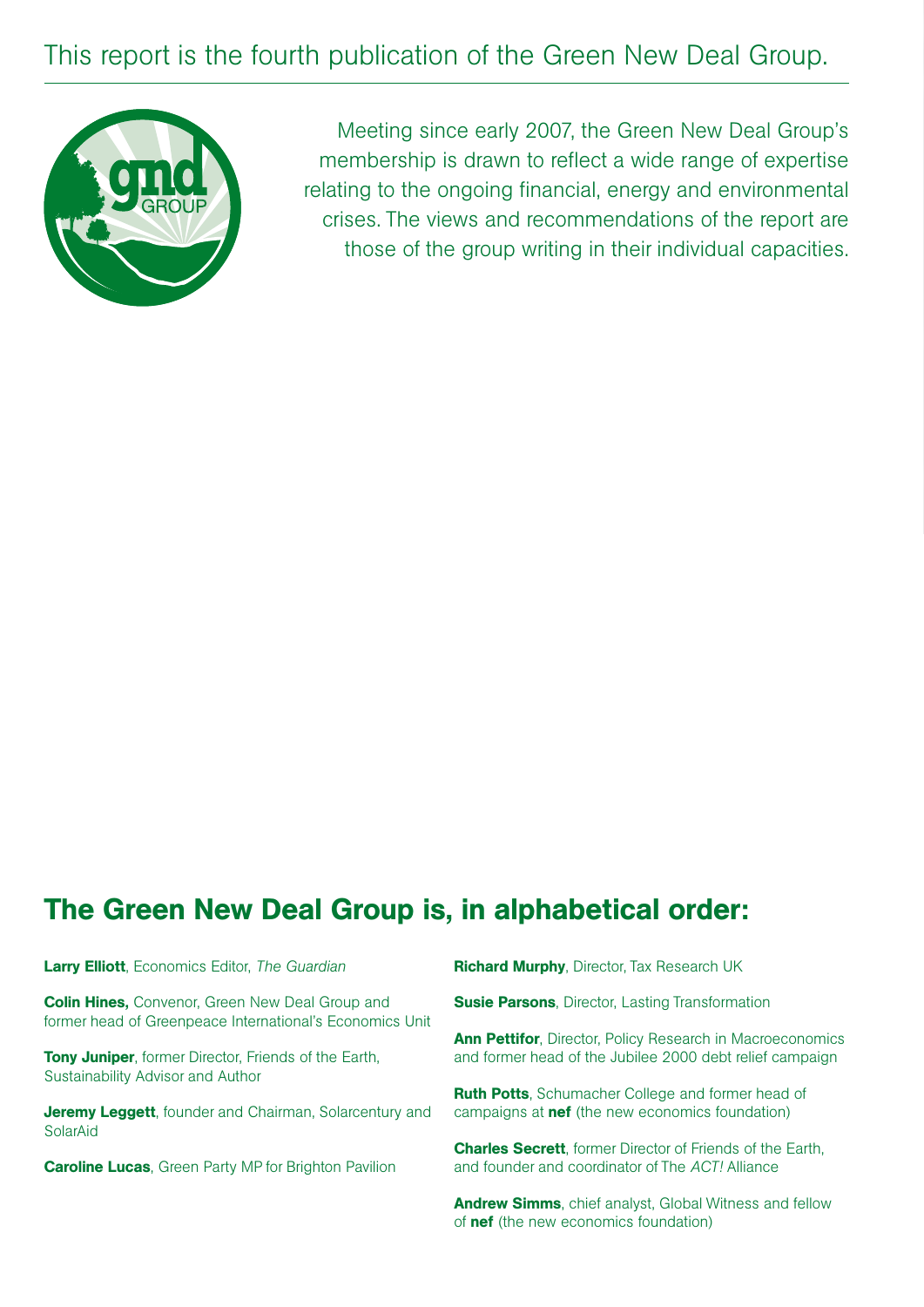

The purpose of this report is to advance a much-needed debate about how to move the UK out of the counterproductive politics of austerity and into the age of the Green New Deal. This is a matter of utmost urgency. If it isn't introduced rapidly, we are likely to enter another economic slump. A Green New Deal could be implemented now if the political will existed. It calls initially for a £50 billion a year investment programme to boost economic activity, in a way which provides jobs on a living wage in every community in the UK, while reducing our ecological impact.

## **Contents**

| Executive summary                                           | 2  |
|-------------------------------------------------------------|----|
| Foreword: From Austerity to the Green New Deal              | 4  |
| Part 1: Why The Green New Deal Was Right in 2008            |    |
| Part 2: Another Looming Credit Crunch – And How To Avert It | 15 |
| Part 3: Plenty Of Money For A Green New Deal                | 23 |
| Conclusion. The Green New Deal: An Overriding Priority      | 28 |
| Appendix One                                                | 29 |
| Endnotes                                                    | 31 |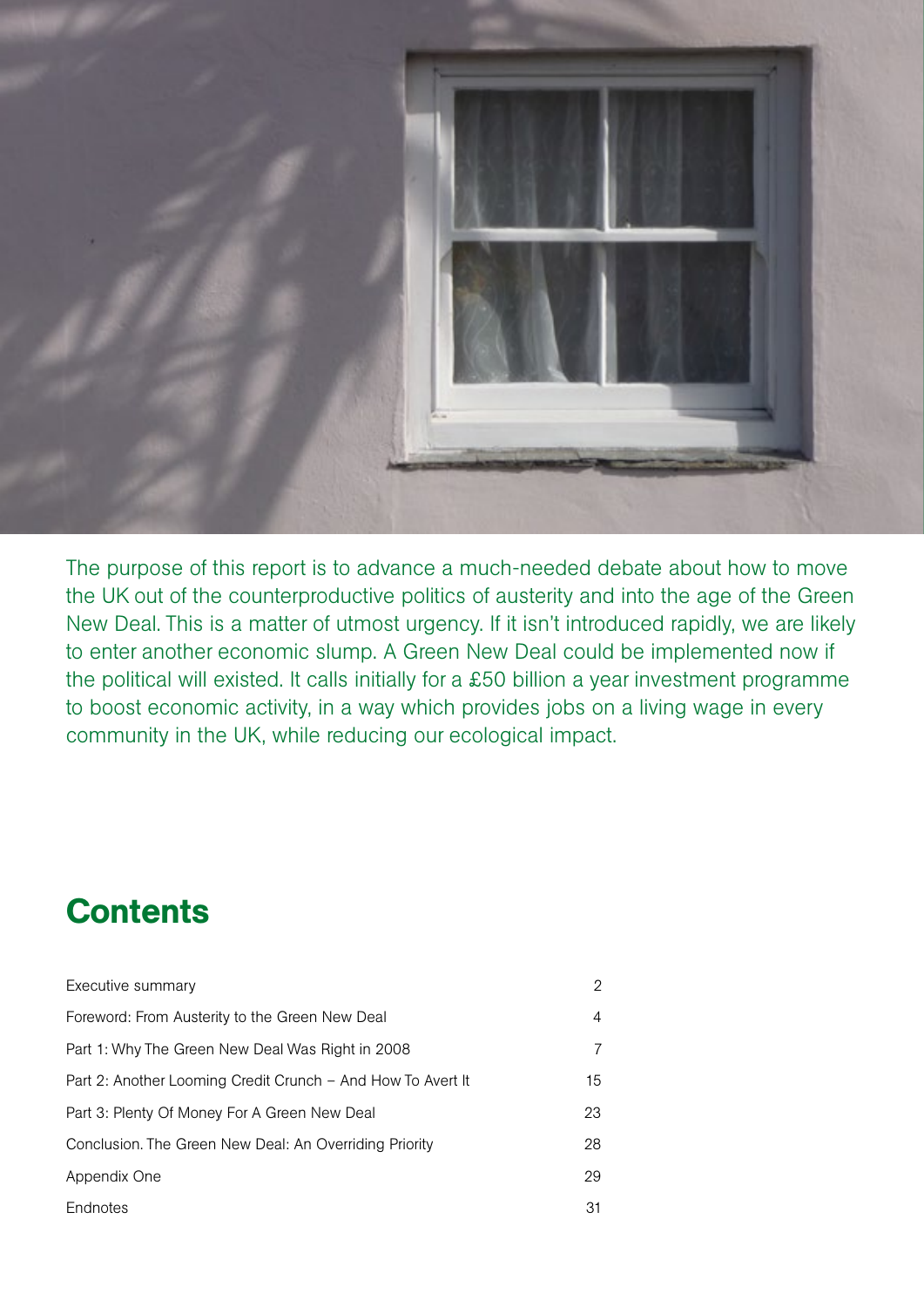## Executive summary

Five years ago we wrote and published the Green New Deal. In our report,<sup>1</sup> begun in the summer of 2007 before the full extent of the financial crisis had become apparent, we called for a joined-up package of measures. They were designed to power a renewable energy revolution, create thousands of green-collar jobs and rein in the distorting power of the finance sector, while making more low-cost, patient capital available for pressing social and economic priorities.

The Green New Deal Group argued that, given the scale of the threat to the finance system at the time, it was vital for government to borrow to intervene in the economy and to 'generate employment, income and saving and associated tax revenues to repay the exchequer.' Unlike many policy makers and commentators at that time, we believed that economic failure would cause public debt to rise. This turned out to be true. To reduce the annual deficit and total debt it was vital, we argued, that government should step in and invest in measures that would not only generate economic activity to counter the negative impacts of the immediate economic slump, but bring about the transformation of the economy for a low-carbon future, while also creating the jobs that would insulate against the worst impacts of the downturn.

As the world stood on the edge of an economic abyss in 2008, Gordon Brown and other world leaders quickly abandoned the mantra 'markets know better than governments', blew the dust off their Keynesian textbooks and pumped money and hence demand into the global economy. Governments made available previously unimaginable sums to bail-out out a banking system whose uncontrolled greed and recklessness had bought the global economy to its knees.

During the Keynesian 'year in the sun' that followed, institutions and politicians joined the call for a Green New Deal. The United Nations Environment Programme (UNEP) called for a Global Green New Deal because of its 'enormous economic, social and environmental benefits… ranging from new green jobs in clean tech and clean energy businesses up to ones in sustainable agriculture and conservation-based enterprises'.2 In 2009, then UK Prime Minster, Gordon Brown called for an international "green new deal" to boost the environmental sector and help lift the global economy out of recession.3 Green Members of the European Parliament called for a European Green New Deal to tackle the continent's economic problems in a sustainable manner.4

As soon the global economy appeared to be improving, the mini-revival of Keynesianism was replaced by its nemesis – the age of austerity. In response, our second report *The Cuts Won't Work,* published in December 2009, warned: 'Now is the time for spending, not cutting'.5

By 2012 and after the Coalition Government's drastic programme of public spending cuts, total net public debt, as we had warned, had increased substantially – to more than £1 trillion before the impact of quantitative easing is considered, or 70 per cent of GDP – and has continued to rise in 2013. $6$  The reason was entirely predictable: public investment had been slashed, causing a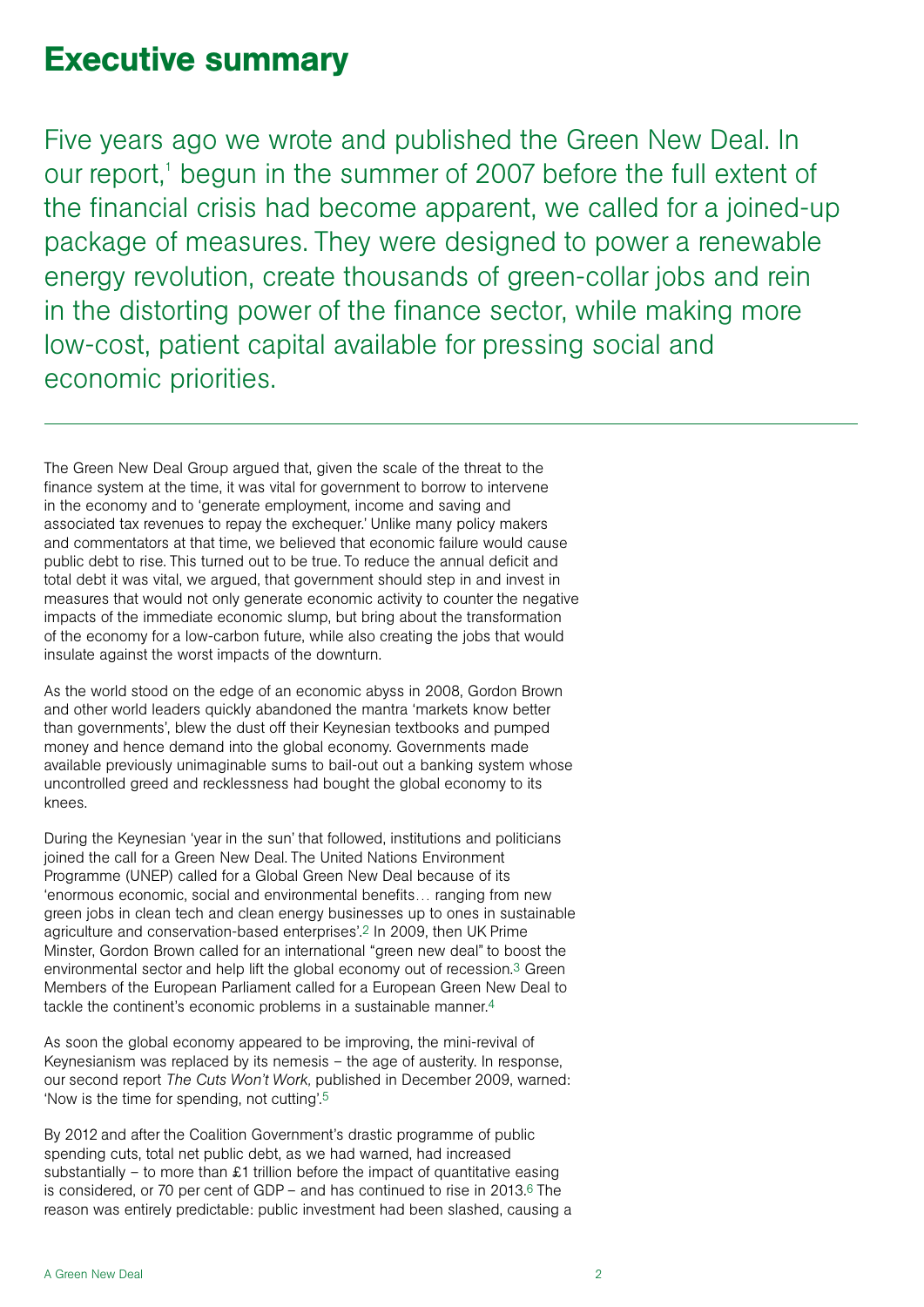collapse in private confidence, a rise in underemployment and joblessness, a fall in wages, investment and spending. As a result, government revenues and the tax-take fell and expenditure on unemployment benefits etc rose.

The downside of the age of austerity is becoming increasingly apparent in rising government debts, underemployment and inequality as well as cuts to essential public services, benefit cuts, social misery, social division and unrest. This is particularly the case in the UK and many parts of Europe where austerity is still being implemented relentlessly. Improvements in the UK deficit have in the public finance watchdog's words 'stalled',7 in spite of various political sleights of hand such as including anticipated auction receipts of £3.5 billion from the 4G mobile spectrum auction in the December 2012 Autumn Budget Statement.

Five years on from the first Green New Deal report, the global finance system remains in a precarious state, while the threat to our climate has grown and government support for renewable energy in the UK has melted away.

This report repeats and updates the demands we made in 2008. It calls for the urgent implementation of a real Green New Deal: an interlinked package of measures including a systematic programme of investment in green infrastructure of at least £50 billion a year, which will benefit every community in Britain, providing skilled-jobs, making homes warmer and keeping energy costs down.

This Green New Deal would be funded through the following measures:

- Tackling tax evasion and avoidance;
- A programme of Green Quantitative Easing  $(QE)$ , where the Bank of England 'creates' tens of billions of pounds to be used in a targeted fashion to fund a Green New Deal, generating jobs and economic activity that also transform the economy for the future. This is very different from any previous round of QE;
- Controls to ensure that banks that were bailed out by the taxpayer also invest in such a programme at low, sustainable rates of interest;
- Encouragement for pension funds and other institutional investors to invest in the Green New Deal;
- Buying out the private finance initiative (PFI) debt using Green QE and redirecting some of the otherwise huge repayments into funding green infrastructure.

This real Green New Deal would create employment. This would generate wages, salaries, profits and tax revenues – from both the public and private sectors. Tax revenues could then be used eventually to finance the economic deficit and pay down the national debt.

More than that, insulating every home and building in the UK, transforming our transport system for a low carbon future and ensuring maximum efficiency in the use and reuse of raw materials would create jobs across the country. Investment in renewable energy could be targeted so that it would help to rebalance the economy away from London, while also providing reliable sources of clean energy and enabling the UK to show global leadership on climate change.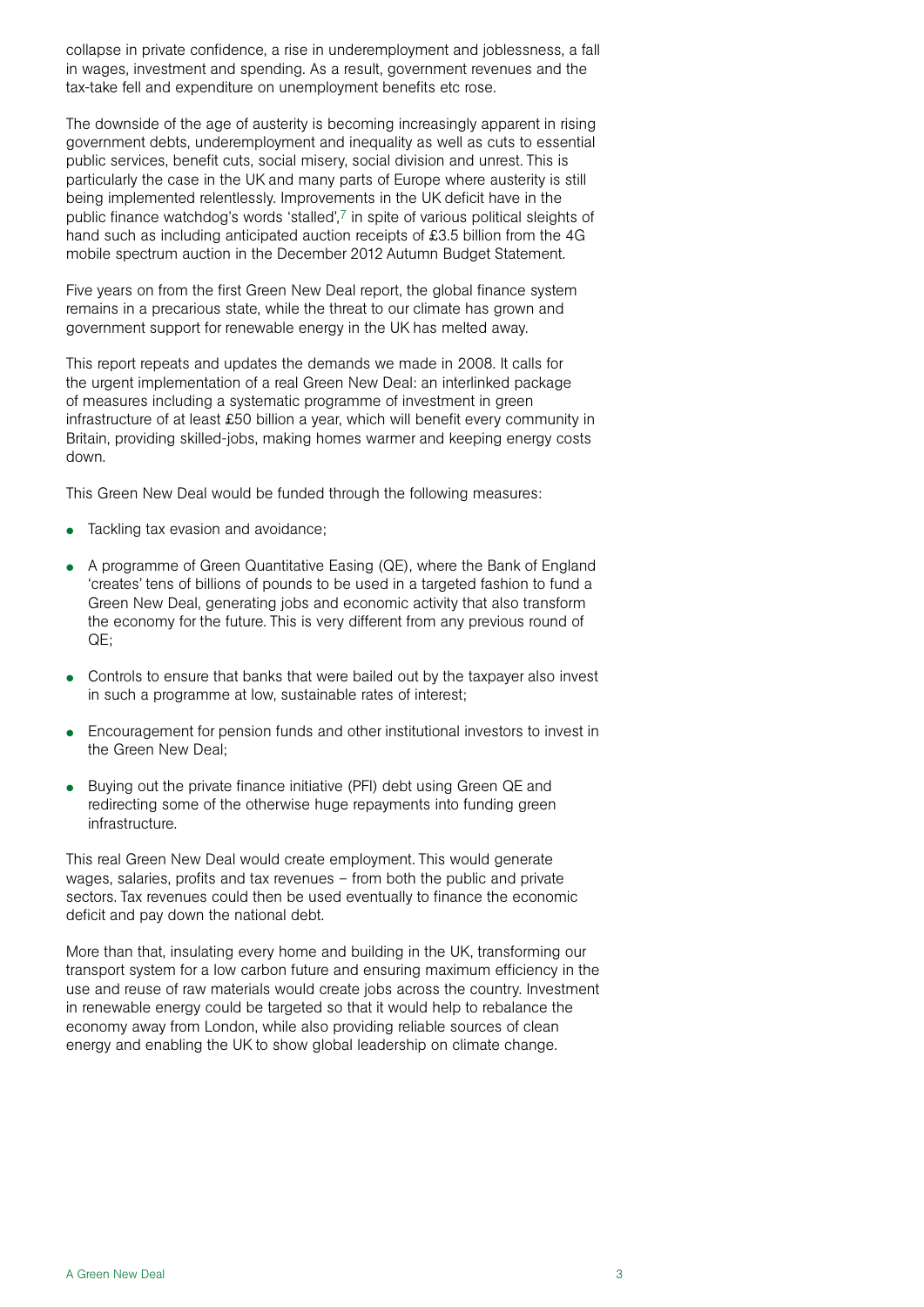## Foreword: From Austerity to the Green New Deal

The purpose of this report is to advance a much-needed debate in the run up to the general election in 2015 about how to move the UK out of the counterproductive politics of austerity into the age of the Green New Deal. This is a matter of utmost urgency. If it isn't introduced rapidly we are likely to find ourselves in another economic slump. A Green New Deal programme calls initially for a £50 billion a year programme to boost economic activity in a way which provides jobs on a living wage in every community in the UK, while reducing our ecological impact. To begin with, this involves putting in place a nationwide project to make every building in the country energy efficient and building hundreds of thousands of new, affordable, sustainably sited, energy-efficient homes.

Also key will be ensuring that the constant repair and maintenance and improvement of the nation's public transport system is geared to enhancing regional and local links. The information equivalent to transport – the broadband superhighway – will need to be dramatically improved across the country. Finally it is crucial that the recycling, reuse and minimisation of waste becomes a priority in every part of the UK.

This huge programme will be funded by ensuring that a substantial part of the £95 billion a year lost to tax dodging is recouped by government. This will require effective regulation and ensuring that enough tax inspectors are employed to maximise collection.

The rest of the money can be electronically printed by the Bank of England and invested directly into the Green New Deal. So far the £375 billion of QE has been used to buy government debt, i.e. gilts from financial institutions, in the blind hope that they will invest these funds to get the economy moving again. Unsurprisingly, the result has been the use of such funds, not to support the real economy, but to pile into the stock market, the bond markets and the housing market, in the process contributing to a further threat of asset price bubbles. Should these bubbles burst, they risk prompting a bigger financial crisis than that of 2007/8.

Recent warnings that the QE programme in the US might begin to slow down caused panic in the global market, as it dawned on the banks and investors that this easy money could come to an end. Despite soothing words from the Federal Reserve, the global markets remain very volatile and the real economy continues to suffer. Green QE by comparison would be used to fund carefully-costed, and therefore non-inflationary, green infrastructure projects that would result in jobs and business opportunities right across the country while also transforming the nation's outdated infrastructure to meet the needs of the future.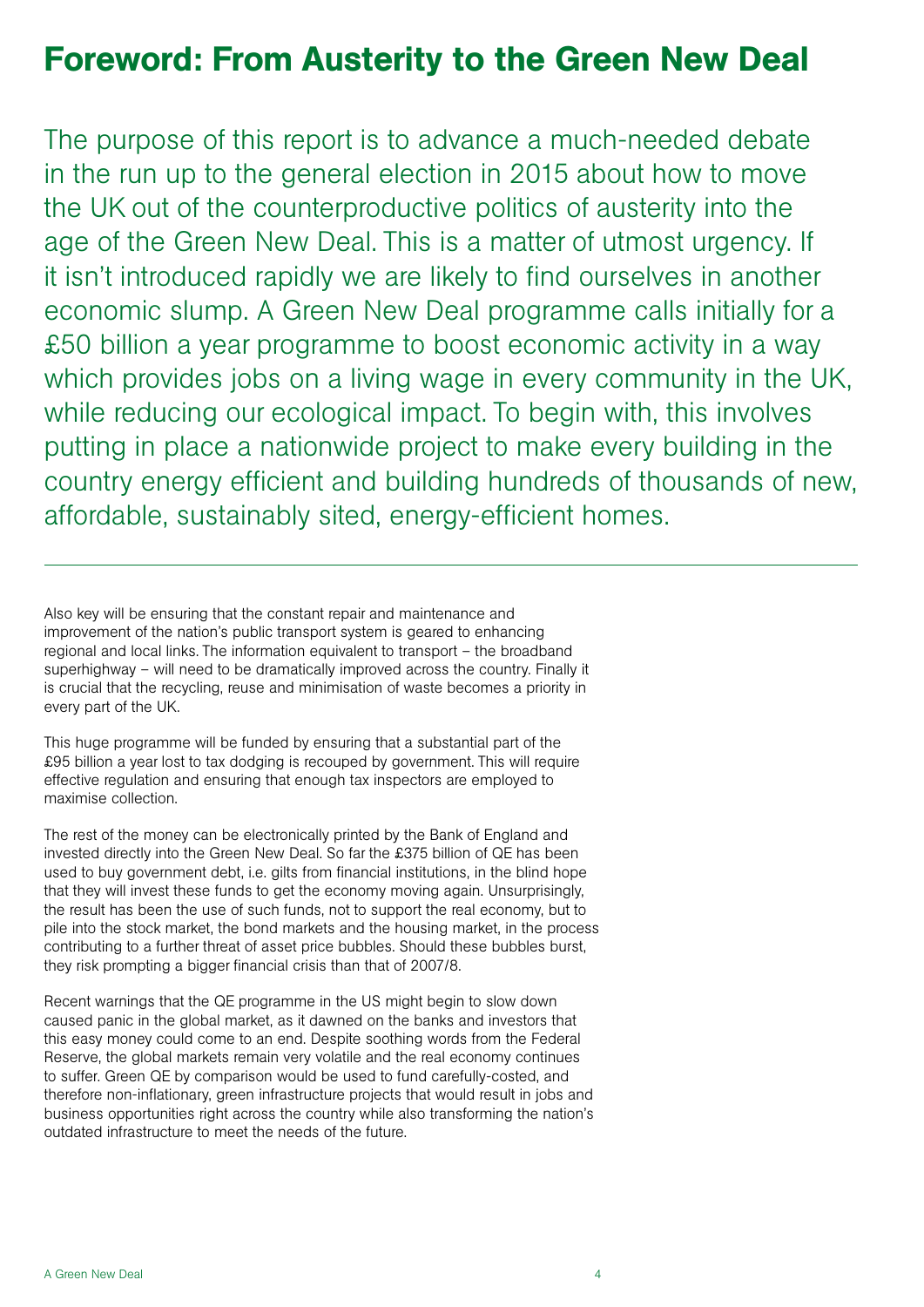Of course neither a crack-down on tax dodging nor Green QE can be put into place overnight, although it should be possible to start a Green QE initiative relatively quickly. The very short term upfront money to begin this transformation to a programme of green infrastructure for every community will have to come from increased upfront Government borrowing, making use of today's very low interest rates.

At present one of the justifications for the Coalition's cuts is the pretence that they are needed to pay for more infrastructure projects. The Chief Secretary to the Treasury, Danny Alexander has said that £3 billion of the cuts would be diverted to infrastructure projects. In his 2012 Autumn Statement Chancellor George Osborne announced that £5 billion in savings from departmental spending would be recycled into higher capital spending. This lose-lose approach that fails to transform the UK economy for the future, or create jobs where they are needed actually means that the cuts will continue to increase underemployment and joblessness. An illustration of this is the Coalition's emphasis on major new roads and the High Speed 2 (HS2) rail link. These have long project lead times, are likely to be cost-escalating and would actually take money away from the kind of improvements to local infrastructure proposed in this report. The Green New Deal approach would increase economic activity nationwide in the short-term and enhance the well-being of a great many more people, as well as creating new jobs much sooner than major projects could.

Once the economy has begun to improve, funded by short term increases in public expenditure followed by Green QE and an effective crackdown on tax dodging, then pension funds can move into longer term investments in areas like energy efficiency and building new low-carbon homes. These will earn a constant income stream and provide secure returns for pensioners. Most importantly, this public and pension funded Green New Deal will generate a huge range of skilled work, particularly for young people and in the places where people actually live, providing much needed intergenerational solidarity.

The banking system must also be transformed such that it fosters and facilitates sustainable economic activity in all communities and provides an adequate local branch network. To achieve this, large banks must be broken up and strictly regulated to ensure they serve community needs and so they can never again wreck our economy.

Bringing in such a nationwide Green New Deal would ensure a wide range of jobs and business and investment opportunities in every city, town, village and hamlet in the UK. This is why it makes political sense for such a programme to become central to the manifestos of all parties in the run up to the next election. It is hard to imagine any voter not wanting to support such a programme, since the tax it would generate would reduce the national debt, the jobs created would reduce the need for welfare benefits and a programme would be in place to help revitalise and transform local economies.

| Larry Elliott, Economics Editor, The Guardian                                                                      | <b>Richard Murphy, Director, Tax Research UK</b>                  |
|--------------------------------------------------------------------------------------------------------------------|-------------------------------------------------------------------|
| <b>Colin Hines,</b> Convenor, Green New Deal Group and former<br>head of Greenpeace International's Economics Unit | <b>Susie Parsons, Director, Lasting Transformation</b>            |
|                                                                                                                    | <b>Ann Pettifor, Director, Policy Research in Macroeconomics</b>  |
| Tony Juniper, former Director, Friends of the Earth,                                                               | and former head of the Jubilee 2000 debt relief campaign          |
| Sustainability Advisor and Author                                                                                  | <b>Ruth Potts, Schumacher College and former head of</b>          |
| <b>Jeremy Leggett</b> , founder and Chairman, Solarcentury and                                                     | campaigns at <b>nef</b> (the new economics foundation)            |
| SolarAid                                                                                                           | <b>Charles Secrett</b> , former Director of Friends of the Earth, |
| <b>Caroline Lucas</b> Green Party MP for Brighton Pavilion                                                         | and founder and coordinator of The ACT! Alliance                  |
|                                                                                                                    | Andrew Simms, chief analyst, Global Witness and fellow of         |

nef (the new economics foundation)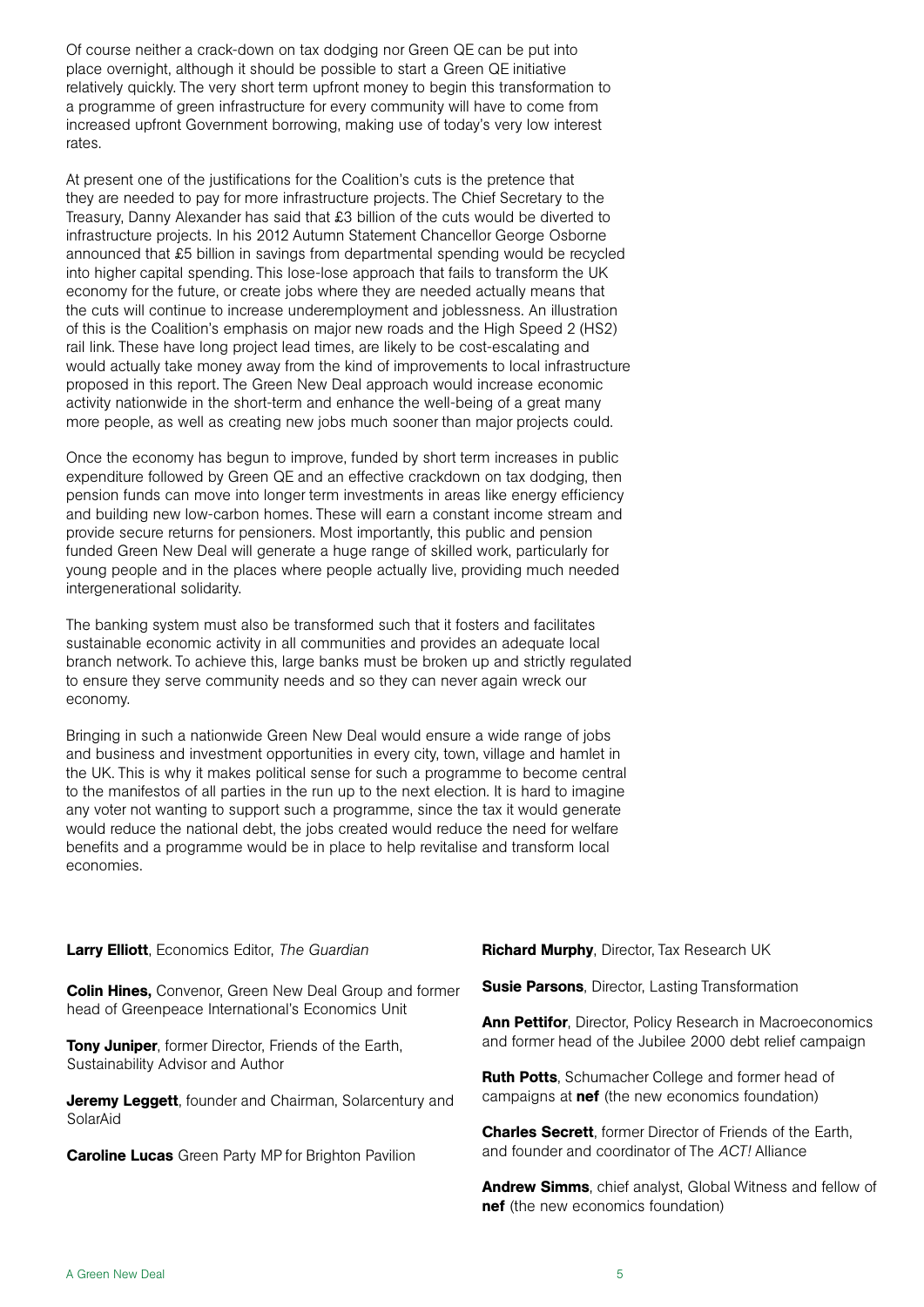## The Green New Deal Opportunities: 2008

- A massive environmental transformation of the economy: to tackle the triple crunch of the financial crisis, climate change and insecure energy supplies.
- $\bullet$  Jobs, more jobs and secure jobs: and the skills and training to create and sustain them. In a time of recession, with unemployment unacceptably high, shifting to green energy will produce countless new jobs, and create many more pound-for-pound of investment, than propping up the current system.
- $\bullet$  Investment now to tackle the current recession, and an investment for the future: there are lots of ways we can invest in the future – as a country. Public spending on a Green New Deal will reap economic, environmental and social benefits. We can spend 'better' by reforming taxes, so that we tax more on what we want less of (like pollution and reckless speculation) and less what we want more of (like green goods and services). Investment can come from public and private sources, as well as our savings. Shutting tax havens and ensuring that corporate tax reporting accurately reflects profits made in a country, would raise billions more for public investment in both rich and poor countries.
- $\bullet$  New checks, balances and directions for a banking system that has become unfit for purpose: everyone agrees that new rules are needed to prevent a repeat of the banks' catastrophic errors, but there's also a new opportunity for change. With the taxpayer now owning several banks we can make sure that they invest and lend at low, affordable interest rates to support the economy's environmental transformation.
- $\bullet$  Greater security for our pensions and savings: many people's pensions have taken a battering, but now there's a chance to create new, low risk steady return vehicles for saving. New bonds and pensions targeted at the green renewal of the nation's infrastructure could help bring mutual long-term benefits to both savers and the nation as a whole.
- Warm homes in winter, protecting us from high and volatile energy prices and ending fuel poverty: too many people can't afford to keep warm in winter. Whatever the international price of fuel, homeowners seem to have to pay ever higher prices. A Green New Deal will begin by improving insulation and energy efficiency in UK households and start to break our dependence on volatile, expensive and ultimately declining fossil fuels.
- **•** The UK showing real world leadership, setting an example and helping to build global security: unless rich nations like the UK show that they can implement change at home, poorer countries are unlikely to make the shift. The Green New Deal is about setting the economy, nationally and globally, on a path to living within its environmental means. It is also about fair play in a warming world and calls for the new financial mechanisms to help the majority world adapt to climate change as well as breaking the carbon chains of fossil fuel dependence.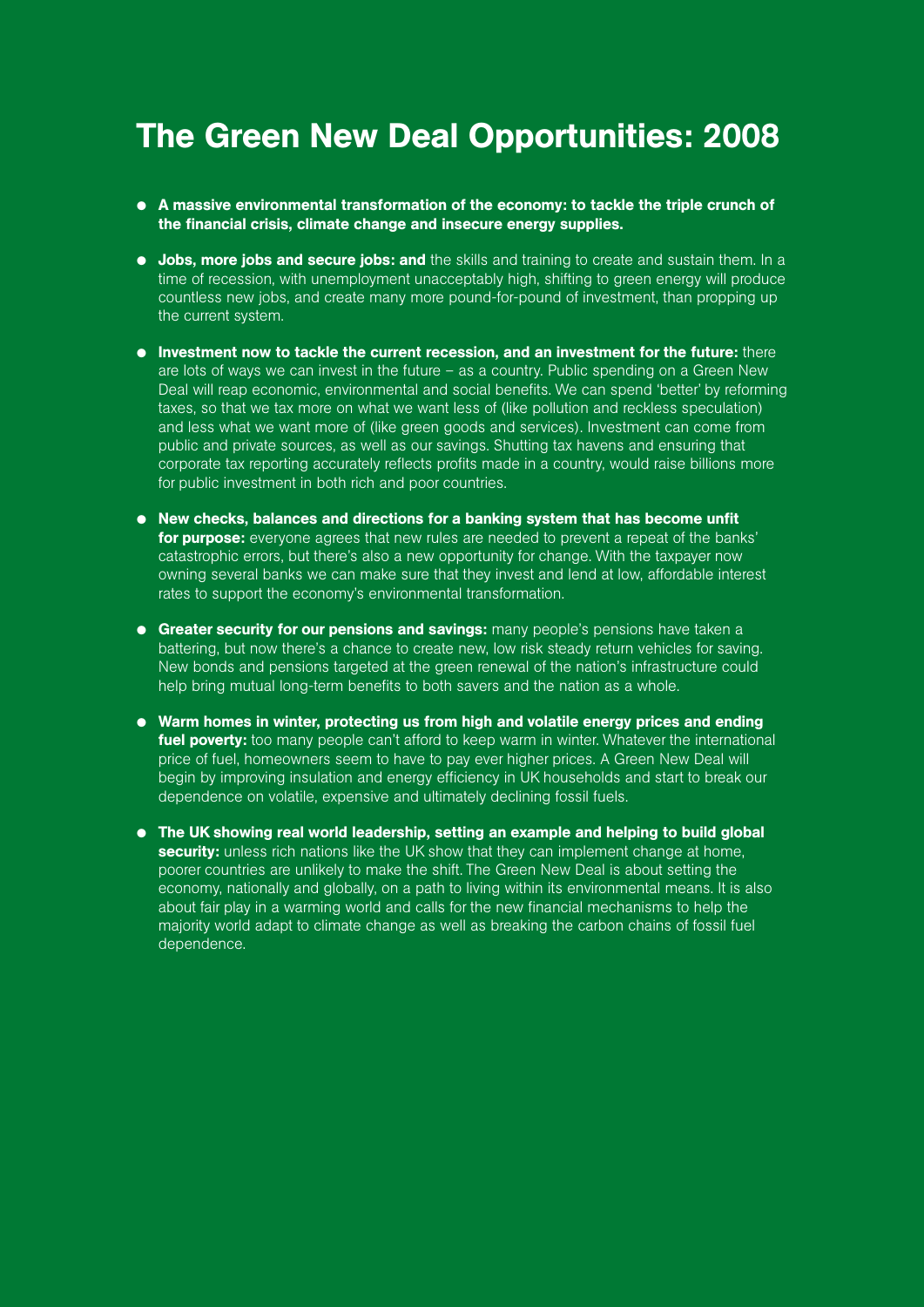## Part 1: Why The Green New Deal Was Right in 2008

*"We find that forecasters significantly underestimated the increase in unemployment and the decline in private consumption and investment associated with fiscal consolidation."*

> IMF: *Growth Forecast Errors and Fiscal Multipliers* by Olivier Blanchard and Daniel Leigh, IMF Working Paper, 3 January 20138

*"Gather round and take a good look, children. This is the thing we call failure."* 

John Lanchester, *London Review of Books.* 3 January 20139

The first report of the Green New Deal Group was published in 2008.10 It outlined policies to fund investments and transform the finance system in ways that would tackle the 'triple crunch' of the economic crisis, climate change and the need for a low carbon energy system.

We called for the active demerger of large banking and finance groups (along the lines of the Glass-Steagall legislation of inter-war America) with retail banking split from corporate finance and from securities dealing.

Five years on from the crisis that almost brought the global economy to its knees, there has been no progress in re-structuring the banking sector. On the contrary, bankers now experience business-as-better-than-usual, given that their speculative activity, in defiance of free market theory, is guaranteed and underwritten by taxpayers.

We also called for increased regulation of derivative products and other exotic instruments, and argued that governments had powers to restrain such reckless speculation. In particular we called for 'negative enforcement': a refusal by government and the legal system to enforce contracts negotiated outside the regulatory framework. This would mean that bankers, for example, could not enforce loan agreements made with borrowers in Britain, or sue defaulters and fraudsters.

Instead, successive UK governments have remained supine and subordinate to finance capital. In bowing to the interests of financial markets, politicians and policymakers have sacrificed the living standards and incomes of the working population; and the life-chances of millions of the unemployed, including a generation of young people. According to the TUC, the UK's overall pay packet has declined by £52 billion since the eve of the recession in 2007, with total pay across some regional economies shrinking by 10 per cent.11 Nearly one million young people in Britain are out of work: 20.2 per cent of people under 25 – down marginally from 21.4 per cent in April 2012.

In 2008, and before the collapse of Lehman's bank, the Green New Deal Group argued that, given the scale of the financial crisis, it was vital for government to borrow to intervene in the economy; to 'generate employment, income and saving, and associated tax revenues to repay the exchequer.'

Unlike many policy-makers and commentators, we understood that economic failure would cause public debt to rise. To reduce the annual deficit and total debt it was vital, we argued, that government stepped in and invested in measures to enhance the economic, energy and climate security of British citizens.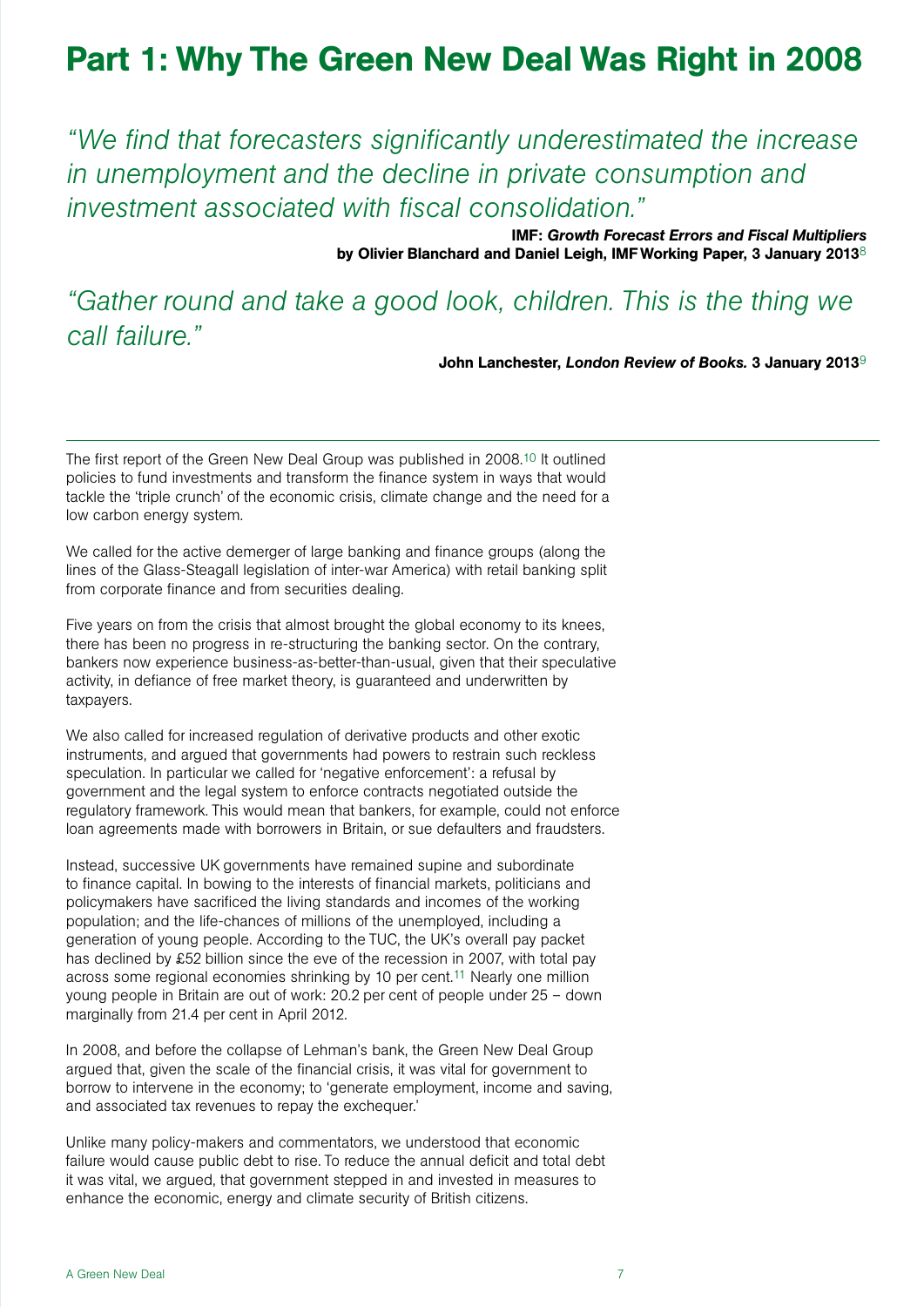By the time of our second report, *The Cuts Won't Work,*12 published in December, 2009, policy-makers and their friends in the media and the City were assuring the public that signs of recovery were in place. Eighteen months after the 'debtonation' of 9 August, 2007 (when inter-bank lending froze) the stock market had risen by 50 per cent, house prices were up, and City bonuses were back.

We warned then of 'complacency'. We also warned that: 'cutting spending now will make the recession worse by increasing unemployment, reducing the tax received, and limiting government funding available to kick-start a Green New Deal while there is still time.'

'Now', we argued 'is the time for spending, not cutting'. We explained that: 'the public debt is an *outcome* of policy, not a constraint on policy'. In 2009 (long before the IMF report quoted above on the issue) we reminded readers of the theory of 'the multiplier': that any new government spending would have repercussions throughout the economy. 'This meant' we spelt out carefully 'that the aggregate impact (of spending) would be far larger than the original expenditure.' In other words, that public spending in a downturn would pay for itself.

Our warnings and our advice – based on tried and trusted economic theory and historical experience, re-imagined to meet contemporary challenges – went unheeded.

## More Cuts, More Debt And The Threat Of Deflation

The outcome of the policy of expenditure-cutting was inevitable. Soon after publication of *The Cuts Won't Work*, in 2010, the UK's total public net debt was £811.3 billion or 55 per cent of GDP. Public debt had risen to this level in large part because of the cost of rescuing the economy from banking failures.

By 2012 and after the Coalition Government's drastic programme of public spending cuts, total net public debt, as we had warned, had increased substantially – to more than £1 trillion – or 70 per cent of GDP.<sup>13</sup> Progress towards the specific goal of reducing the deficit has 'stalled'.14 While in June 2010 the government saw the deficit as a share of GDP improving from 7.5 per cent in 2011–12 to 5.5 per cent in 2012–13, its own latest figures show a worst starting point of 7.8 per cent in 2011–12 and improvement to only 7.4 per cent in 2012–13.



Figure 1: The Impact of the Bank Bail-out: Net Public Debt in the UK

*Source*: Public Sector Finances, Office for National Statistics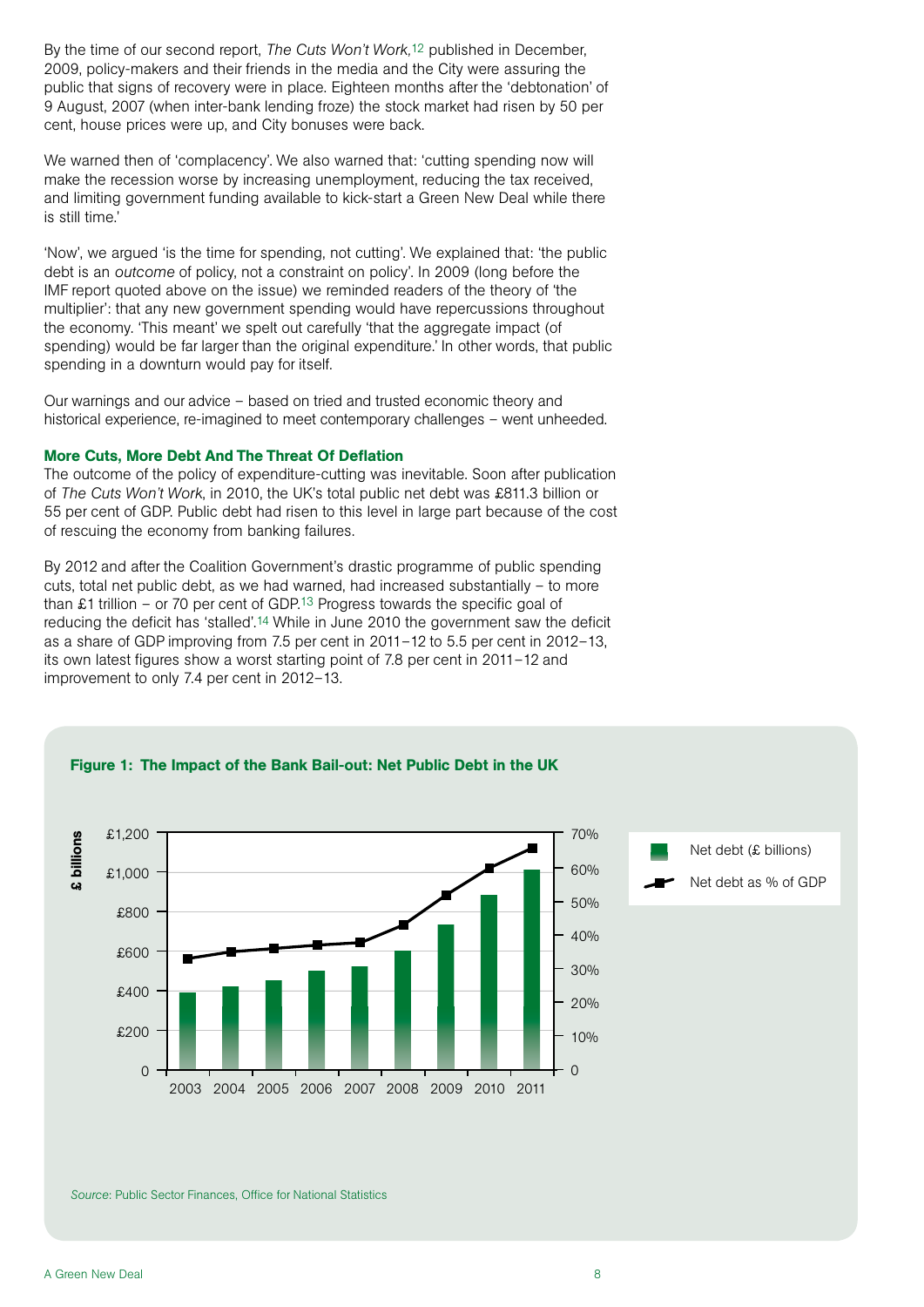The reason was entirely predictable: public investment had been slashed, causing a collapse in private confidence, a rise in unemployment and a fall in wages, investment and spending. As a result, government revenues fell, and current expenditure (on e.g. unemployment benefits) rose.

The total public debt in 2012 would have been higher if it were not for some extraordinary contributions to the Exchequer in that year. These included: a £3.5 billion windfall from auctioning off the 4G telecom spectrum; the sudden boost of the Royal Mail's £28 billion transferred assets, (even though balanced by pension liabilities); state ownership of the Bradford and Bingley Building Society; and profits of £35 billion from the Bank of England's QE programme.

Why did total government debt rise? The answer is not complicated. First, the British economy is burdened, on the one hand, by enormous private debts – debts that private entities are obliged to 'de-leverage', write off or pay down, in a recession. Britain is not alone in this: the world economy is in a debt-deflationary spiral. Second, the financial crisis led to a collapse, initially in UK private investment and then in reduced demand and tax revenue due to the cuts in public investment – both major causes of the prolonged recession.

## The UK's overhang of private debt

UK private debt is very high (more than 400 per cent of GDP). According to McKinsey and Co.15 the UK is the second most indebted of the world's largest mature economies in terms of public and private debt, beaten only (marginally) by Japan. The main difference is that this country's debt is overwhelmingly made up of *private* debt – debts owed by banks, by corporations and firms, by households and individuals. The scale of the rise in UK private sector debt is most stark when compared to that of the US. Between 2000 and 2008 US private sector debt rose by 81 per cent of GDP. In the UK between 2000 and 2008, private sector debt rose by 161 per cent of GDP.<sup>16</sup>

As a result of this oppressive overhang of private debt, brought on by over-zealous lending by a de-regulated finance sector, the solvency of many British firms, households and banks remains in question. A large number of companies are kept



Figure 2: The composition of debt varies widely across countries, indicating different deleveraging challenges. Total debt of the ten largest mature economies, Q2 2012 or latest

1 According to Canada's national accounts, 'household' sector includes nonfinancial, non-corporate business. NOTE: Numbers may not sum due to rounding.

*Source*: Haver Analytics; national central banks; McKinsey Global Institute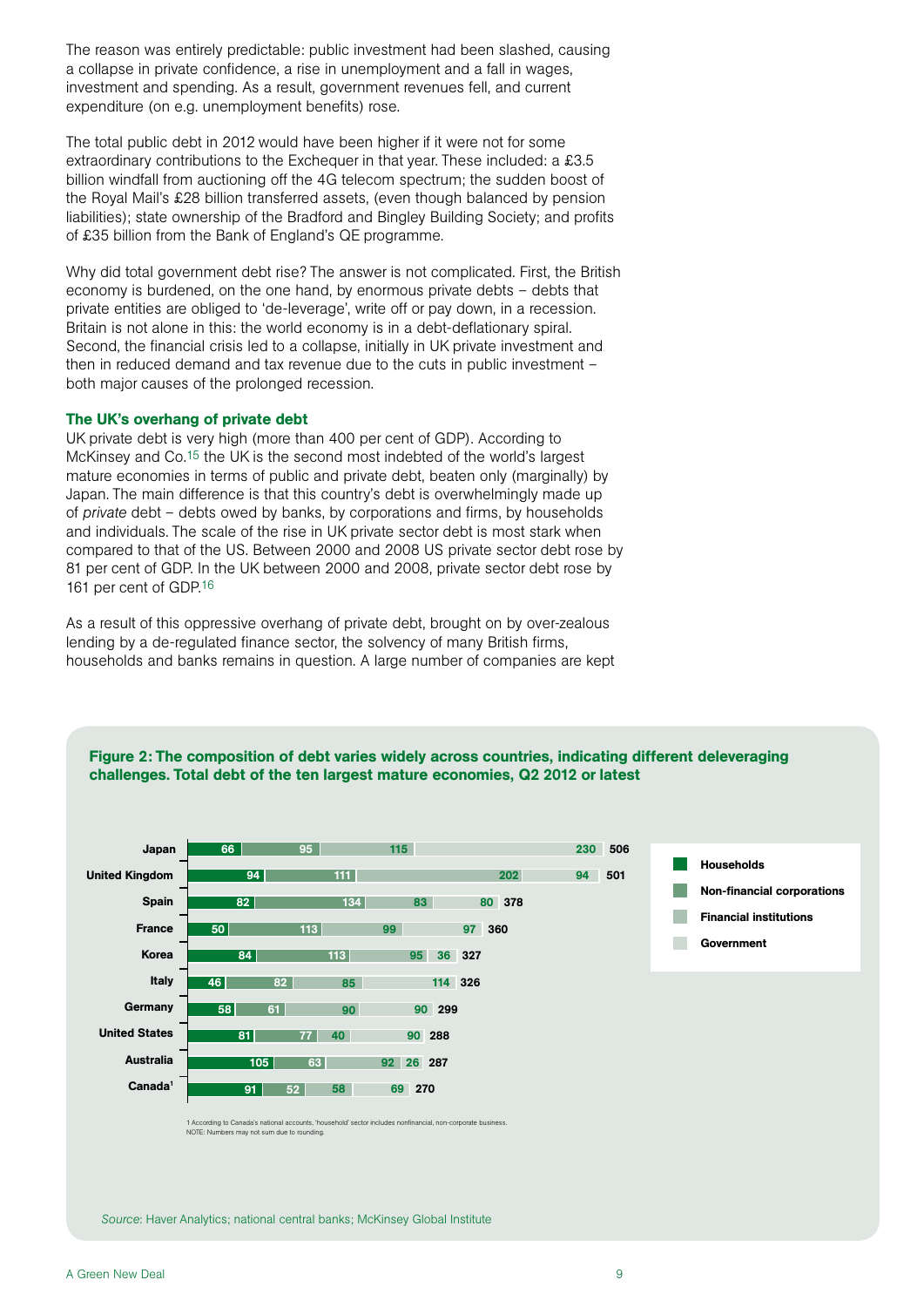afloat as 'zombie' firms – by a process of 'extend and pretend' (extend new loans, and pretend they will be repaid.) And as we argued in 2009, policymakers – politicians and central bankers – are like 'rabbits frozen in the glare of the headlights.'

The British banking sector, whose purpose is to lend into the economy, has been turned on its head. Instead of lending to the real economy, banks are borrowing from the real economy, as firms and households deposit more in banks than banks lend out. This is a bizarre and historically unprecedented development. (See the Bank of England's regular 'Trends in Lending' reports.17)

When the private sector (including the banks) is saving and there is no significant change in the level of net exports and imports then it is inevitable that the government of any country will run a deficit, and that is what is happening in the UK at present. It is simply not possible in economic accounting terms for everyone to be in surplus at the same time.

The current government did know this when it made reducing the deficit its central policy. When doing so in 2010 it assumed, according to OBR forecasts, that consumers would massively increase their borrowings and not save. This was the now almost forgotten policy of 'expansionary fiscal contraction' which turned out to work on a professor of economics' blackboard and not in practice. It was also assumed that the UK would significantly increase its exports as the result of a fall in the value of the pound. The government were right about the pound falling, but not about the boost to exports that was supposed to follow.

The inevitable result has been continued large deficits, and nothing else was possible. The only way to reduce the government deficit is to reduce the private sector surplus, and the only way to do this is through a revival of confidence in the private sector. The government has been attempting to do this by ongoing cash injections and support to the banking system- some aimed directly at house prices – and through increased liberalisation and a fire sale of public sector income flows and assets. But the only sensible and sustainable way of fostering private sector confidence is through public investment in vital infrastructure projects. But instead of keeping up the rhetoric of deficit reduction, which the government has done, government should have embraced the deficit at a time of private sector saving, and used it to finance productive employmentcreating activity in sustainable infrastructure. Instead the Government chose to finance economic *inactivity* – via for example, unemployment benefits.

## The collapse in UK private investment

In aggregate, real GDP has declined by £60 billion since the peak level of activity in 2007.18 The driving force behind this collapse is the fall in both private *and* public investment, in real (constant volume) terms.

Between 2007 and 2012, total UK investment fell by about £40.5 billion – just under 3 per cent of GDP. This was due first, to a collapse in business investment from a peak of £134.6 billion in 2007 to £114 billion in 2010: i.e. a fall of £20 billion in just two years. Second, there was a collapse in investment in private sector dwellings from nearly £89 billion in 2007 to £52 billion in 2009.

To compensate for this collapse of £57 billion in private investment in two years, the Labour government increased public investment by £12 billion – from £27 billion in 2007 to £39 billion in 2010. In 2011 under the Coalition Government, £10 billion of the Labour government's public investment stimulus was slashed to force public investment down to just under £29 billion.

By 2012, dimly aware of its error, the Coalition Government marginally increased investment by £0.75 billion to £29.4billion. Too late. The combined collapse of private and public investment has prolonged the crisis unnecessarily. In 2012, as the *Economist* has reported, the UK ranked 159<sup>th</sup> in the world in terms of its investment to GDP ratio – behind Mali.19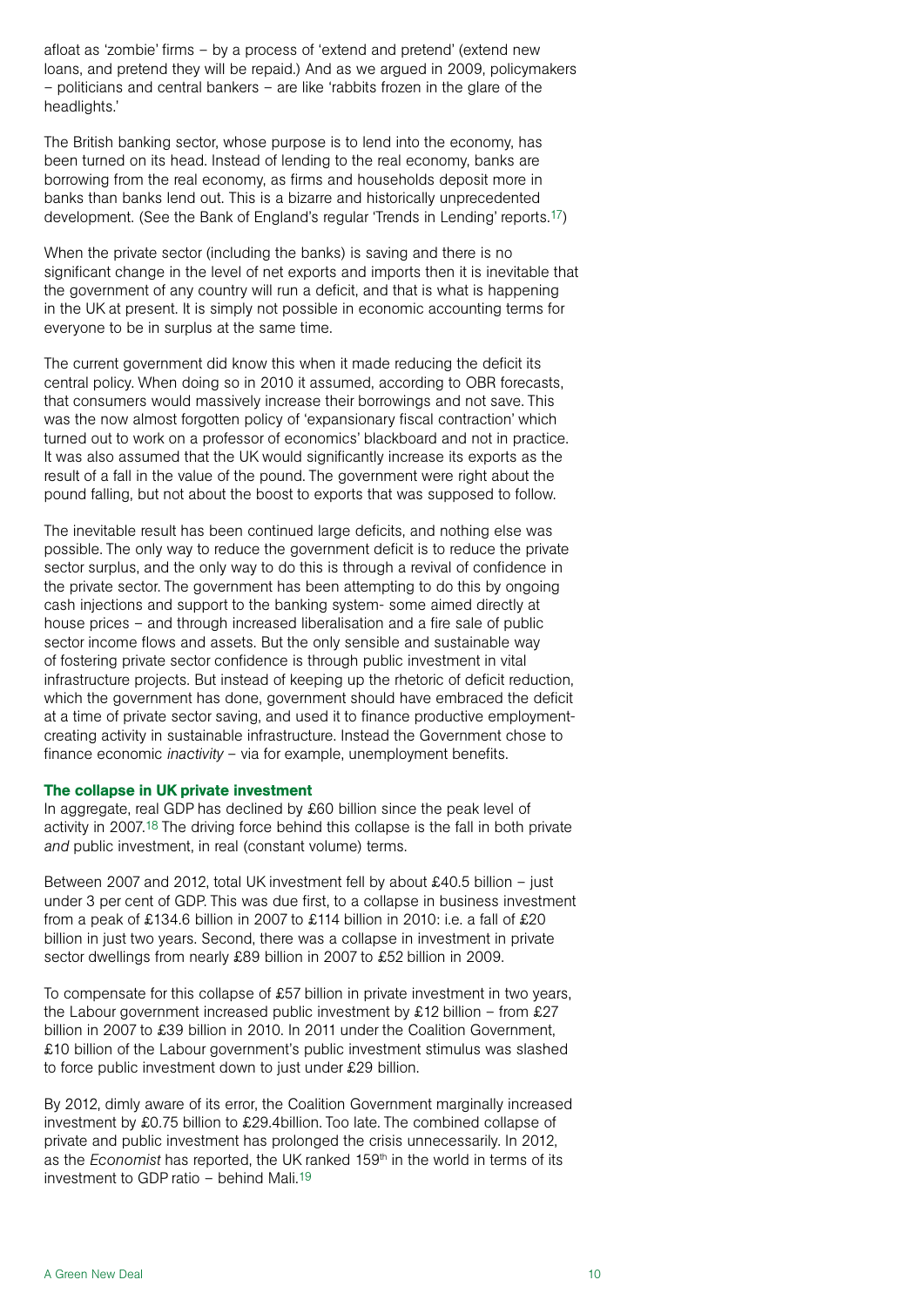## Re-balancing?

In his Mais Lecture on 24 February, 2010, George Osborne announced that

*"….given that we cannot go back to the last decade's debt-fuelled model of growth, the question I am asked most often at the moment, is 'where is the growth going to come from?' …The economics profession is in broad agreement that the recovery will only be sustainable if it is accompanied by an internal and external rebalancing of our economy: in other words a higher savings rate, more business investment, and rising net exports."*

According to the OECD, UK household net saving was negative in the run-up to the 'debtonation' of 2007. Household net saving was -1.7 per cent of disposable income in 2004 and a startling -4.3 per cent by 2007. After 'debtonation' UK households began to cut back on borrowing and to save. By 2010 net household saving had risen 2.0 per cent of disposable income, but by 2011 people had started to spend again, and net saving fell to 1.3 per cent of disposable income.\* So, not much 'rebalancing' at household level.

As to the Chancellor's ambition for "rising net exports"; despite a significant fall in the value of the pound, Britain's exports have failed to take advantage, and the current account deficit has worsened.

Between 2008 and 2009 the pound fell by approximately 30 per cent against the US dollar. Against a basket of currencies (represented by the Sterling Trade-Weighted Index) it fell by over 25 per cent – a significant devaluation, which has not changed since. Yet even in nominal sterling terms, exports have barely grown. Britain's share of world export markets actually fell, from 3.5 per cent in 2008 to 3.2 per cent in 2012, continuing a long-term trend. And the current account deficit has widened from -0.2 per cent of GDP to -3.6 per cent of GDP over that period.

\* Debt figures are taken from: Girouard, N, Kennedy, M and André C, (2007) Has the rise in debt made households more vulnerable? Economics Department working paper number 535. ECO/WKP (2006) 63. OECD

## The threat of deflation

Far from reflating the economy after the collapse of 2007–8, the Coalition Government has watched passively as deflationary forces have taken hold. These are frightening for one important reason: in a deflationary environment, prices, profits and incomes can fall in real terms, but the value of debt, relative to incomes and profits, rises. While prices for goods and services can fall below cost, the rate of interest cannot fall below zero – the Zero Lower Bound (ZLB). As a result, while interest rates may appear to be low, in an environment where wages, incomes and prices are falling in real terms – i.e. in a deflationary environment – the real cost of debt rises. This is in contrast to an inflationary environment, when the real cost of debt is eroded. For an economy as indebted as the UK's, the threat of deflation is a grave risk to private commercial and household debtors and therefore to the private banking system. And yet our policy-makers seem unaware of this threat, and incapable of taking action to reverse the squeeze on living standards, and increase wages and incomes. This can be achieved by increasing public investment; but also by legislating for example, for a living wages, and for rises in the minimum wage. Above all government should use public investment in green infrastructure as a springboard for upgrading the UK's skills base, creating meaningful employment.

Secondly, measures for increasing the base money supply, including the Bank of England's QE programme, have done little to direct finance towards sound investment in the real economy: in jobs, in alternative energy sources and in measures to combat climate change. Instead the increase in money supply has largely been directed at the financial sector such as pension funds and insurance companies. Created without conditions attached to its use, the liquidity has been used for speculative purposes – both in the UK, but also internationally. The result: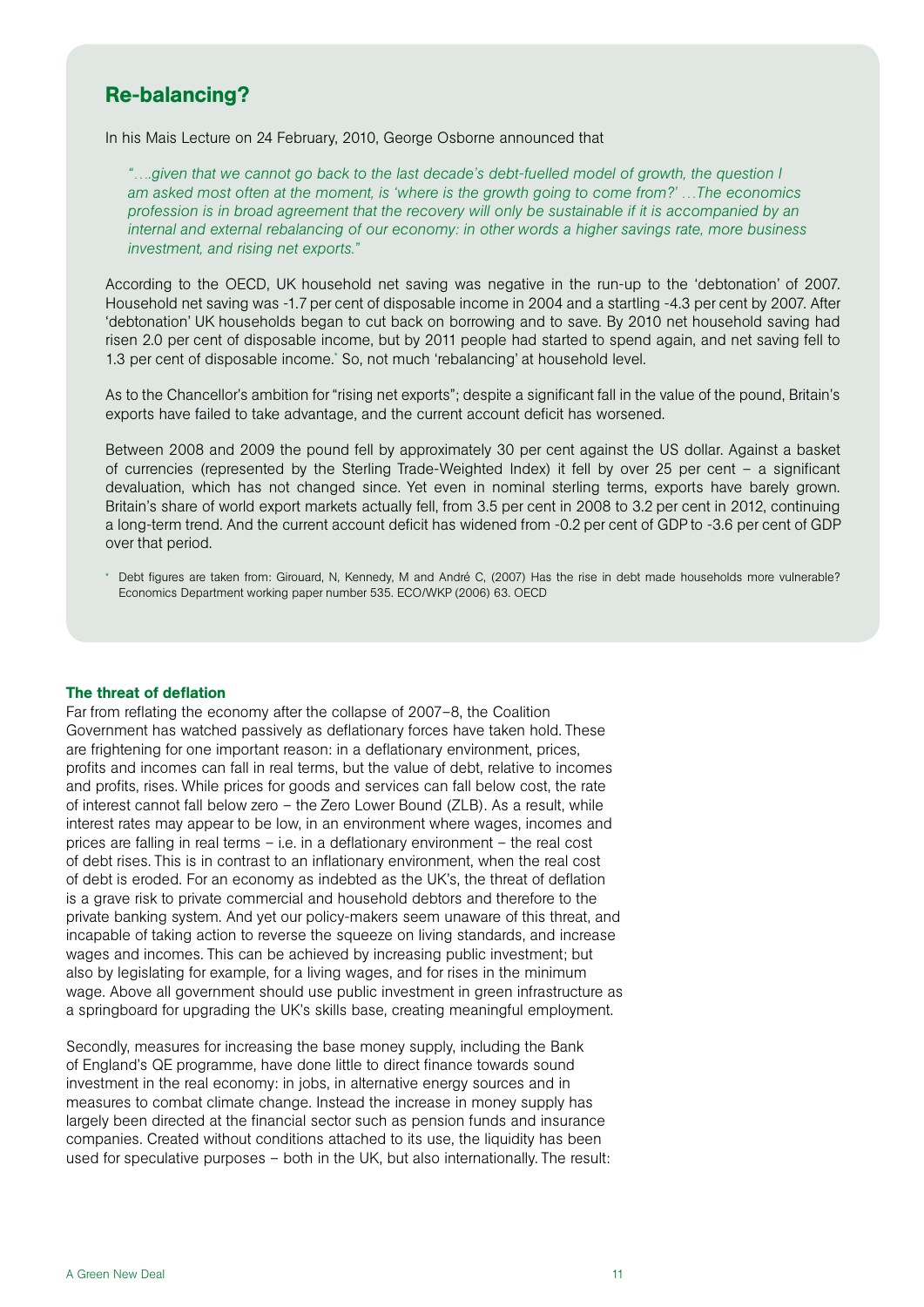the inflation of assets like government bonds, stocks and shares, property, works of art and so on. These asset price bubbles will, inevitably, burst.

Recently there has been increased anxiety that a rise in interest rates will occur when the Federal Reserve and/or the Bank of England slow or stop QE. This will 'puncture' asset price bubbles, and in particular the bond bubble, and worsen the predicament of the already heavily-indebted private sectors in both the US and UK.

When the next crisis occurs, policymakers will have fewer tools at their disposal than during 2007–9. Interest rates cannot be forced down from today's low rates to below zero. Public funds for bailing out the banking sector a second time will be severely constrained. Public investment in 'shovel-ready' infrastructure will be both inadequate and spent on prestige projects such as the HS2 rail link (rather than on programmes to get green jobs into every community, and begin the process of rebalancing the economy as detailed in this report). As a result any government is likely to therefore fail to counteract the renewed collapse in economic activity caused by bursting asset bubbles and wider economic failure, with potentially disastrous results.

Five years on from our first report on the Green New Deal, governments have failed dismally to tackle the triple crunch of excessive private debt and economic failure, climate change and energy insecurity. Instead they have used the opportunity of the crisis to mount an ideologically-driven assault on the state – in the UK, the Eurozone and to a lesser extent in the US. Given the private finance sector's parasitic dependence on the public realm, this assault not only undermines the state and its services, impoverishing the majority, but will remove a vital crutch for the finance sector itself.

Five years on, lessons have not been learned. Government policies for austerity have combined with the reckless behaviour of an unreformed, liberalised and weakened (but state underpinned) financial sector to increase the likelihood (and likely severity) of renewed economic failure. A real Green New Deal is needed now and more urgently than before.

## Banks Beyond Control

It is apparent to most people that finance is deliberately and fiendishly complicated yet the financial root of the economy's mess is, on another level, simple. Giving a speech in New York in October 2010, the then Governor of the Bank of England, Mervyn King, put it bluntly, "Of all the many ways of organising banking, the worst is the one we have today."20 Five years on from the full blown banking crisis*,* with the exception of the stakes in the big high street operators begrudgingly taken by the State, banking in Britain is still organised in essentially the same way as it was when King made his astonishing remark.

If anything, the situation has got worse. Today the banking system is more concentrated than before the crisis. In spite of the extraordinary level of public financial support they have received, the banks still reliably miss their targets for lending to small businesses – yet these obligations were a quid pro quo of receiving the backing. Irrationally huge bonuses are still given to senior bankers, unsupported by either the theory or practice of management and not justified by any contribution of the banks to the wider economy.

In speech to the Mansion House in the City of London in 2009, Adair Turner drew a direct link between banking failure and a future in which, "*British citizens will be burdened for many years with either higher taxes or cuts in public services*." The irony was not lost on him that in the trading rooms responsible for the crisis "many people earned annual bonuses equal to a lifetime's earnings of some of those now suffering the consequences."<sup>21</sup> Even the Chancellor of the Exchequer, George Osborne, senior figure in a Conservative Party which derives over half of its funding from the financial sector, conceded in June 2010 that, "*In putting in order the nation's finances, we must remember that this was a crisis that started in the banking sector. The failures of the banks imposed a huge cost on the rest of society."*22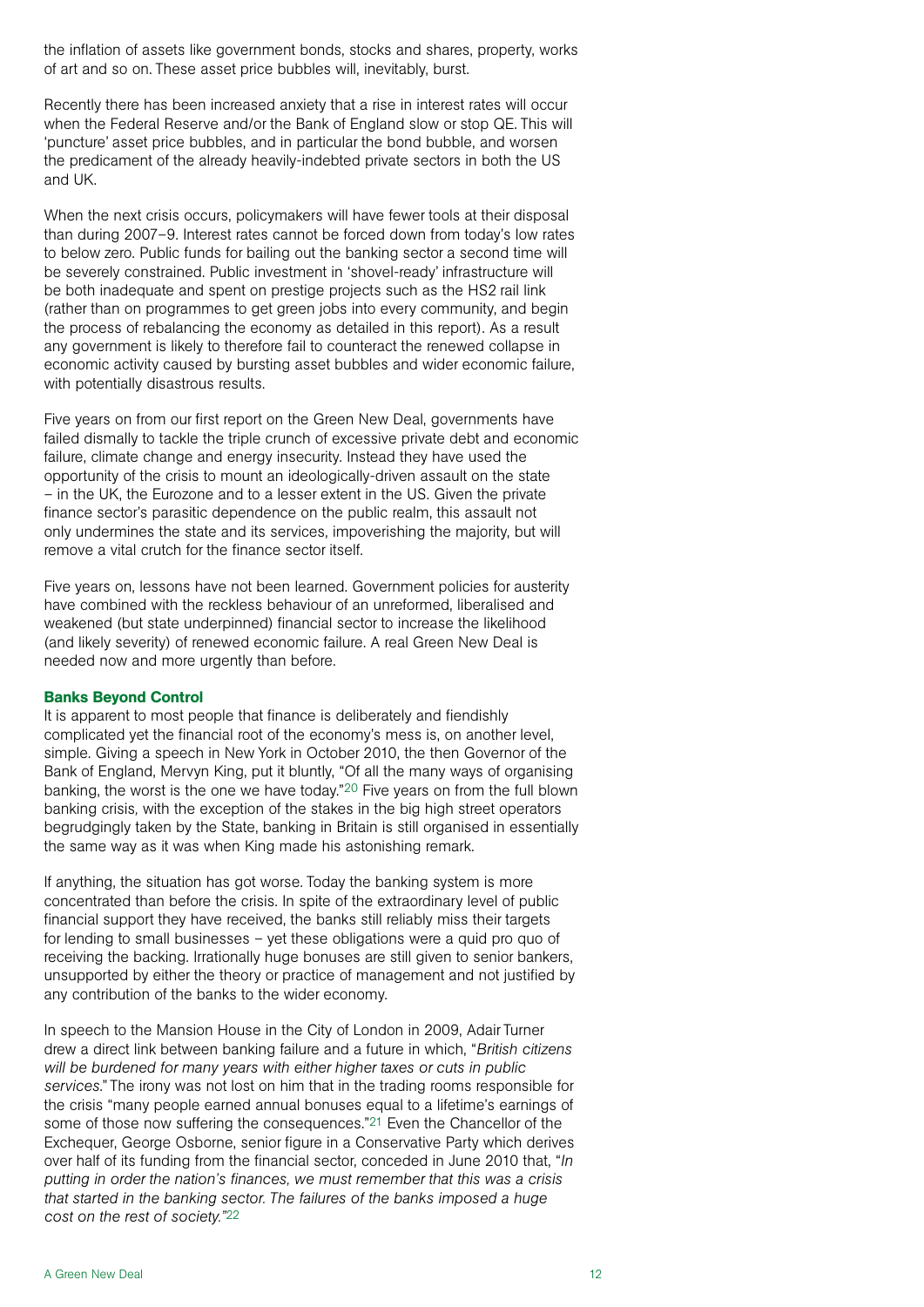The banks have been told to hold more capital and – flush with the proceeds of quantitative easing – they are doing so to the detriment of the real economy. A range of other minor changes to banking practice are set to be phased in over the coming four years. Yet, without revolutionary reform there is a limit to what technocratic institutional fixes can achieve.

We now need to focus on how the hidden architecture of a better banking system can expand to meet modern challenges and reduce the scale and threat of the old, flawed system. With the big banks now even bigger, the best that could be done by the Commission on banking under Sir John Vickers, set up to propose reforms, was to recommend ways to soften the impact when the next crisis hits. Candidly, if subtly, the Commission accepted that, given the basic structure of banking future trouble was highly probable. There is, it found, "*inherent uncertainty about the nature of the next financial crisis*", taking for granted, in effect, that there would be one.

### What are banks for?

What should be the purpose of the banking system? One good, working definition developed by **nef** (the new economics foundation) is that it should:

*'facilitate the exchange of goods and services, allocate capital to financially sound activities that generate the highest long-term well-being for society, with the least environmental impact, finance a low carbon transition, and redistribute and share risk.'*23

That suggests some very practical proposals. Retail or 'high street' banking, for example, should be separated from speculation to protect retail services from volatile international capital markets. Banks that are 'too big to fail,' should be broken up and reduced to a size at which their failure would not threaten the wider economy. Exotic financial products should be licensed. Incentives that encourage counterproductive risk taking should be removed and in their place controls on excessive speculative activity put in. The UK should also introduce a US style 'community reinvestment act' which obliges banks, to lend wherever they take deposits. Very often banks do the opposite, taking money in from communities but failing to lend to them.24

In the lead up to the crash, speculation proved so profitable compared to running an everyday, useful bank branch network that the tail of investment banking began to wag the dog of retail banking. In 2009 Michael Geoghegan, then Chief Executive of HSBC said "*The economics of running a major retail network in the UK no longer stack up"*.25 In other words humble high street customers simply didn't make enough money compared to the casino world of complex derivatives. And so, the branches that served us closed. Their number fell by nearly half (43 per cent) in 20 years. At the last count the UK had substantially fewer than half the number of bank branches per head of population compared to Germany. As a result there are an estimated 1,500 rural and suburban communities with only one or two bank branches left which may, in any case, have very restricted opening hours of one or two days a week.26

#### Banking to support local economies

We have the opportunity to grow a more vibrant, diverse local banking infrastructure similar, for example, to that which successfully supports local economies and small businesses in Germany. This is a form of local, relationshipbased banking – when a human judgment rather than automated credit scoring by computer determines whether you get a loan or not – and could well be the future of a more resilient, business-friendly banking system. Compared to the UK, the shape of banking is very different in Germany. In the UK 8 out of 10 mortgages, and 9 out of 10 smaller company accounts are held by just the five biggest banks, but in Germany the small or community banking sector has 70 per cent of the market.

Germany and Switzerland have regional and local banks that are substantially mutually owned. In Germany there is the combination of the regional Landesbanks, and the local Sparkassen, or 'savings banks.' There are 430 Sparkassen with over 15,000 branches (the UK has only just over 9,000 bank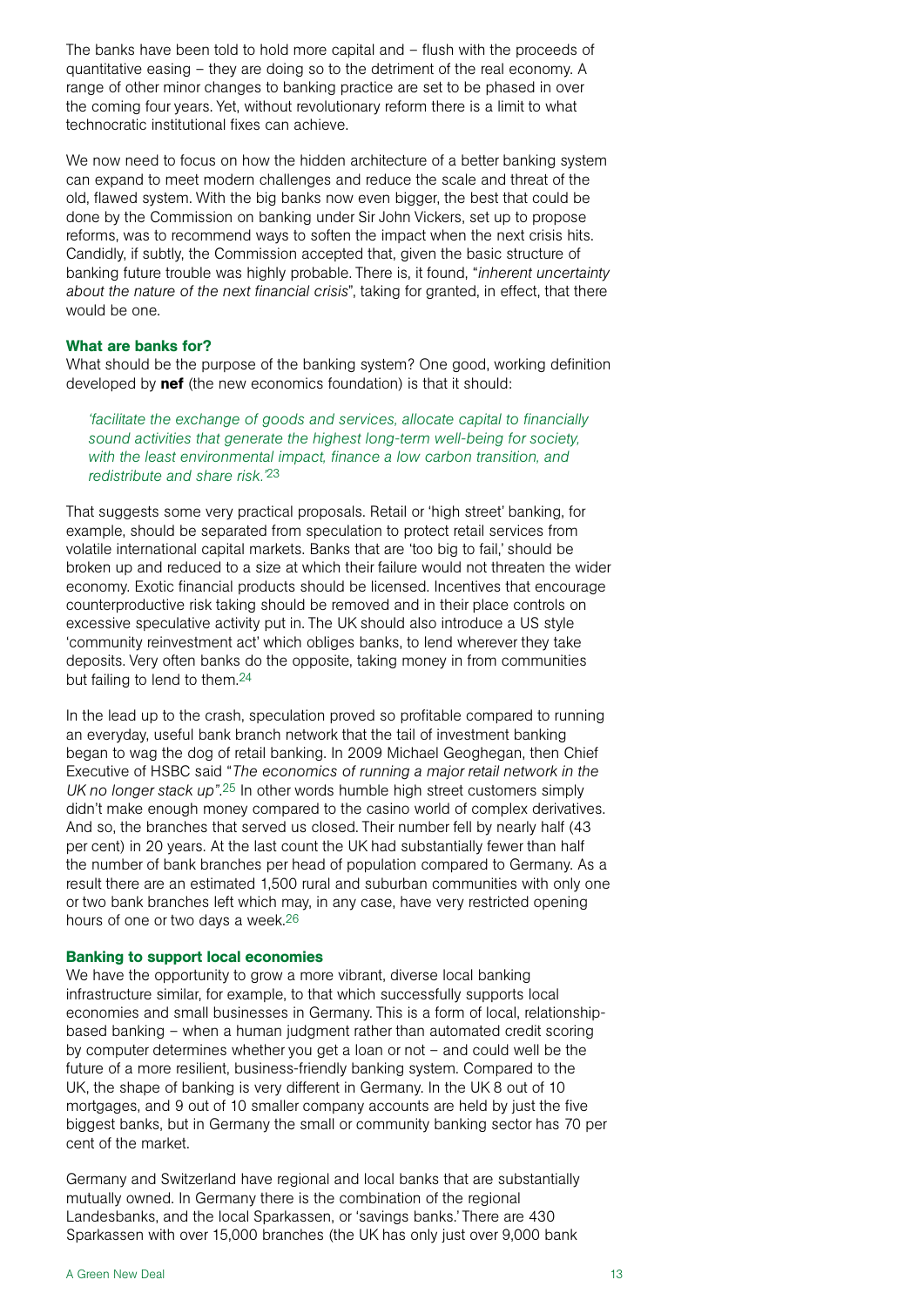branches in total). These savings banks explain why Germany has so many more branches per head of population. In Switzerland there are regional, or 'Cantonal', banks.27 Generally theses banks have avoided the risky investments that were the downfall of the big, commercial banks. They function equally to support business as well as to 'turn a profit.' Decisions get made at the local level where branches develop substantial local knowledge rather than deferring to protocols set by a remote national or global HQ. These aren't left overs from a more innocent age, these local banks are the foundations of Europe's dominant economy, Germany. They have underpinned an economy both more resilient to global recession, and more successful in recovering from it. Germany's economic performance outstrips the UK in terms of manufacturing, employment and especially jobs for young people.

France, Germany and Italy all operate banks born out of their postal services. By providing universal access they keep poorer people out of the hands of predatory and costly payday lenders and they can also help to enhance the economic viability of the postal services themselves. Germany's Postbank, born out of Deutsche Post, is the country's largest retail bank with over 14 million customers. Banking functions account for €4 out of every €10 worth of business at their post office counters.28

The UK Post Office network has 12,000 post offices in the UK, nearly double the branch office network of the four biggest banks combined. One analysis of branches in Manchester showed that each post office, through its convenience and range of services, saved local small businesses in the region of £270,000 each year.29 A UK Post Bank could build on this, with a remit to support local communities and enterprise, whilst shoring up the Post Office itself in a virtuous cycle. A far better long-term economic approach than present plans for privatisation.

Another initiative could help redeem the troubled Royal Bank of Scotland (RBS). Once so proud of its involvement in financing the exploitation of fossil fuels RBS called itself 'the oil and gas bank.' It still invests substantially in fossil fuels, is still underwritten with public finances and pays millions in bonuses to its senior executives. Two proposals for RBS' future go beyond the unimaginative assumption that, sooner or later, it will simply be sold back to the private sector. The first is that it could be an industrial (or development) bank supporting investment in Britain's low carbon economic transformation, which some suggested could lead to another name change to the Royal Bank of Sustainability or the Responsible Bank of Scotland.30 A second proposal is that RBS could be broken up to form a network of regional banks similar to the German Landesbanks. And, it would, of course, be possible to do the latter in tandem with giving the new bank a remit to favour businesses and projects that are helping to deliver the low carbon transition.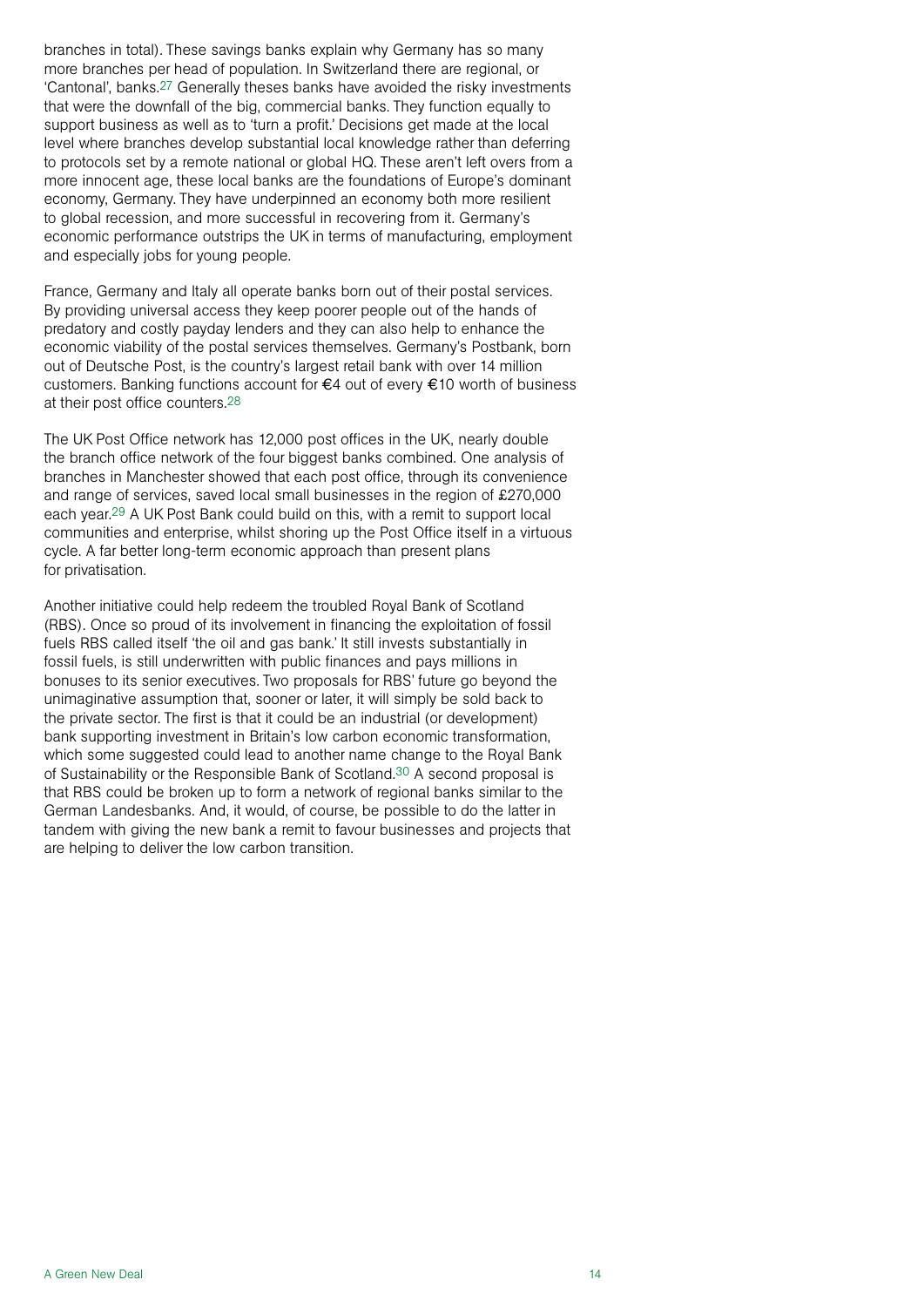## Part 2: Another Looming Credit Crunch – And How To Avert It

Green-shoot seekers and 'turning the corner' optimists in the UK have pounced on improvements projected for manufacturing, services and construction. They also point to statistics indicating that there are signs of life in the housing market and that unemployment is edging down (although full time employment is inadequate and real wages are falling.) Others, both in government *and* in the City, question whether the recovery is genuine. Real incomes remain under pressure and the global economy has turned down since the start of the year. And, with carbon emissions rising, any shoot would not, regardless, be green.

Until recently, financial markets have been in bullish mood – prices of shares, bonds and property have all been rising even though Europe is in a prolonged double-dip recession, the recovery in the United States has been poor by historic standards and China is losing momentum. After relentlessly turning a blind eye to depressing data, markets have begun to respond badly to rising Japanese bond yields, a weak business survey from China and mixed messages from Washington about the future of QE.

The reason markets have been rising has, of course, nothing to do with real economic conditions and everything to do with the willingness of central banks to print money. In effect, investors have been able to play in the casino with chips liberally provided by the Federal Reserve, the Bank of England and – more recently – the Bank of Japan. After such a strong rise, some correction has always been inevitable. The real question, however, is whether this is a pause for breath or the start of something more serious.

Central banks may well be inflating the biggest financial bubble the world has ever seen, the popping of which would trigger a second global slump, but they are convinced they know what they are doing. Extra liquidity, they believe, will feed through into higher business and consumer confidence through a wealth effect, and this will put the global economy on a stronger growth path. Given the choice, they prefer to have the problem of asset prices going through the roof than the problem of deflation. If they are wrong and the bubble bursts before the recovery arrives, it will be the mother of all credit busts.

The central banks are now in a very tricky position. Financial markets are so hooked on the electronic money created through QE that they cannot cope without it. In the short term, a commitment to keep the money taps full on will do the trick. Market corrections will be followed by soothing words and policy easing by central banks, and this will prompt further buying of assets. In the end, of course, this increases the chances of an almighty bust.31 That indeed looks likely, but hopefully we still have time to act. In the interim there is a fundamental shift that can help remove such a destabilising threat.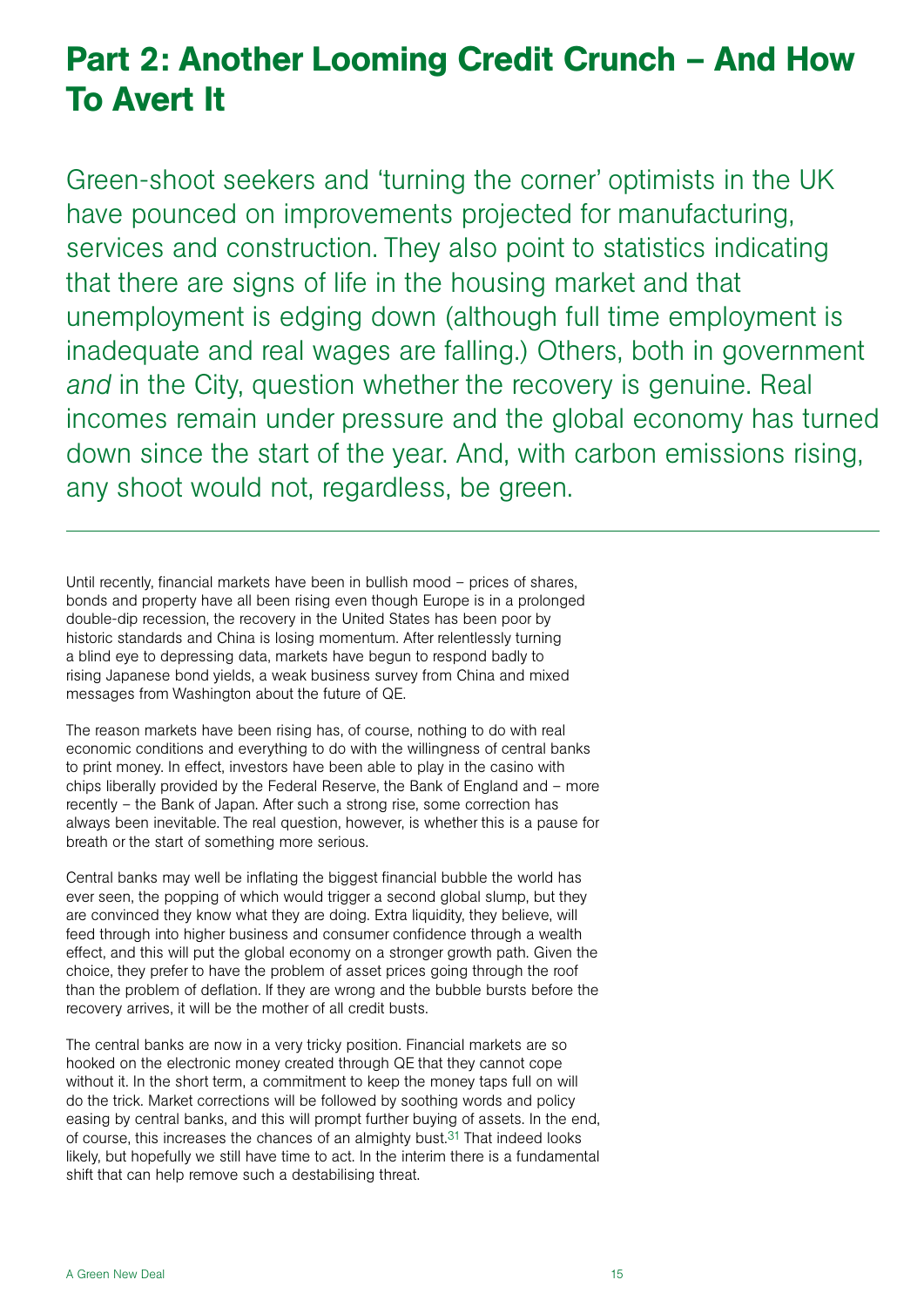### Avoiding the Next Crash by Funding a Massive Green New Deal

Austerity is imploding effective demand while low interest rates and QE are herding investors into soaring – if occasionally jittery – bond and stock markets. This can't go on. The credit binge before the 2008 collapse was predominantly a response to falls in real wage levels, compensated for by cheap credit which encouraged those who couldn't really afford it to carry on buying and so keep the whole economic show on the road. This time round, it is austerity plus the continued fall in real wage levels that are causing the decline in effective demand.

Common to both is the continued irresponsibility of, and lack of adequate government control over, the finance sector that is today benefitting outrageously from measures to counterbalance austerity such as Quantitative Easing. The sector is also enjoying a return to huge salaries and bonuses such as those which continued almost unabated during the run up to, and in the aftermath of, the credit crunch.

It is crucial for the economy, society and the environment that government replaces austerity with a massive investment in a Green New Deal programme. Central to this must be the paying of a living wage to those involved, helping to overcome the present lack of sustainable and adequate effective demand in the economy.

This initiative, by providing a new direction for the economy, will also create the conditions for the emergence of a huge range of businesses initiatives which will provide new and more secure investment opportunities than those offered by today's increasingly unstable stock markets. During the transition much of the funding could be provided by what we term 'Green QE'. Since this investment would be supplying safer vehicles for investment than those in the today's volatile stock market, then flagging up such a government-backed transition should help calm markets, at present terrified of any reduction in the current level of QE.

The details of what projects might make up a Green New Deal programme and how to provide the massive funding required are addressed in the next sections below.

### A Green New Deal Infrastructure Programme

There is a growing consensus among politicians, business, finance, unions and non-governmental organisations (NGOs) that a key way to help tackle declining effective demand is the urgent use of private and public finance to generate jobs, business and investment opportunities through a rapid expansion in domestic infrastructure. Such an approach, however, must also tackle the twenty-first century necessity of transforming the economy to meet the challenges of climate change and energy and resource security while addressing pressing social needs, such as that for affordable housing, so that it involves and benefits every community in the country. This is what a Green New Deal programme is designed to do.

By contrast the Government although committed to providing some £100 billion of guarantees for investment in UK infrastructure has a much less geographically diverse approach.32 It concentrates on large scale schemes such as the backing of £42–50 billion for HS2 high speed rail line, £10 billion for EDF's two proposed nuclear stations33 and £28 billion for a number of road schemes.

In terms of putting in actual Government money the Chancellor's announcement of £50.4 billion of extra capital spending on infrastructure for 2015–16 actually amounts to a cut in real terms compared with 2014–15. Most of the schemes will take several years to contribute to the economy, and any public capital investment will have to be funded from other cuts elsewhere or tax increases, according to the Institute for Fiscal Studies in its review of Chancellor George Osborne's 2015/16 spending round.34

There are other sustainable infrastructure investment programmes that deliver more significant short and long-term economic and social, as well as environmental and climate change, benefits – and we urge the Government to join forces with the private and social sectors to enable such a positive Green New Deal for the UK to materialise.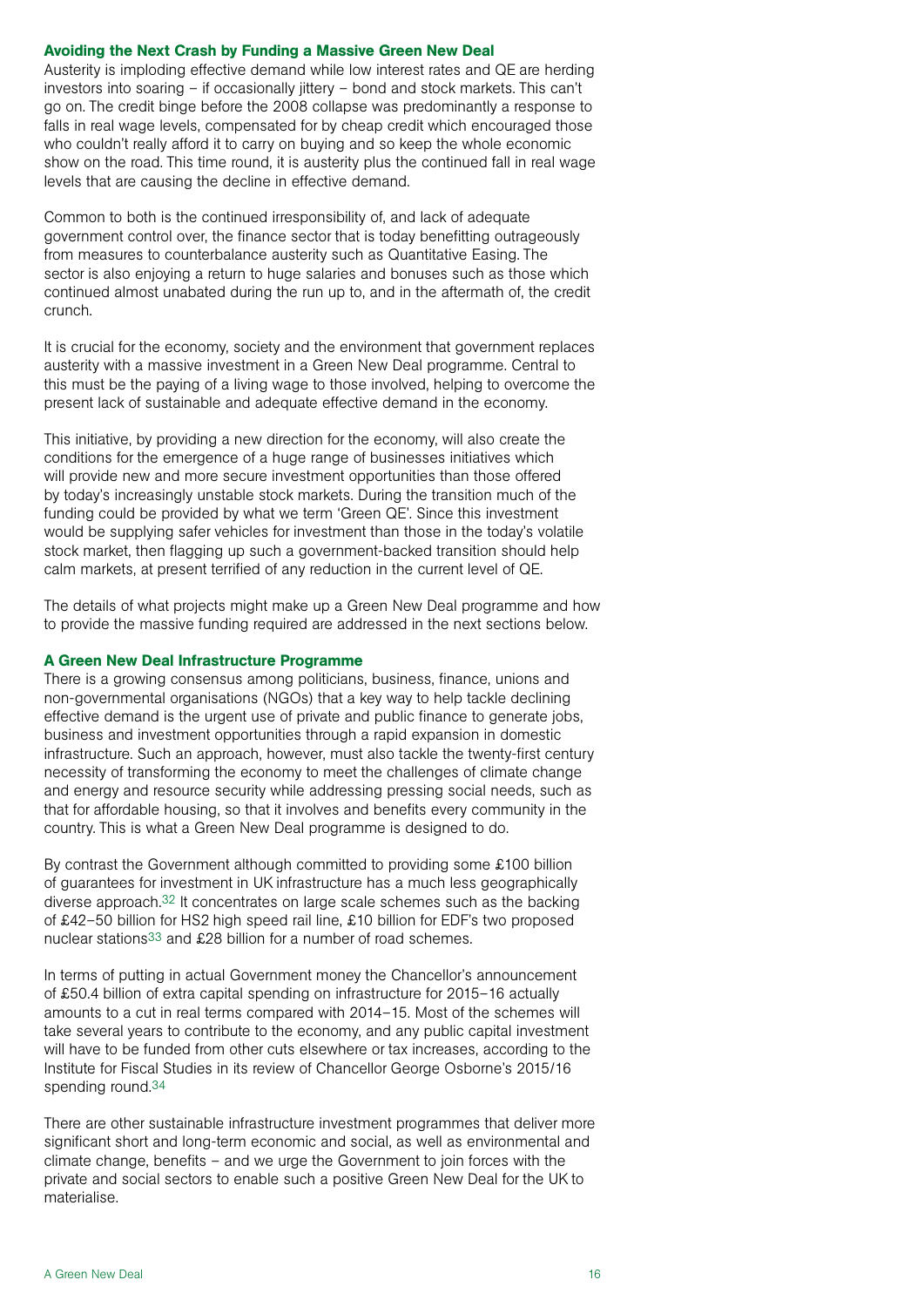## Green Infrastructure already a big player in the economy

To some extent the Green New Deal approach is calling for an acceleration of a trend towards green infrastructure that is already taking place. A report by environmental think tank, Green Alliance, suggested that of the top 20 infrastructure projects in the pipeline, £23bn worth can be described as low carbon, compared to just £3.1bn that are high carbon. According to Treasury's own data, 63 per cent of the top infrastructure projects in this country last year were low carbon and leveraged £14.5bn of private sector money in 2012, while high carbon projects managed to attract only £1.2bn.35

The green economy is worth more than £120bn, and the sector has supplied a third of recent economic growth. The sector employs nearly a million people ranging from biofuels and electric car manufacturing to wind turbine installation, with more than 25,000 jobs created in 2012. Despite the fact that the green sector employs more than car manufacturing, aerospace or telecoms, it still gets far less of the political attention than these traditional sectors.

However big business is waking up to the potential of the green economy and the need for government support to see it flourish. In July 2012 the CBI director-general John Cridland launched a report reinforcing the scale and growth of the green economy, worth £122bn a year, making up eight per cent of GDP, and [growing at 4.7 per cent](http://www.bis.gov.uk/policies/business-sectors/green-economy/market-intelligence) [in 2011](http://www.bis.gov.uk/policies/business-sectors/green-economy/market-intelligence). The CBI report calculated that the green economy encompasses 50,000 firms across many different sectors, employing 940,000 people, two-thirds outside London and the south-east. It also noted the UK green goods and services run a trade surplus of £5bn a year and are forging strong links with growing economies, with its number one export market being China.36

## Green Infrastructure Sectors

This section outlines some of the investment needed and the potential jobs that could be created by a massive increase in green infrastructure. Of course these can only be estimates, but they give a sense of what a nationwide Green New Deal would involve. These include making every existing building in the country energy efficient and building hundreds of thousands of new, affordable, sustainably sited, energy-efficient homes. Also key will be ensuring that the constant repair and maintenance and improvement of the nation's public transport system is geared to enhancing regional and local links. Finally it is crucial that the recycling, reuse and minimisation of waste becomes a priority in every part of the UK. The major economic social and political advantage of such a programme is that it will ensure a wide range of jobs and business and investment opportunities in every city, town, village and hamlet in the UK.

### Making every building energy efficient

A starting point for the Green New Deal programme would be a multibillion pound investment to train a 'carbon army' to make all the country's buildings energy efficient, eventually paid for out of the savings in energy bills. Birmingham recently started just such a large scale initiative – the £100 million Energy Savers programme to carry out improvements and where feasible fit solar panels in 15,000 homes by 2016. It is also working with another 22 authorities in the region to retrofit at least 200,000 houses by 2026, requiring funding of over £1 billion.<sup>37</sup> It is possible that the entire scheme could eventually be funded by bonds that should prove attractive to pension fund investors.

Another proposal is the provision of solar PV in every community. Green New Deal Group research has shown that if the Bank of England were to use Green QE to buy £20 billion worth of solar PV to be fitted free to the three million best suited roofs, this could eventually generate 140,000 jobs.38

#### New energy efficient homes

Also crucial is the building of more than a quarter of a million new energy efficient homes for both rent and sale, using predominantly brown field sites, while also ensuring adequate protection for wildlife and vital green spaces. For many years, the country has not built, or renovated, enough homes to keep up with demand. We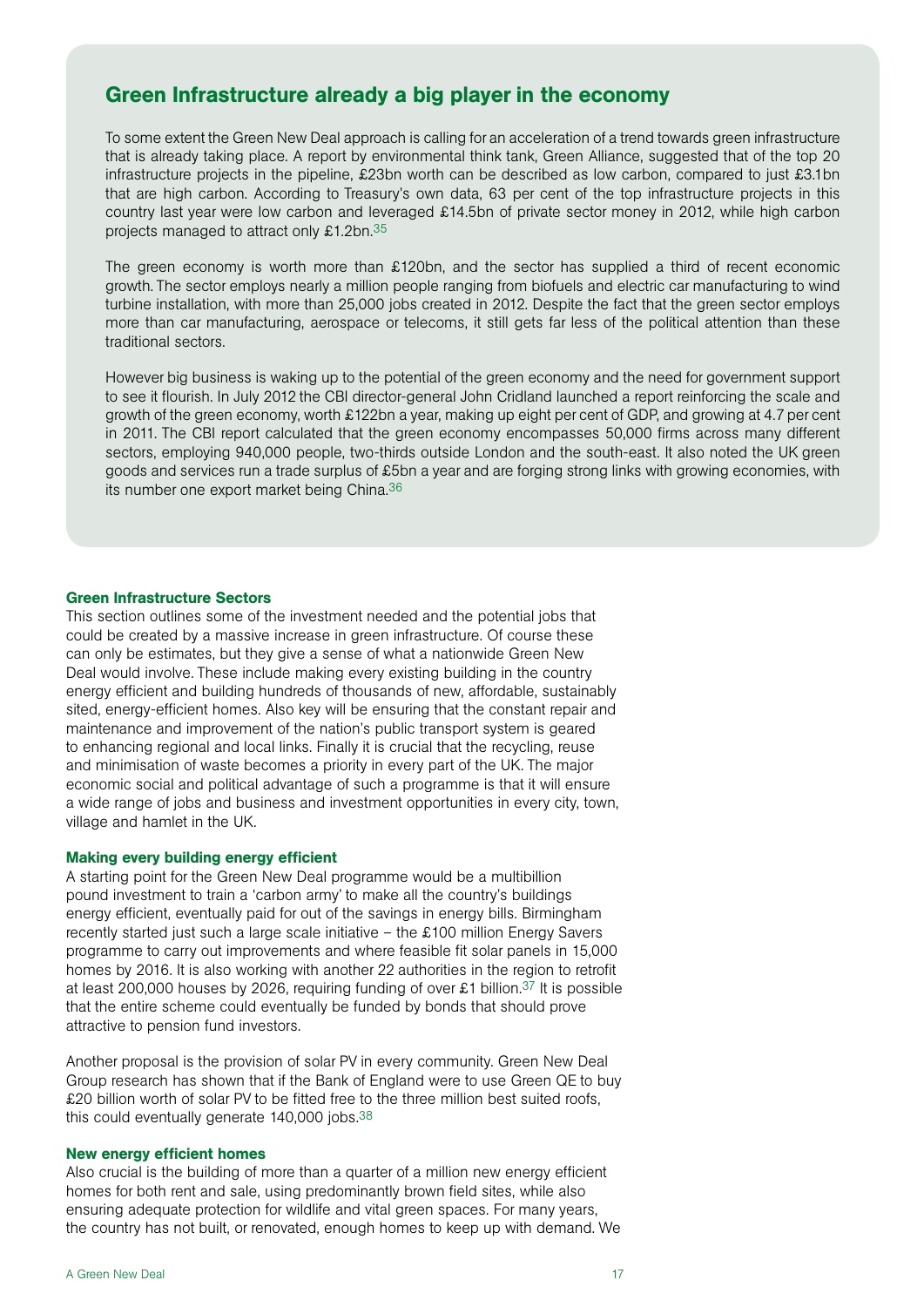need at least 240,000 new homes each year. Last year, just 111,250 new homes were built – less than half the number needed. The Government has recognised that housing drives economic activity with a speed and effectiveness that few industries can match and therefore has a crucial role to play in the economic recovery.

The macroeconomic benefits of investing in affordable housing are enormous. The National Housing Federation has called for £2 billion a year to deliver 55,000 to 65,000 new affordable homes. This could result in around 140,000 new jobs since every affordable home built in England creates 2.3 jobs and generates an additional £108,000 in the wider economy.39

Such public investment offers greater benefit to those on lower incomes than those who are well-off. It can mean that people have more disposable income after housing costs, which in turn boosts spending in the local and national economy. Increasing such housing supply can also improve labour market dynamics by allowing people to move home to take jobs, improve skills and widen employment opportunities. This is especially true of affordable housing, which allows employers to recruit and retain lower paid workers in higher value areas – many of these jobs are in public services essential to keep the economy running. Low fuel bills from Green New Deal energy efficient new homes will be a further advantage.40

Investing in affordable housing could dampen the housing bubble beginning to appear in response to Government demand-side measures, such as Help to Buy which facilitates prospective home buyers to find a deposit.<sup>41</sup> Indeed, according to Office for National Statistics figures released in July 2013, [annual house prices rose](http://www.guardian.co.uk/money/2013/jul/16/house-prices-rise-uk)  [in all regions for the first time since 2008.](http://www.guardian.co.uk/money/2013/jul/16/house-prices-rise-uk)42

### Renewable Energy

Energy generation, storage and use is on the threshold of revolution. The Government's preferred approach of supporting centralised power provision, with the emphasis on supply side solutions, a heavy reliance on fossil fuels and nuclear, and market control by a weakly regulated oligopoly of utilities, is a generation model based on the past.

The rapid rise of renewables, the development of the SMART grid and management innovations using automated systems, and the roll out of co-generation and distributed community-scaled energy networks, alongside massive improvements in energy efficiency across buildings, machinery and appliances, offer much greater benefits in terms of energy security, price, network resilience, greenhouse gas emission reduction, employment and innovation than the conventional model.

There are many authoritative sustainable energy scenarios for the UK that have been developed by a range of actors, including the Committee on Climate Change, research groups, business groups, and NGOs. The potential for the UK to go carbon free has most recently been extensively detailed by the Centre for Alternative Technology (CAT) in the report: 'Zero Carbon Britain: Rethinking the Future' from which much of the following is drawn.<sup>43</sup>

Overall, the 2013 CAT estimate of the job creation potential of the zero carbon economy is some 1.5 million new jobs, spread throughout the country, covering a range of skills, in a range of sectors (manufacturing, growing, managing, retailing, service and so on), and many quickly realised in the market place (See Appendix 1).

## **Transport**

Jobs and economic benefits could also be generated from investment in the transport infrastructure. Now is the time to roll-out a renewed programme of costeffective capital and revenue spend to match best practice cycling provision in Europe and above all to invest in improvements to the rail network.

In announcing the preferred route for the high speed rail link HS2, the Transport Secretary Patrick McLoughlin stated: "Rebalancing and rebuilding our economy; and generating the growth and jobs that will allow us to compete and win in the 21st century global marketplace."45 But the first HS2 trains aren't expected to run for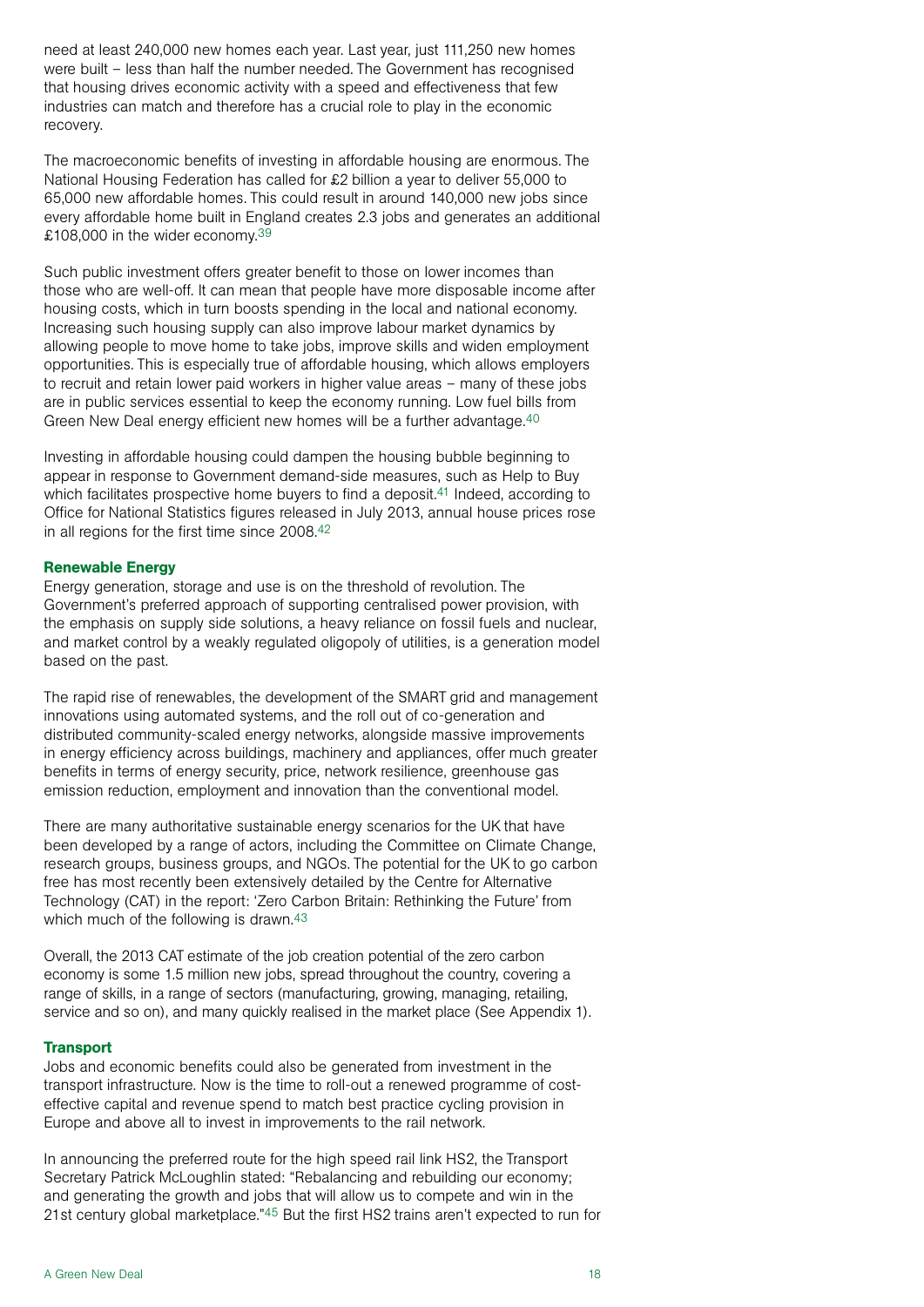## GERMAN ENERGY TRANSFORMATION

"Germany already has twice as many people employed in the renewables sector than in all other energy sectors combined. An estimated 387,000 jobs had been created in the renewables sector in Germany by 2011, far more than the total 182,000 people working in all other energy sectors. By 2020, more than 600,000 people are expected to work in the renewables sector – roughly as many as are currently employed in the automotive industry.

Wind, solar, biogas, and geothermal power provide employment opportunities for many traditional industries. Heavy industry also benefits in a number of other ways.

For instance, wind turbine manufacturers are now the second largest purchaser of steel behind the automotive sector. A number of struggling ports in Germany are also positioning themselves for the offshore wind sector. While some of these are manufacturing jobs, many others are in installing and maintenance. Jobs for technicians, installers, and architects have been created locally and can't be outsourced. They already have helped Germany to come through the economic and financial crisis much better than other countries."

## Extract from *German Energy Transition – Arguments for a renewable energy future*<sup>44</sup>

20 years. The railway network needs rebuilding and extending now in order to help reboot the economy and provide an integrated cross-country network for the nation.

Network Rail's Strategic Business Plan 2014–19, sets out proposals costing some £37.5 billion to upgrade many parts of the network as well as pushing ahead with major projects including main line electrification, Crossrail and Thameslink.46 The Government has claimed this represents the biggest investment in the railways since the Victorian era, but over 50 per cent of the headline 'new' £9 billion is already committed and has been previously announced.47

In 2013, the Campaign for Better Transport (CBT) came together with the British Chambers of Commerce, The Centre for Cities and the Passenger Transport Executive Group to call on the Chancellor48 to invest in:

- $\bullet$  Electrifying more lines, to make rail even greener;
- Fully funding the [Northern Hub scheme,](http://www.networkrail.co.uk/aspx/6472.aspx) which will provide faster, more frequent journeys throughout the North of England;
- $\bullet$  Upgrading other parts of the network, improving stations and adding capacity at pinch points.
- The CBT also have argued for the following infrastructure improvements to tackle climate change, create jobs and boost the economy generally:
- Provide a specific fund for reopening railway lines and stations;
- Ensure rail companies have incentives to grow rail use;
- Make improving services and providing better facilities part of every new franchise agreement;
- Modernise rail network and [improve station facilities;](http://www.bettertransport.org.uk/campaigns/railways-fit-for-the-future/better-stations)
- Provide adequate staffing for stations and trains;
- Make fares more affordable:
- Reopening lines and stations.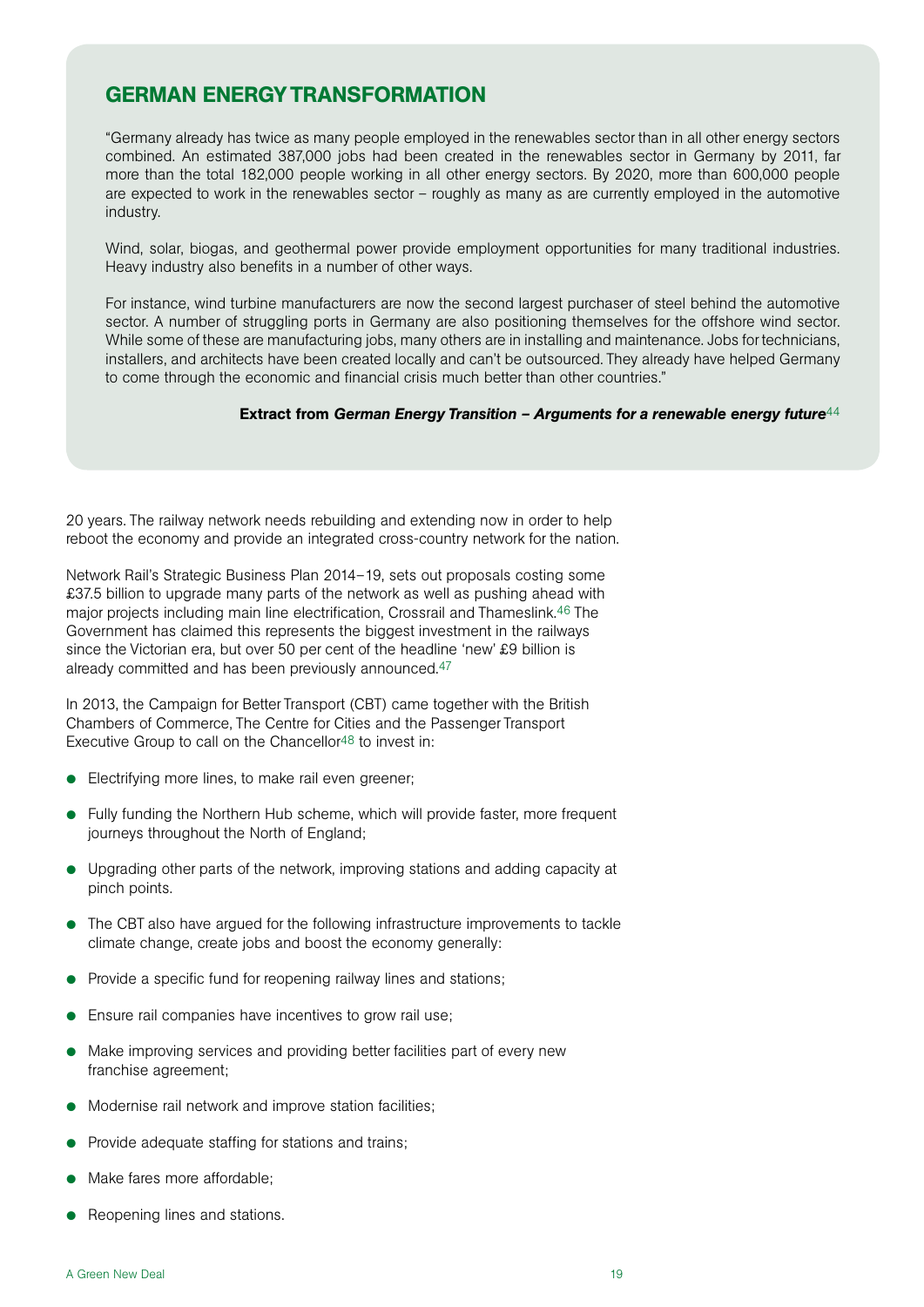With some of the fastest passenger growth on regional branch lines, and overcrowding a serious problem, expanding the cross-country and urban networks is an affordable and feasible solution. Closed lines have reopened over time and passenger demand on many of these has exceeded original projections. For instance, trains on the Edinburgh to Bathgate line, which was reopened in 1986, now carry four times as many passengers as predicted; and the Ebbw Vale to Cardiff line, reopened in 2008, now carries 1million passengers, 600,000 more than projected. Similar investment across the country is urgently needed.49

## **Cycling**

Research by the charity Sustrans has shown that about 40 million more cycling trips were made in 2011 than 2010 – an 18 per cent increase – taking the total to 256 million.50 If all journeys made on the network in 2011 had been made by car, an additional 760,363 tonnes of carbon dioxide would have been emitted at a cost of £40 million to the economy.51

The benefits of cycling are extensive, with increased participation bringing broad socio-economic benefits to the UK:

- $\bullet$  £2.9 billion total contribution to UK economy
- $\bullet$  28 per cent increase in volume of cycle sales in 2010, generating £1.62 billion
- £853m further contribution to the UK economy through the purchase of cycling accessories and bicycle maintenance, resulting in total retail sector sales of £2.47 billion
- Over £500 million generated in wages and £100 million in taxes from 23,000 employed directly in bicycle sales, distribution and the maintenance of cycling infrastructure
- $\bullet$  Health benefits save the economy £128m per year in absenteeism.<sup>52</sup>

The Mayor of London, Boris Johnson, is planning to create a "Crossrail for the Bike" as part of his plans for a nearly £1 billion investment in London cycling.<sup>53</sup> The route will run for more than 15 miles, very substantially segregated, from the western suburbs through the heart of London to Canary Wharf and Barking. Other elements in the "Mayor's Vision for Cycling" include:

- More Dutch-style fully-segregated lanes
- More "semi-segregation" on other streets, with bikes better separated from other vehicles
- $\bullet$  A new network of "Quietways" direct, continuous, fully-signposted routes on peaceful side streets, running far into the suburbs, and aimed at people put off by cycling in traffic
- Substantial improvements to both existing and proposed Superhighways, including some reroutings
- A new "Central London Grid" of bike routes in the City and West End, using segregation, quiet streets, and two-way cycling on one-way traffic streets, to join all the other routes together
- This type of approach needs to be replicated in urban areas across the UK.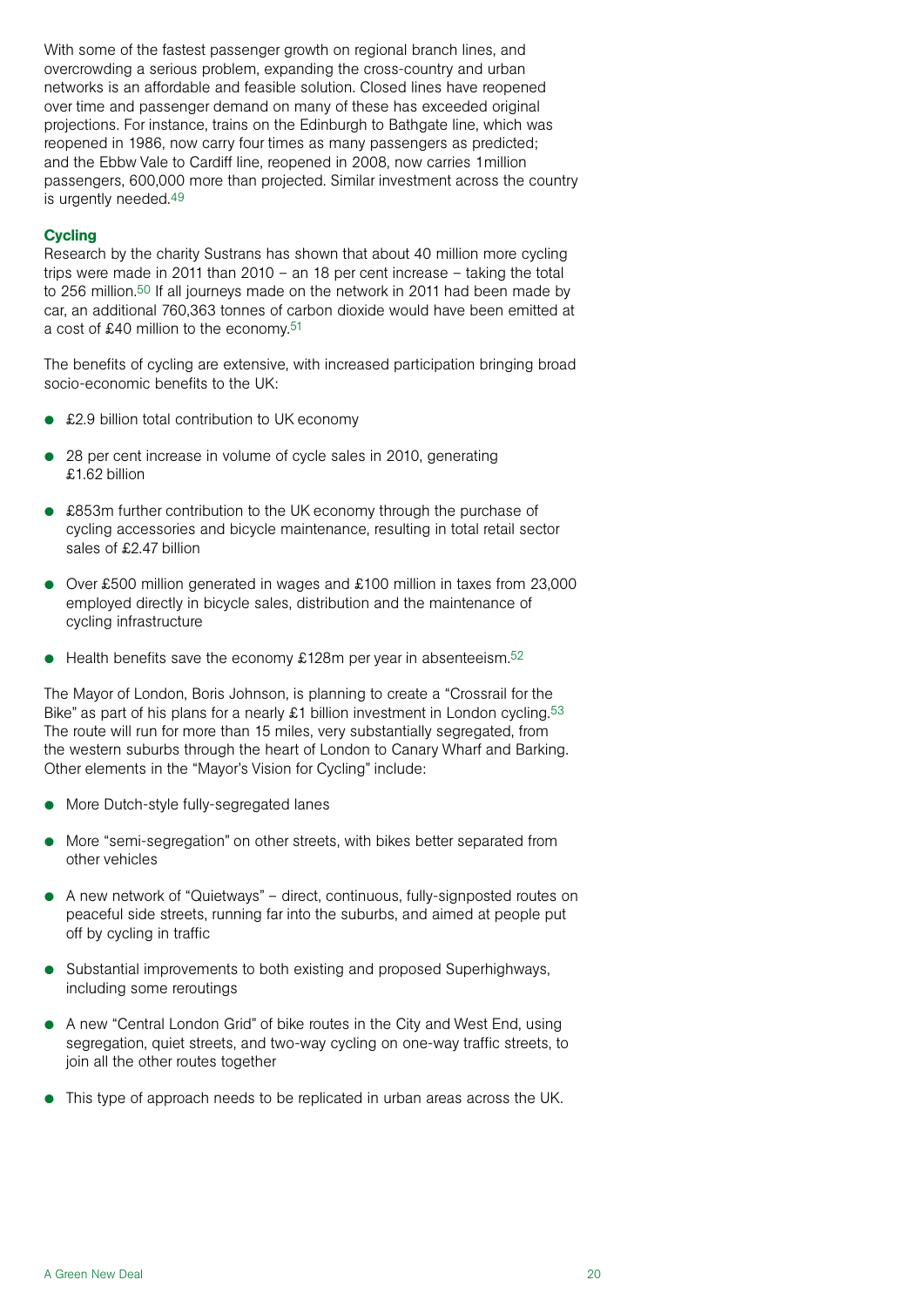## Broadband

*"….the £17 billion committed by the government to a high-speed rail line from London to Birmingham could cover most of the costs of a futureproof all-fibre network. If we had those links we wouldn't need to travel as often to Birmingham and we wouldn't be polluting the environment as much."*

## Boris Ivanovic, Director of Hyperoptic<sup>54</sup>

Ministers rank broadband as one of Britain's top four infrastructure priorities, alongside roads, rail and energy and the Chancellor George Osborne has committed £200 billion to these sectors over the next five years. Yet only a fraction of that will go to broadband – just £1.3 billion from local and central government has been earmarked. If the UK had committed as much as China has per head of population, some £7 billion of taxpayer funds would have needed to have been invested. Australia is connecting broadband to 93 per cent of homes by 2018. In the UK, this would cost up to £29 billion, or around £6 billion a year.55

The benefits would be potentially enormous economically, socially and environmentally. There would more home working and local start-ups, with correspondingly less travel and relocation to cities. Other enhancements could include business innovation, better consumer entertainment and personal interaction, which are particularly important in maintaining the viability of rural communities.

### Materials recovery and re-use in the UK

Significant job and economic benefits could result from a resource economy based on the dismantling of equipment, materials recovery and re-use in the UK.

According to research by the recycling and resource management company, SITA UK:

## *"The UK has a unique opportunity to revitalise its economy by changing the way it manages its waste and uses the products recovered."*

SITA highlight the potential for the emergence of a new 're-making' sector using recycling:

*"to manufacture new goods for sale also has significant potential to help reinvigorate the UK's manufacturing industry"*56

Research by Friends of the Earth suggests that over 70,000 new jobs could be created in the UK by recycling more. According to the FoE research, a number of studies in both the UK and the US have shown that recycling provides around ten times more jobs than landfill and incineration per tonne of material processed. In the 2010 report, 'More jobs, less waste', FoE showed that:

- $\bullet$  51,400 new jobs could be created across the UK if an ambitious but achievable 70 per cent recycling target was set for waste collected by local councils by 2025, compared to a 2006 baseline,
- $\bullet$  18,800 more jobs could be created across the UK if the same targets were set and achieved for commercial and industrial waste over the same time period.

The Scottish Executive and Welsh Assembly Government have 'zero waste' plans for waste reduction and re-use which include 70 per cent recycling targets for council-collected waste by 2025. According to FoE's projections this could create 4,700 new jobs and 2,800 new jobs respectively. In Northern Ireland and England – currently the source of the majority of waste in the UK - targets are just 50 per cent.<sup>57</sup>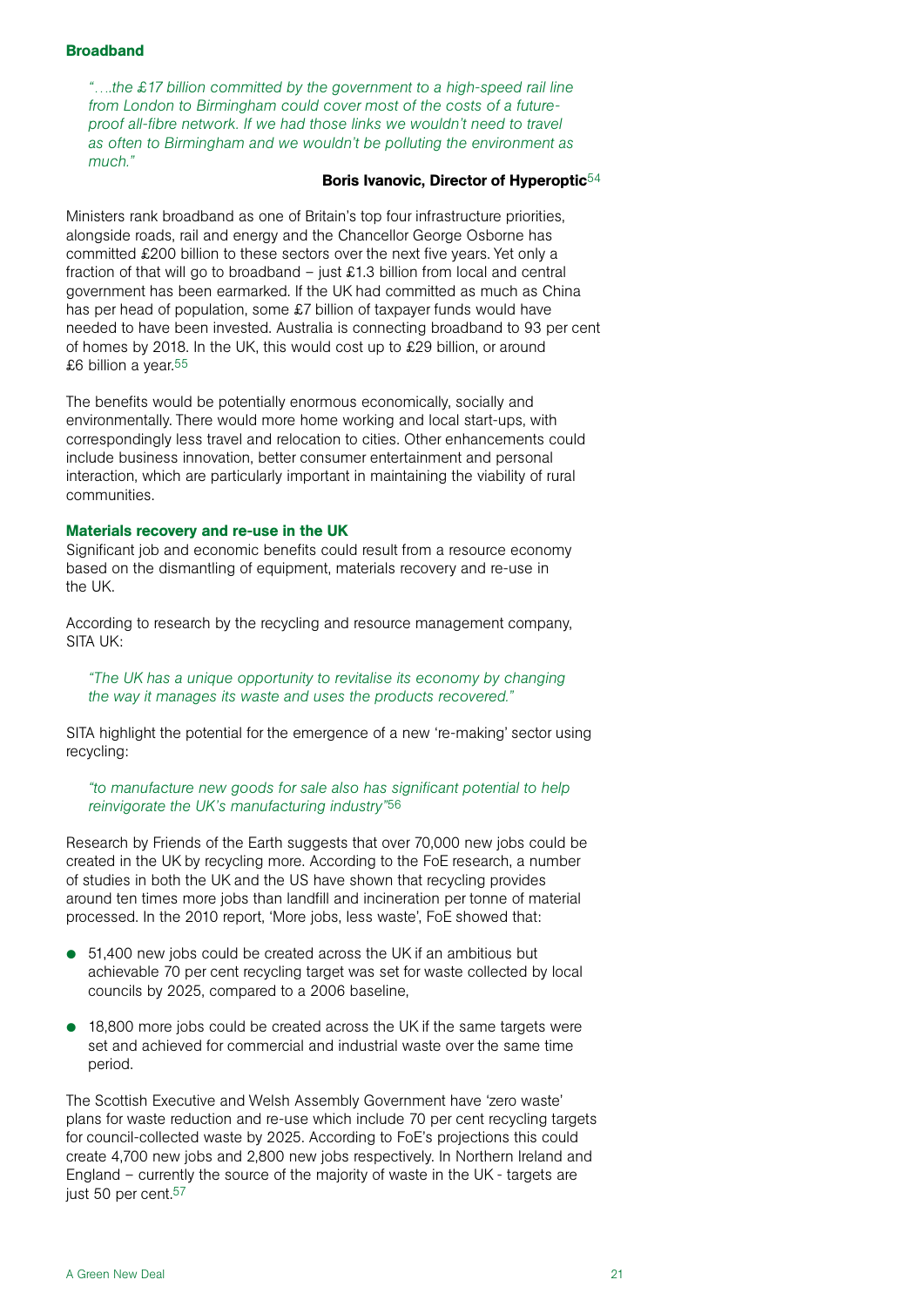The overall benefits of sustainable resource management, based on closed loop or circular economy principles and practices, can be summarised as:

- $\bullet$  Providing greater materials and energy security
- Meeting clean energy and greenhouse gas emissions-reduction goals by promoting energy-from-waste innovations
- Recycle and repurpose valuable materials from waste to resource technologies that can be used in UK manufacturing
- Promoting more employment and a stronger UK manufacturing base
- Helping redress the current balance of trade through the export of more products and substitution of currently imported raw materials
- $\bullet$  Helping create new jobs at a faster rate than the economy is growing and in areas where advanced skills are required.

The Cost, How to Involve UK Communities and Ensuring a Sustainable Future The cost of the countrywide green infrastructure that is needed has been estimated at £250 billion by 201758 with only £26 billion of that already underway.59 This report therefore repeats our previous call for £50 billion to be spent annually for the next five years on a Green New Deal Programme. This will not only transform the country to meet the needs of the future, but also provides an unprecedented peacetime boost to employment, business and investment opportunities. Perhaps most importantly if it covers the sectors mentioned above it will contribute to revitalising virtually every community in the country. It is this unique feature that must turn such a programme into a national economic priority.

For this to happen on the scale, and in the timeframe needed to really turn round Britain's economy to meet climate and socioeconomic challenges, will need the involvement of a wide range of organisations. Not only national and local government, business and trades unions, but also a whole range of community groups and activists will need to be involved. The coming together of such a diverse grouping with detailed local knowledge will provide the mix of skills, knowledge and expertise needed to design the actual implementation of such a national programme at a local level. Examples of such involvement exist in small projects in parts of the UK and the rest of the world, $60$  but the successful implementation of this huge infrastructure programme, will require co-ordination and commitment on a scale not seen since the post war introduction of the welfare state.

Perhaps the strongest medium and long term political argument is that such a rebuilding process will have at its heart the promotion of resource and carbon efficient lifestyles. It will tackle climate change through the rapid decarbonisation of our energy and production processes, and the greening of homes, commercial buildings and our transport networks. It will also ensure a more sustainable future with less vulnerability to future resource shortages and through a combination of regulation of the finance system and localisation of production will insulate us against the soaring costs of commodities such as energy, food, water and materials that we are already experiencing today. The throughput of energy and other raw materials will be minimised in all sectors of industry, services and agriculture.

As a result, the Green New Deal programme will protect the environment, dramatically reduce our use of ever-scarcer raw materials and provide secure employment with adequate wages and conditions for the vast range of workers that will be required. Finally the huge number of more secure, properly paid workers in all parts of the country will help overcome the present lack of effective demand in the economy, increasingly the biggest short term political crisis facing all decision-makers.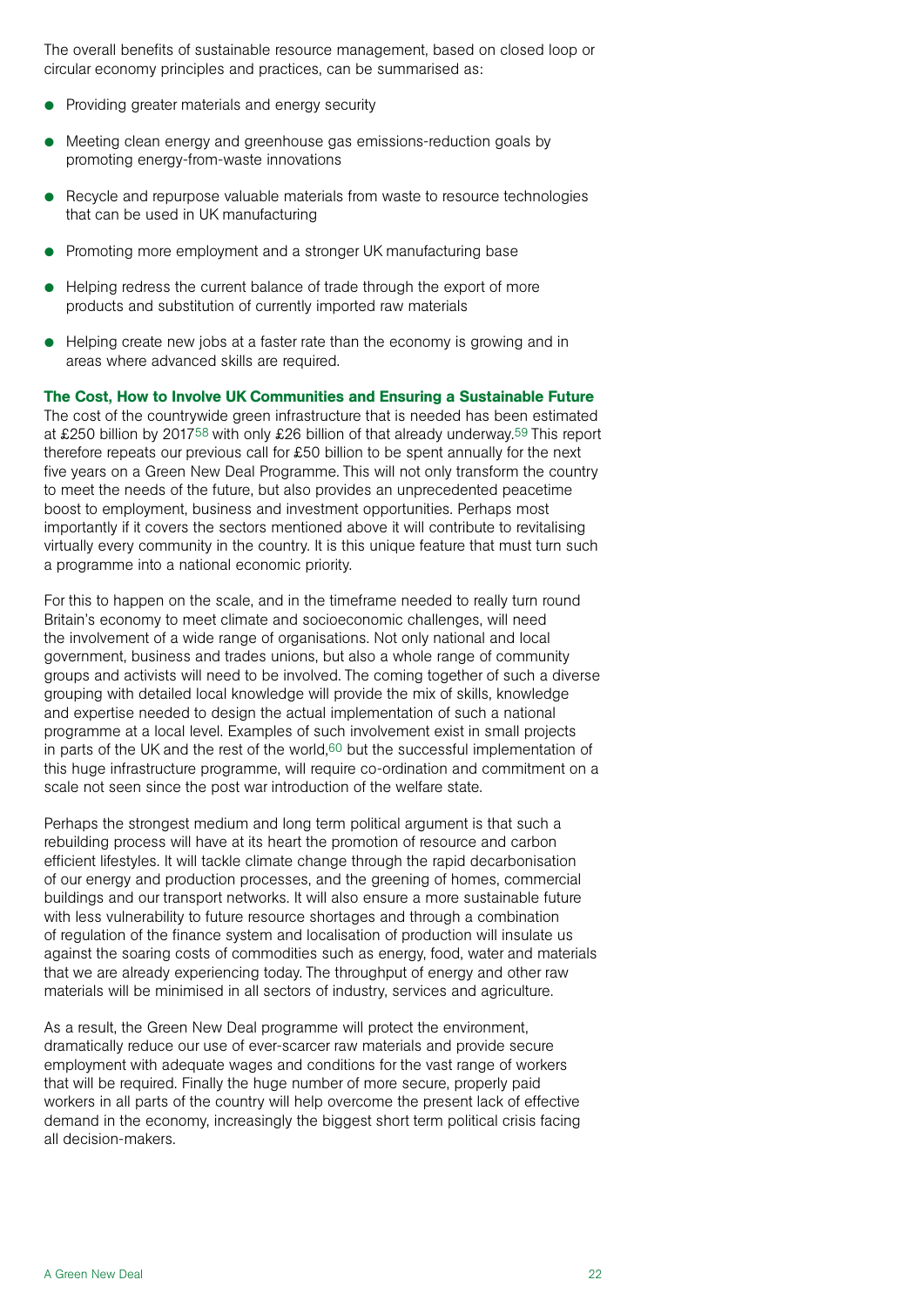## Part 3: Plenty Of Money For A Green New Deal

*"I'm afraid there's no money."* 

Liam Byrne MP, in a note for his successor when leaving the Treasury, 6 April 2010<sup>61</sup>

*"It's as if they think there's some magic money tree. Well let me tell you a plain truth: there isn't."*

Prime Minister, David Cameron, 7 March 201362

*"Central banks could go beyond the range of unconventional instruments deployed… in advanced economies since the 2008–09 financial crisis. For example, it is theoretically possible for monetary authorities to finance fiscal deficits through the creation of money… In theory, this could allow governments to increase spending or reduce taxation without raising corresponding financing from the private sector."* 

> George Osborne from a document tabled on Budget Day March 2013, entitled: *Review of the Monetary Policy Framework*63

A UK Green New Deal will eventually need hundreds of billions of pounds over decades. To kick-start this process we are repeating our call for a £50 billion programme of green infrastructural spending a year over the next five years. The Green New Deal will create jobs and hence boost taxable economic activity in every corner of the UK.

Funding this will need the use of carefully targeted Green QE and a large and effective crackdown on tax dodging. It will also require a new approach to savings and investment in order to finance the huge changes needed to make the UK economy sustainable. This will include helping national and local governments to borrow for public investment and banks to provide loan finance at reasonable interest rates as well as encouraging private investment from pension funds and individuals in this greening and reviving of the economy.

Is it often said that there is not enough money to increase expenditure on green infrastructure on such a scale. That is economic ignorance on four levels. Firstly, in terms of public expenditure, our report *The Cuts Won't Work*64 warned – and has been proved correct – that what the economy needs is more public expenditure. Cuts to public spending have made the recession worse by increasing underemployment and joblessness, reducing the tax received, and limiting government funding available to kick-start a Green New Deal.

Secondly, the tax dodgers can and must be tracked down and their unpaid taxes added to the public coffers. Our work has shown, for example, that there is £70 billion in tax evasion (illegal non-payment or under-payment of taxes), and £25 billion in tax avoidance (seeking to minimise a tax bill without deliberate deception, which would be tax evasion or fraud) and billions of tax due but paid late at any point in time.65 Not all is, of course, recoverable, but the government's steadfast refusal to recognise the scale of this issue (maintaining that just £32 billion is lost and setting pitifully limited targets for recovery) is the first issue to be tackled when addressing this problem.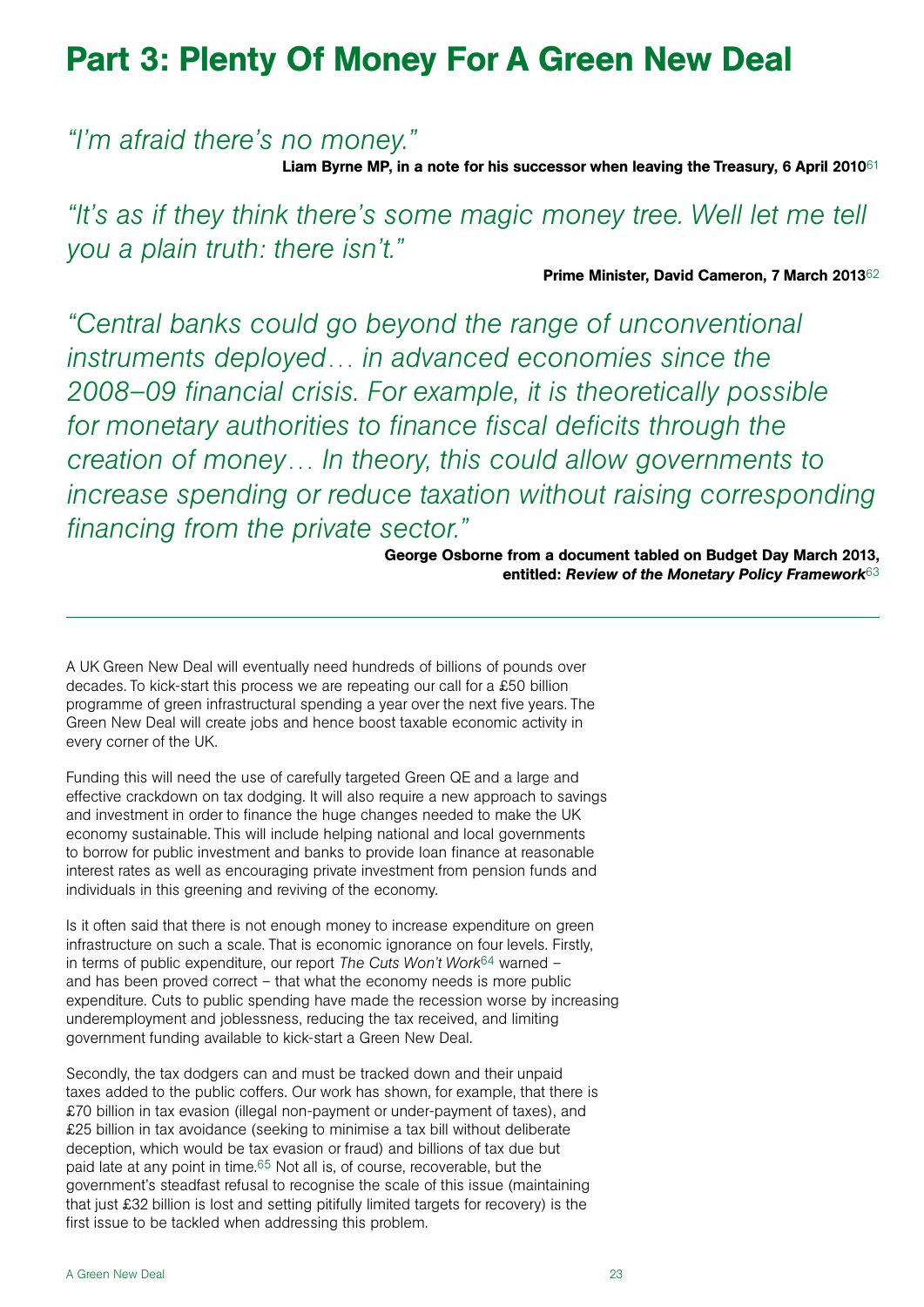Thirdly the Bank of England's QE programme has conjured out of thin air £375 billion (around £6,000 for every man women and child in the UK) since 2009.66 The Bank has electronically created this new money. It has not come from tax revenues, nor has it been diverted from other uses. It has simply been created by the Bank of England to enable it to purchase gilts (government bonds) from private investors such as pension funds and insurance companies. However, since these investors typically do not want to hold on to this money, because it yields a low return, they tend to use it to purchase other assets, such as corporate bonds and shares. That lowers longer-term borrowing costs and, at least in theory, encourages the issuance of new equities and bonds.67

However, as is often the case in neoliberal economics, theory and practice have not coincided and unsurprisingly the actual result has been massive asset bubbles in the stock market and bond markets as what are, in effect, second hand bits of paper – in the form of shares and bonds already in issue and now being sold at inflated prices – have been purchased. Whereas what is really required is direct investment into UK businesses and the real economy that transforms our economy to meet future needs. It's now time for the Bank of England to help create jobs, stabilize the economy and support the environment through a carefully planned and targeted package of Green QE.

Although not QE, Central bank support for national infrastructure investment has worked before. The Industrial Development Bank of Canada, which supported Canadian SMEs from 1946–1972, was capitalised entirely by the Central Bank with not a single penny of taxpayers' money required. In New Zealand in 1936, the central bank extended credit for the building of new homes, helping the country out of the Great Depression.68

The first section of this report covered arguments for increased public expenditure, this section will concentrate on tackling tax dodgers, a switch to Green QE and the role of the banks, particularly those owned by the taxpayer.

## Tackling the tax dodgers

Ensuring that tax that is owed is paid requires three key measures. The first one is ensuring that the right questions are asked about an individual's or company's tax situation. It is not enough for them to claim that they pay the right amount of tax in the right place at the right time. They also have to prove it.

The second requirement is that the law be changed so that taxpayers know that their risk of being discovered when evading or avoiding tax is as high as possible. So, for example, automatic information exchange agreements are needed with tax havens so that those jurisdictions automatically advise this country which UK residents have accounts in tax havens, and how much income they earn on them. In addition, a simple change in UK law to require that our domestic banks advise H M Revenue & Customs whenever they open a bank account for a company would provide HMRC with all the information they would need to know which companies really need to be chased to provide accounts and tax returns – about which essential information HMRC have, at present, no real clue.<sup>69</sup> If that was done and the directors of those companies with bank accounts who failed to provide tax returns to HMRC were made personally liable for the tax due by the company then the 'nudge' effect these measures would have on tax payments would be dramatic because these laws would close two of the favourite boltholes of tax fraudsters at a stroke.

The third measure is to have adequate numbers of tax inspectors. Any government that is serious about tackling tax dodgers must invest in more staff at Her Majesty's Revenue and Customs (HMRC). In 2005 there were nearly 100,000 people working for HMRC, by 2015 there will be fewer than 55,000 if HMRC achieves its objectives as set out in its [business plan](http://www.hmrc.gov.uk/about/business-plan-2012.pdf) for 2012–15.70

As is now widely appreciated, but which was not when we began discussing this issue, multinational companies are amongst the largest culprits in tax dodging. The following approaches are crucial if we are to ensure that they pay their fair share of taxes.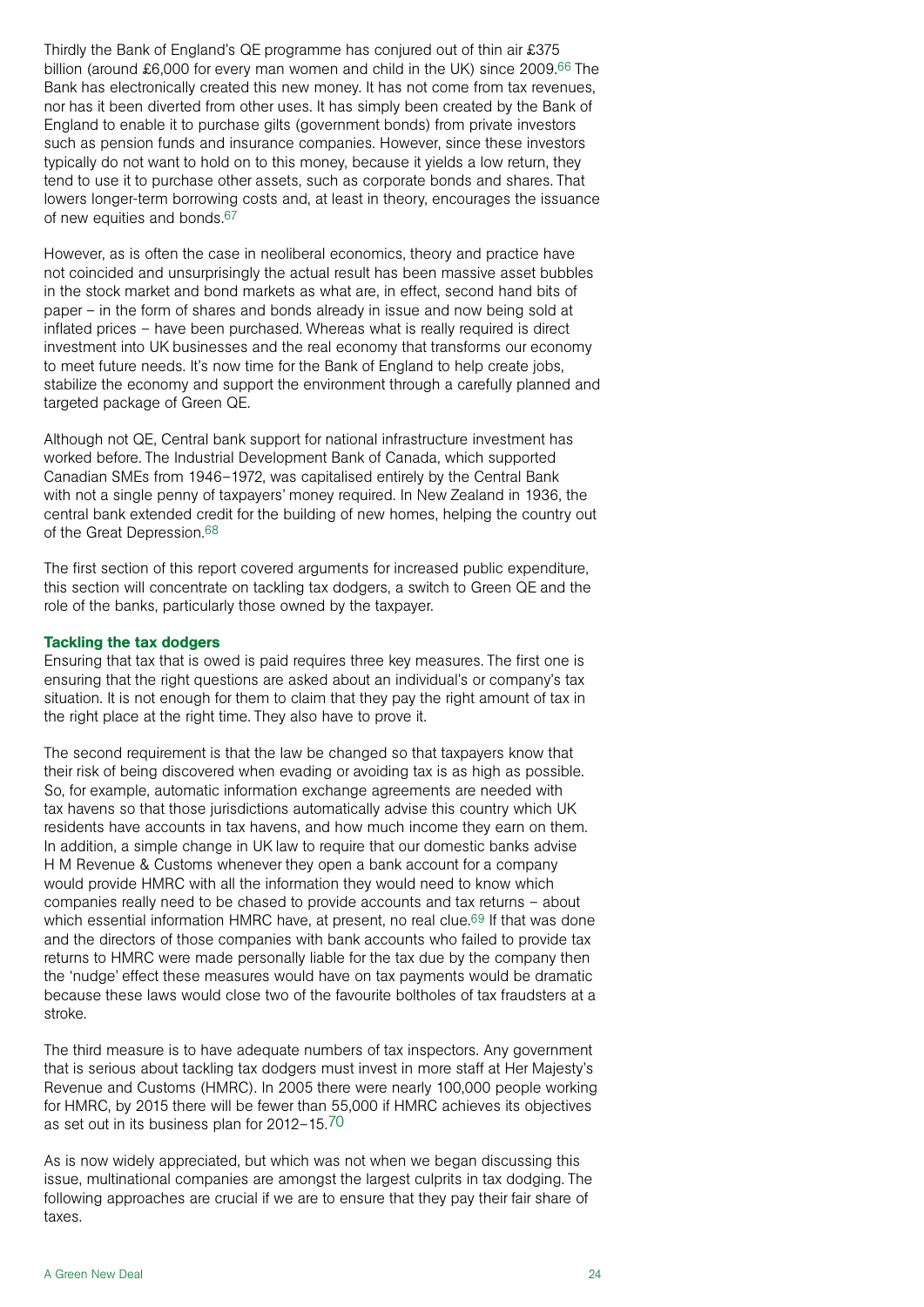#### Improving company transparency

Companies should commit to paying the right amount of tax in the right place at the right time and explain the governance procedures and policies they have put in place to make sure that this happens. Companies should be explicit about where they trade and what they are called in each country in which they trade. They should explain their use of tax havens, why they are there, what their trade involves and how much each such subsidiary makes in terms of both sales to third parties and other group companies and the resulting profit and tax paid. Multinational corporations could, without any change in the law, put the accounts of all their subsidiaries, wherever they might be in the world, on public record on their group web site. That way, if anyone wants to see what the impact of a multinational corporation on a particular community is they would have the opportunity to do so.

### Full country-by-country reporting

Companies should publish information on the total sales, costs, employment costs and employee numbers, financing costs, profits, current and deferred tax charges and tax paid for each country in which they operate by year. These figures should be reconciled to the group annual accounts, with an explanation of the reconciliation being made available if necessary to show the impact of intra-group trading

## Unitary taxation

Profit shifting by multinational corporations is now recognised to be a massive international problem. The Organisation for Economic Cooperation and Development, which sets the rules for international taxation, has acknowledged that the integrity of the present international tax system is now under threat as a result of the tax avoidance activities of multinational corporations. Unitary taxation seeks to charge the profits of a group of companies to tax as if they are one single entity – which is, of course, how such companies now report their results. Unitary taxation works by using a formula, or a range of formulas to divide up the total profit of a multinational corporation and its group proportionately between all the countries in which it operates. The logic behind the formula is that companies cannot make profit without having customers, people to service them and places where they can work.<sup>71</sup>

In addition, it is important to note that the above measures to tackle tax havens and the shadow economy all too often come up against UK companies acting as fronts. Because regulation of those companies is now almost non-existent to the extent that less than one in three now pay tax, it is vital to tackle this problem.

## Green Quantitative Easing and the Role of the Banks72

*"The idea is simple: to commit £100 billion from the existing quantitative easing programme to building new council and housing association homes over the next five to seven years. Based on accepted industry ratios, this would create an extra million homes in the UK and generate 500,000 ongoing jobs…The Bank of England's existing quantitative easing programme… could progressively create £100 billion to fund a property bond, instead of buying gilts."*

Sir Michael Darrington, 12 March 201373

*"We believe you can help stimulate lending to businesses by making the Funding for Lending Scheme more effective and by widening the existing Quantitative Easing programme to include the purchase of private-sector assets including securitised SME debt (rather than just gilts)."* 

John Longworth, chief executive of British Chambers of Commerce from an open letter to Mark Carney, Governor of the Bank of England, 1 July 201374

In this report we are repeating our call for a £50 billion programme of green infrastructural spending a year over the next five years. In addition to funding provided by tackling tax dodging the remainder could come from a targeted programme of Green QE. Under this process the Bank of England creates tens of billions pounds and the Government allows the Green Investment Bank or a National Development Bank, whichever is the more rapid and effective, to issue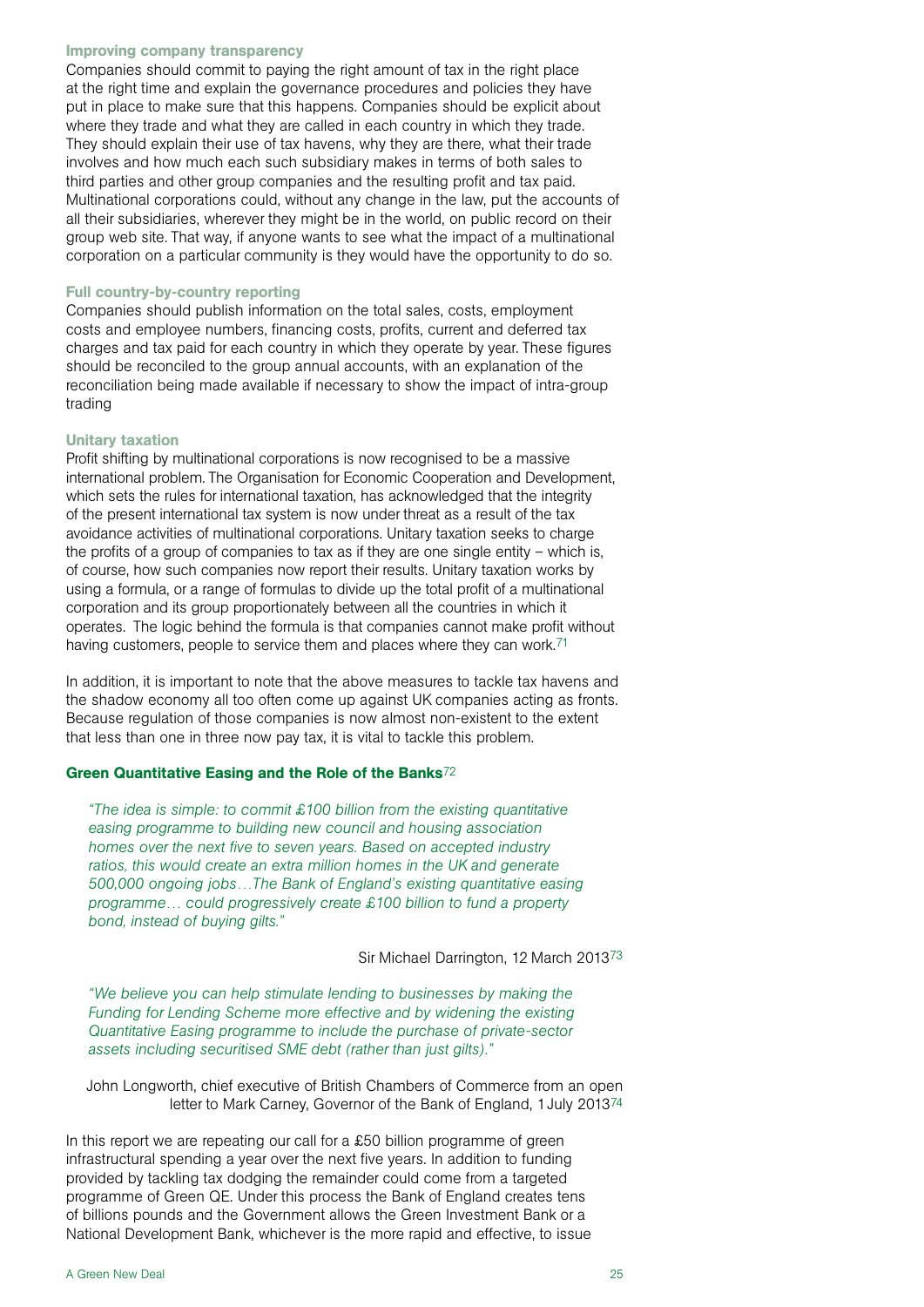bonds, which are then purchased by the Bank of England. The Green/National Development Banks could then make loans at low-to-zero rates to finance the country wide Green New Deal. This would in turn create new jobs and businesses and generate further tax money and save on benefits.

Green New Deal Group research has looked at what could happen if the Bank of England were to use Green QE to provide up to £20 billion worth of solar PV to be fitted free for some three million south facing roofs, best suited to capture the maximum amount of energy. Based on 2011 figures when around 20,000 installation jobs were created putting PV on 150,000 dwellings, a million home a year programme would eventually create 140,000 jobs. If that were then to be extended to all the potential nine million homes that could benefit from PV then the employment growth would be much larger still, and there would, of course, be the added benefit of all the energy generated.

We also proposed that a further £16 billion of Green QE could be spent really kickstarting the government's Green Deal energy efficiency programme for homes. The government expects this to support at least 65,000 jobs in insulation and construction by 2015. Local authorities, many of whom are already involved in planning to make tens of thousands more local homes energy efficient, could also access a QE Green Deal fund to initially finance such work.75

Other major Green QE initiatives that could provide employment and improve communities across the country would be to build more energy efficient homes for both rent and sale using predominantly brown field sites, whilst also ensuring adequate protection for wildlife and vital green spaces. In terms of transport there is a constant need to repair, maintain and improve the nation's public transport system and its information equivalent –the broadband superhighway.

Once the economy has been kick started by Green QE, then pension fund investment can move in and obtain a secure return from such a huge programme of domestic funding. The requirement for this investment could also be front-loaded. The current annual tax subsidy to the pension industry is some £35 billion a year.<sup>76</sup> Pension contributions amount to about £75 billion a year. If it was required that only 20 per cent of the funds invested in pensions funds were invested in bonds linked to the Green New Deal for the next five years, much of the pump priming cash to establish the whole process would be made available almost immediately – and a secure source of income would be provided for these funds. Most importantly this plan will generate work, particularly for young people and in the places where people actually live, and in doing so, create intergenerational solidarity.

The private banking system in the UK is dysfunctional. According to the then Governor of the Bank of England, Mervyn King 'heightened uncertainty about the solvency of banks'77 lies behind their failure to lend and finance private investment. The Royal Bank of Scotland (RBS) and Lloyds Bank are both largely owned by British taxpayers. The terms and conditions of such finance from these bailed out banks must emphasise investing in sustainable productive economic activity, such as the Green New Deal. This should be the quid pro quo for the taxpayer guarantees and low interest rates that have allowed such banks to survive, with effective controls in place to ensure that these banks act in a financially and socially responsible way.

Opponents of such financing argue that it will stoke inflation. That is unlikely. The reason is this: financing investment in an economy which has been 'cratered' by a financial crisis and will just begin the process of recovery, and increases in employment. Pouring funds into the 'crater' of economic inactivity will not be inflationary until that 'crater' is filled up. That is, until we reach full employment. It will be particularly non-inflationary if it uses Britain's domestic resources – in particular its people – and is invested in activity that does not require imports or the diversion of resources abroad. These can easily be identified, and we do so in this report and in our first Green New Deal report and in subsequent publications.

Low-cost lending by both the taxpayer-owned commercial banks, RBS and Lloyds, could provide funding for the Green New Deal programme in addition to Green QE from the Bank of England.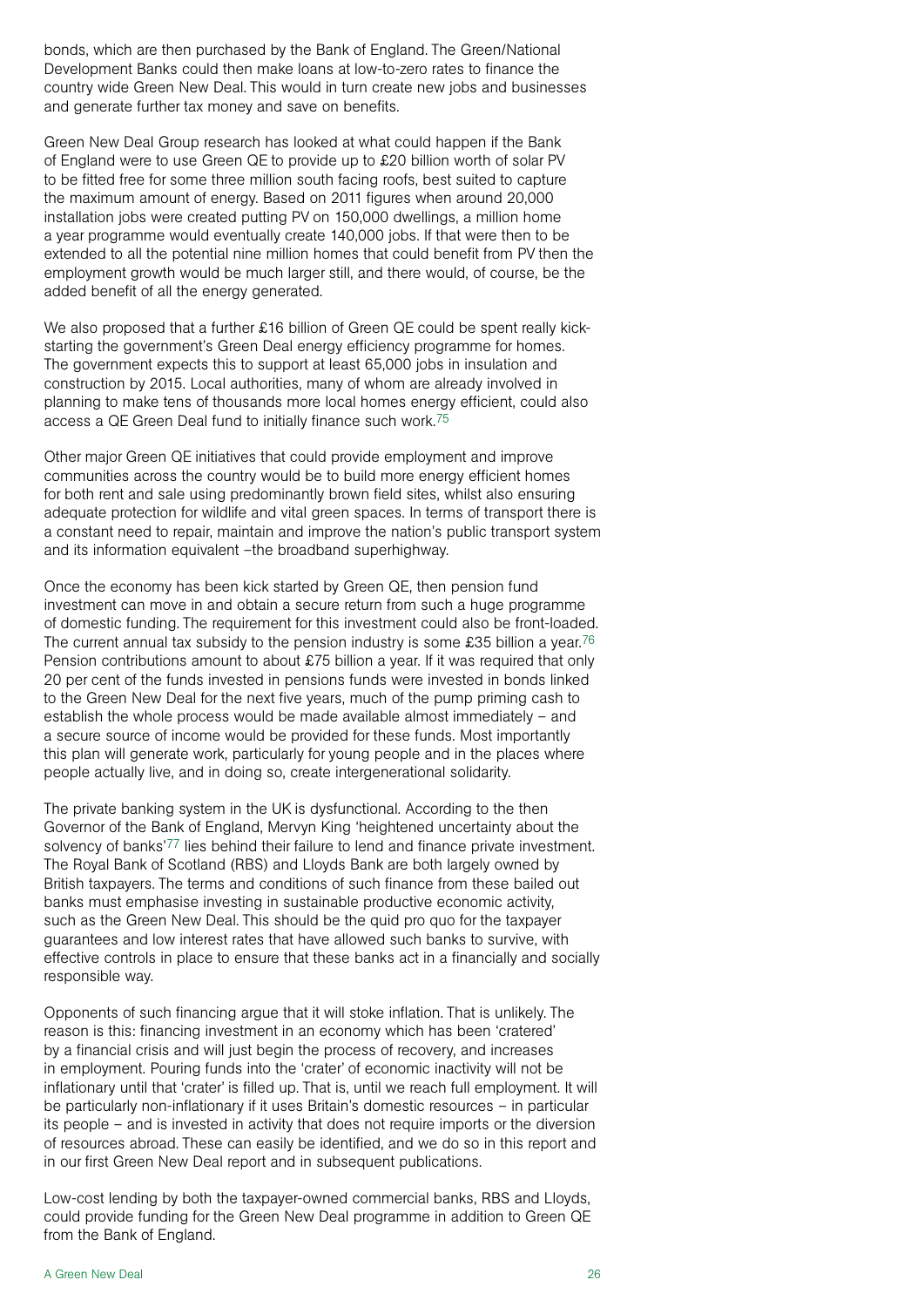## Buying Out the Poisonous PFI Debt Legacy

Analysis of data from HM Treasury shows that the 717 Private Finance Initiative (PFI) contracts currently under way across the UK are funding new schools, hospitals and other public facilities with a total capital value of £54.7 billion, but the overall ultimate cost will reach £301 billion by the time they have been paid off over the coming decades.78 The ratio of cost to benefit is sufficient evidence in itself of the appallingly poor value for money inherent in these projects, many of which are now owned by banks.

If cash has to be injected into the economy to provide liquidity then there can be no doubt that one of the best way to do so for the future benefit of the UK would be to buy out all PFI schemes now. In the process this would reduce ongoing costs to the UK taxpayer over the next 30 years or more. The around £300 billion 'saved' could then at least in part be allocated instead to continue to finance some Green New Deal initiatives over the decades to come as well as helping funding the equally important social infrastructure in education, health, care etc at present under threat from the austerity policies and the onerous repayments of PFI.79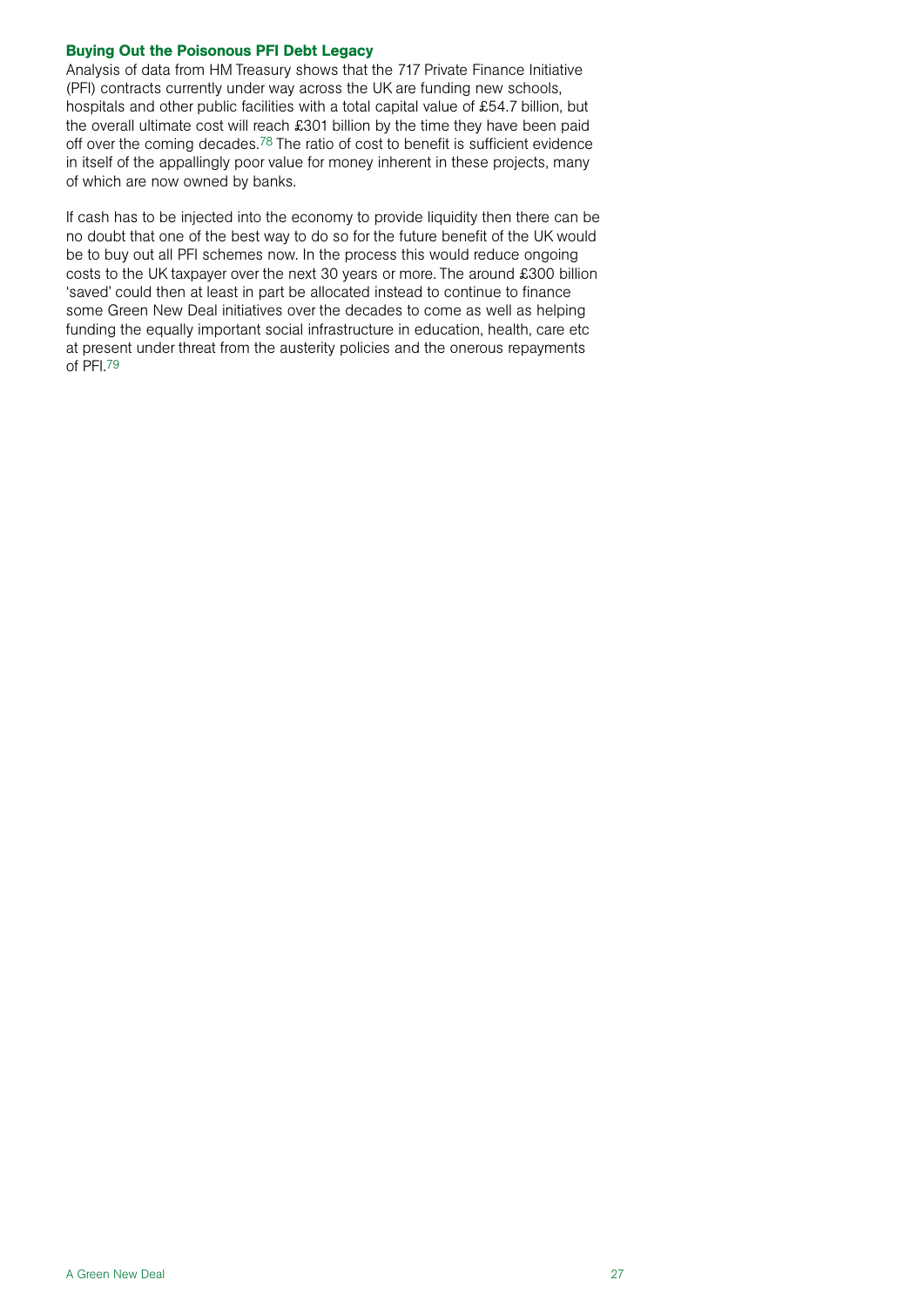## Conclusion. The Green New Deal: An Overriding **Priority**

This report proposes a £50 billion per year Green New Deal national programme of infrastructural renewal that is environmentally sustainable and will generate work, business and investment opportunities. We have shown that such a programme is easily affordable through a range of measures including Green QE, tackling the tax dodgers, increasing the tax take by stimulating employment and providing a safe haven for pension fund investments.

The purpose of this report is to make clear what form a massive Green New Deal job and business programme would take and how and why it is affordable. As the austerity approach by the Coalition continues to make social and economic conditions worse, it is crucial that the alternative should be seen by all political parties as the Green New Deal. The Green New Deal can and should be implemented now. Since this is unlikely in the current political context, we want to use this report to kick start the debate that could make the Green New Deal the priority for the next election, and in case changes to the finance and/or climate system mean that it is needed sooner.

Our proposals would provide a wide range of jobs in every corner of the UK, contribute to solving the housing crisis, improve the UK infrastructure and promote energy and resource-use efficiency. It is hard to imagine any voter in the forthcoming election not wanting to support such a programme, since it would reduce the need for welfare benefits whilst revitalising and transforming local economies.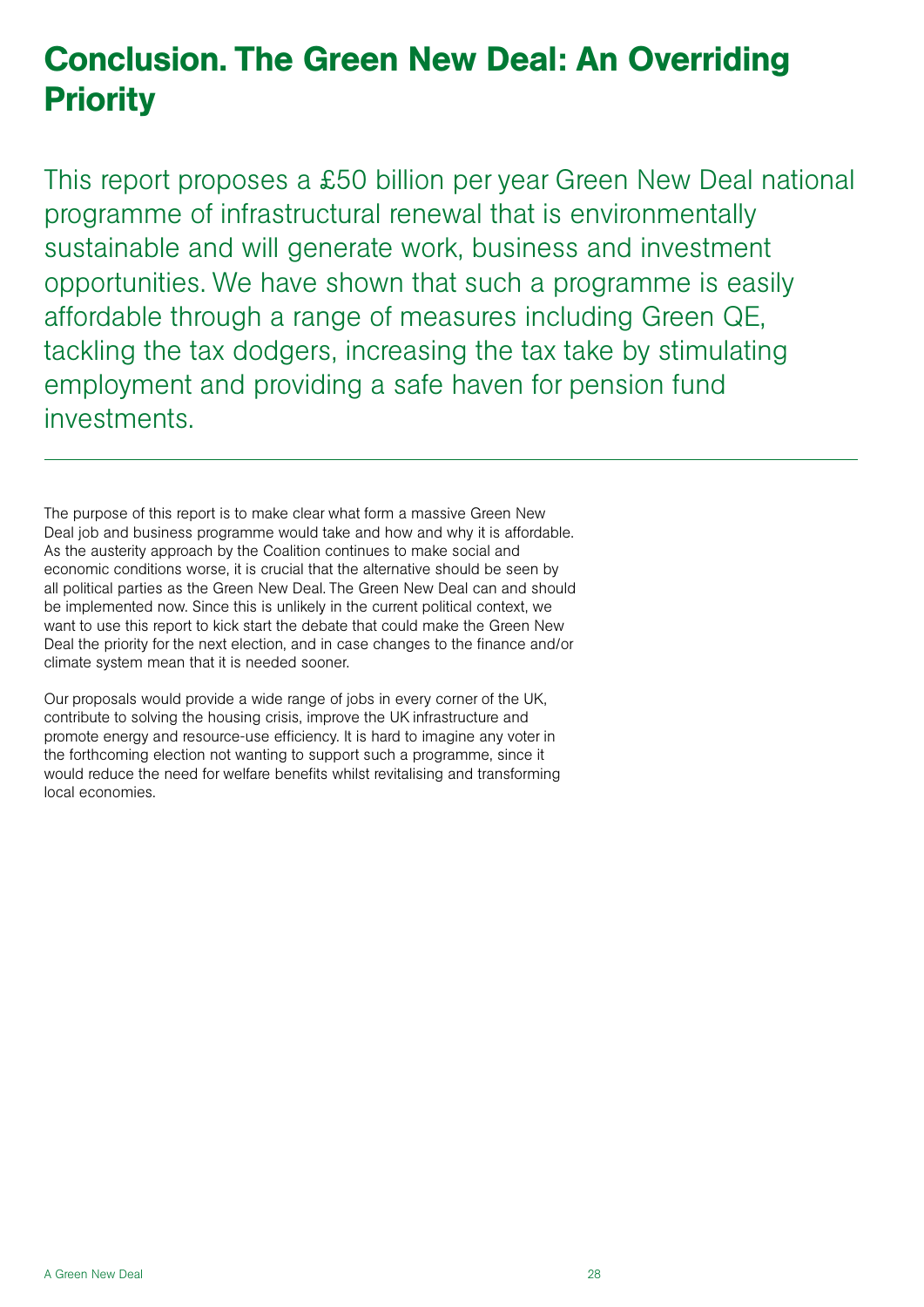## Appendix One

The job potential of the green energy revolution is significant, in sectors such as marine and offshore wind, solar and decentralised, distributed systems, as well as existing technology and manufacturing sectors such as construction and transport. There are new employment opportunities in land based industries, such as growing energy and fuel crops, and carbon capture processes.

### Jobs and Renewables

Although some jobs will inevitably be lost in conventional energy systems, new jobs in renewable energy, construction, transport, buildings retrofit, forestry and agriculture should more than compensate, though these jobs will be different and may not emerge in the same places, with other opportunities to rejuvenate declining rural and ex-industrial local economies.

## 1. The Supply Chain – Powering Up: 1.33 million jobs

The Renewable Energy Association estimates that the UK renewable energy sector employed 99,000 people in 2010–11 and 110,000 people in 2012.80 The Department of Energy and Climate Change's Renewable Energy Roadmap 2012 Update suggests that, in addition to the REA's estimated 110,000 jobs directly in the renewable energy sector in 2012, there were another 160,000 jobs along the supply chain.<sup>81</sup>

By projecting these figures using historical growth rates in the sector, and including the impact of the UK reaching its binding European Union target of 15 per cent of energy generated renewably by 2020, the REA estimates that around 400,000 jobs would be created – or in other words, for every 1 per cent of our energy produced renewably, about 26,700 jobs are created.

Extending to all renewables, and extrapolating from this estimate, the Centre for Alternative Technology (CAT) tentatively conclude that providing 100 per cent of UK current primary energy from renewables by 2030 would generate some 2.67 million jobs. However, energy production (due to decreased demand) in the scenario is estimated at around half of the current level. The net number of jobs in the energy sector (and supporting services) in according to the CAT scenario is therefore approximately 1.33 million jobs.82

For wind and marine renewable energy deployment in the UK to 2020, RenewableUK estimated a range of scenarios, concluding: "The High Scenario represents a very ambitious but achievable outcome… An overall 10-fold increase in the deployment of wind and marine technologies (51.8 GW) could support over 115,000 full time equivalent jobs, 73,000 of these would be working directly in the sector and the rest in the supply of wind and marine energy related goods and support services."83

The Centre for Alternative Technology scenario envisages almost four times the capacity of wind and marine technologies, meaning roughly 460,000 jobs may be created in this sector. The remaining 870,000 jobs (out of 1.33 million) would be in areas like solar power, geothermal, synthetic gas and liquid fuel production.84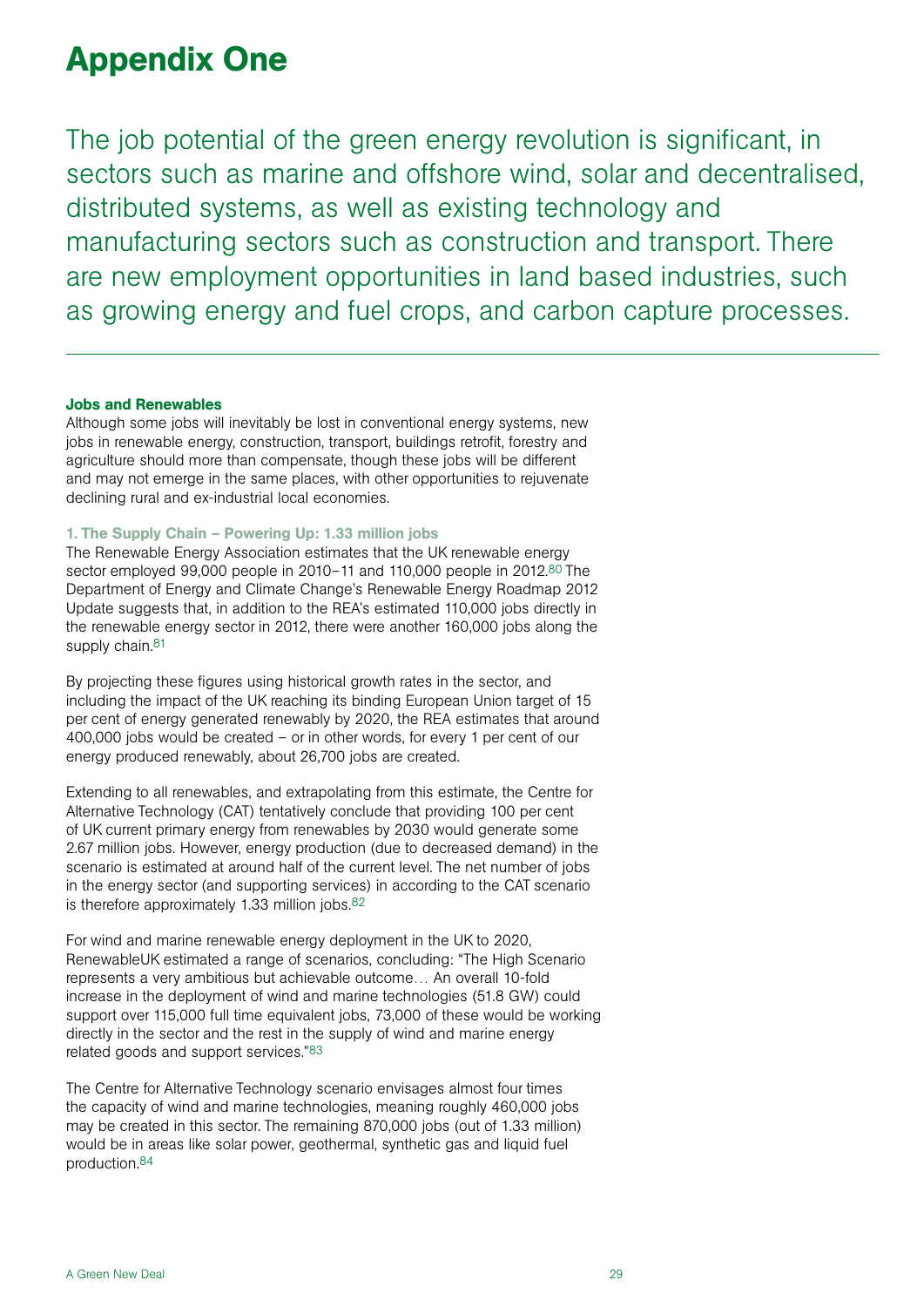## 2) Demand Management – Powering Down: 150,000 jobs

The Centre for Alternative Technology has estimated that some 170 jobs should be created per TWh in energy saved.85 This means that with about 900 TWh of energy demand reduction measures in CAT 2013 scenario, roughly 150,000 jobs might be created.86

## 3) Forestry – Biomass and Wood: 40,000 jobs

Some 40,000 people are currently employed in forestry and the primary processing of wood products. CAT estimates around 40,000 additional jobs in forestry and the primary processing of wood products from a doubling in forested area in their scenario. Other employment opportunities may exist in the verification and validation of carbon capture schemes, in biochar production and in the restoration of conservation areas such as peatlands.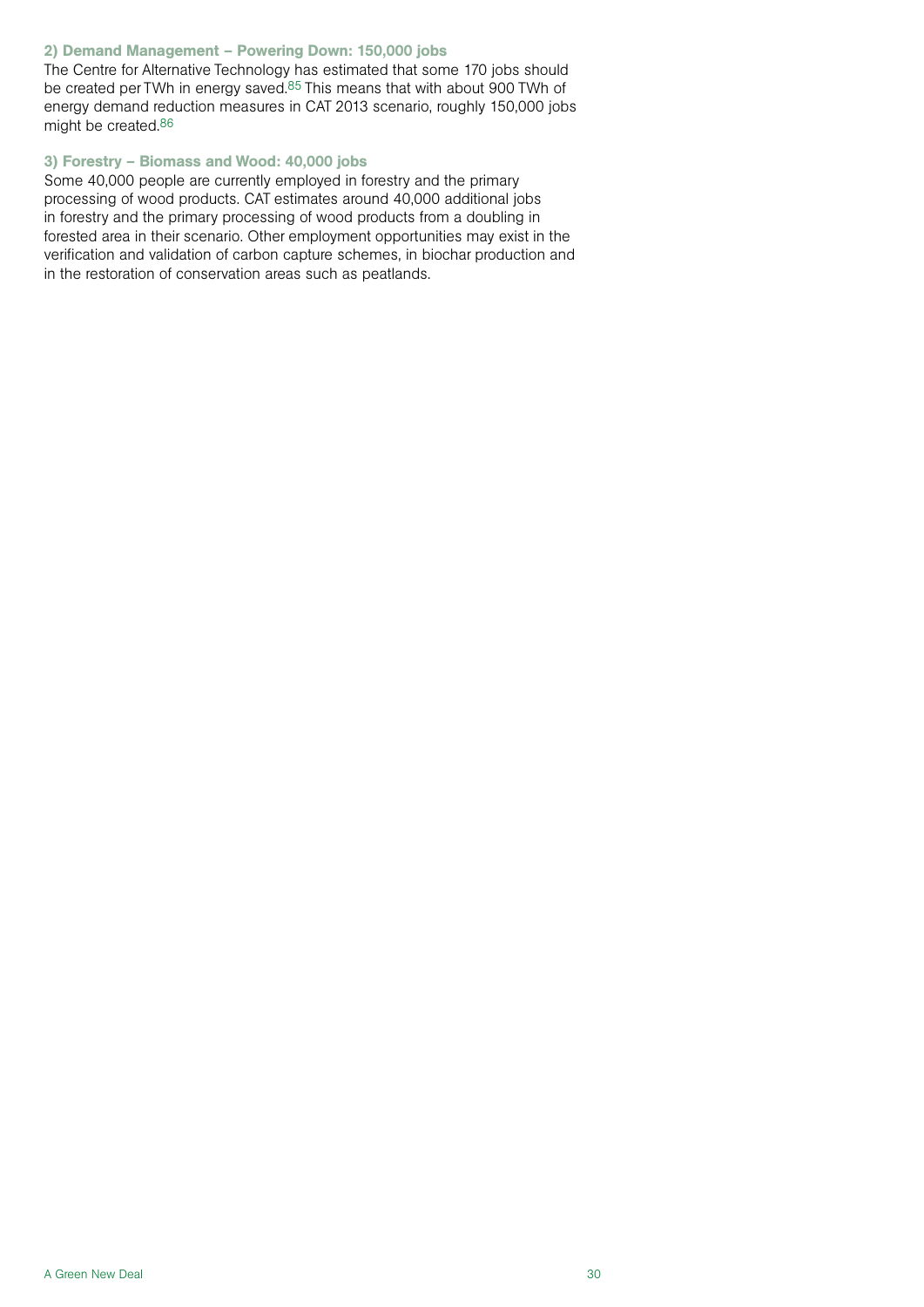## **Endnotes**

- 1 The Green New Deal Group Elliott L, Hines C, Juniper T, Leggett J, Lucas C, Murphy R, Pettifor A, Secrett C and Simms A (2008*) A Green New Deal: Joined-up policies to solve the triple crunch of the credit crisis, climate change and high oil prices.* (London: nef).
- <sup>2</sup> The Green New Deal Group (2009) The cuts won't work: Why spending on a Green New Deal will reduce the public debt, cut carbon emissions, increase energy security and reduce fuel poverty. (London: nef).
- 3 'Brown calls for 'green new deal'', *BBC News*, 6th March 2009. Available online at: [http://news.bbc.co.uk/1/hi/uk\\_politics/7927381.stm](http://news.bbc.co.uk/1/hi/uk_politics/7927381.stm)
- 4 *A Green New Deal for Europe*: (Brussels: Green European Foundation; The Greens European Foundation;<EUROPEANGREENS.EU>). Available online at:<http://www.greennewdeal.eu>
- 5 The Green New Deal Group (2009) The Cut's Won't Work (London: nef)
- 6 'Budget 2013: Britain's debt and deficit', *The Telegraph,* 15th August 2013. Available online at:
- <http://www.telegraph.co.uk/finance/budget/9932748/Budget-2013-Britains-debt-and-deficit.html> 7 'Economic and fiscal outlook – March 2013' P5 Para 1.3, *Office for Budget Responsibility,* March 201 Available online at: [http://cdn.](http://cdn.budgetresponsibility.independent.gov.uk/March-2013-EFO-44734674673453.pdf) [budgetresponsibility.independent.gov.uk/March-2013-EFO-44734674673453.pdf](http://cdn.budgetresponsibility.independent.gov.uk/March-2013-EFO-44734674673453.pdf)
- 8 IMF: *Growth Forecast Errors and Fiscal Multipliers* by Olivier Blanchard and Daniel Leigh, IMF Working Paper, 3rd January 2013. p. 5. Available online at:<http://www.imf.org/external/pubs/ft/wp/2013/wp1301.pdf>
- 9 John Lanchester, *London Review of Books.* 3rd January 2013. <http://www.lrb.co.uk/v35/n01/john-lanchester/lets-call-it-failure>
- 10 The Green New Deal Group (2008) *A Green New Deal*, *op. cit.*
- 11 '£52bn lost from local economies through job losses and shrinking pay packets' *TUC*, 10th June, 2013. Available online at: [http://www.tuc.org.uk/](http://www.tuc.org.uk/economy/tuc-22267-f0.cfm) [economy/tuc-22267-f0.cfm](http://www.tuc.org.uk/economy/tuc-22267-f0.cfm)
- 12 The Green New Deal Group, *The Cuts Won't Work*, (2009), *op. cit*
- 13 *The Telegraph*,15 August 2013, *op. cit*, Available online at: <http://www.telegraph.co.uk/finance/budget/9932748/Budget-2013-Britains-debt-and-deficit.html>
- 14 Office for Budget Responsibility, (March 2013)<op.cit><br>15 Doyburgh C Lund S Daruvala T Manyika J Dobbs
- 15 Roxburgh, C, Lund, S, Daruvala, T, Manyika, J, Dobbs, R, Forn, R and Croxson, K., (January 2012), *Debt and deleveraging: Uneven progress on the path to growth* (McKinsey and Co). Available online at: [http://www.mckinsey.com/insights/global\\_capital\\_markets/uneven\\_progress\\_on\\_the\\_path\\_to\\_growth](http://www.mckinsey.com/insights/global_capital_markets/uneven_progress_on_the_path_to_growth)
- 16 *Ibid.*
- 17 'Trends in Lending', *Bank of England,* April 2013. Available online at: [http://www.bankofengland.co.uk/publications/Documents/other/monetary/](http://www.bankofengland.co.uk/publications/Documents/other/monetary/trendsapril13.pdf) [trendsapril13.pdf](http://www.bankofengland.co.uk/publications/Documents/other/monetary/trendsapril13.pdf)
- 18 'Determination of the December 2007 Peak in Economic Activity Business Cycle' *Dating Committee, National Bureau of Economic Research,* August 15th 2013. <http://www.nber.org/cycles/dec2008.html>
- 19 'Let's try to catch up with Mali', *The Economist,* July 6th 2013. Available online at: <http://www.economist.com/news/leaders/21580466-why-being-159th-best-investment-no-way-country-sustain-recovery-lets-try>
- 20 'Speech by Mervyn King Governor of The Bank Of England: *Banking: From Bagehot to Basel, and Back Again*, The Second Bagehot Lecture Buttonwood Gathering, New York City', *Bank of England,* Monday 25th October 2010. <http://www.bankofengland.co.uk/publications/speeches/2010/speech455.pdf>
- 21 'Adair Turner, Head of the Financial Services Authority, Mansion House Speech', *FSA*, 22nd September 2009. Available online at: *[http://www.fsa.gov.](http://www.fsa.gov.uk/library/communication/speeches/2009/0922_at.shtml) [uk/library/communication/speeches/2009/0922\\_at.shtml](http://www.fsa.gov.uk/library/communication/speeches/2009/0922_at.shtml)*
- 22 [Maley](http://www.businessspectator.com.au/contributor/karen-maley) K, (2010) 'Towards a global bank tax', *Business Spectator,* 23rd June 2010 <http://www.businessspectator.com.au/article/2010/6/23/global-financial-crisis/towards-global-bank-tax>
- 23 Greenham T, Simms A, (2010) *Where did our money go?* (London: nef). Available online at: [http://neweconomics.org/sites/neweconomics.org/files/Where\\_did\\_our\\_money\\_go.pdf](http://neweconomics.org/sites/neweconomics.org/files/Where_did_our_money_go.pdf)
- 24 More detail can be found in the wealth of submissions to the Independent Commission on Banking readily available on the internet (except that the majority of submissions from the major banks whose contributions are held to be largely confidential), or visit the finance section of the nef website at: [http://www.neweconomics.org/issues/entry/banking-](http://www.neweconomics.org/issues/entry/banking)finance1
- 25 Mason R, (2009) 'HSBC warns branch network 'uneconomic' *The Telegraph,* 22nd May 2009. Available online at: [http://www.telegraph.co.uk/](http://www.telegraph.co.uk/finance/newsbysector/banksandfinance/5370300/HSBC-warns-branch-network-uneconomic.html) [finance/newsbysector/banksandfinance/5370300/HSBC-warns-branch-network-uneconomic.html](http://www.telegraph.co.uk/finance/newsbysector/banksandfinance/5370300/HSBC-warns-branch-network-uneconomic.html)
- 26 French D (2009) *Branch Network Reduction Report 2010* (London: Campaign for Community Banking). Available online at: [http://www.publications.](http://www.publications.parliament.uk/pa/cm201011/cmselect/cmtreasy/612/612vw.pdf) [parliament.uk/pa/cm201011/cmselect/cmtreasy/612/612vw.pdf](http://www.publications.parliament.uk/pa/cm201011/cmselect/cmtreasy/612/612vw.pdf)
- 27 Boyle D, Greenham T, (2011*) A Local Banking System: The urgent need to reinvigorate UK high street banking,* (London: nef).
- 28 Post Bank Coalition (2011) *The Case for a Post Bank*, (London: FSB). Available online at: <http://www.fsb.org.uk/policy/assets/postbank.pdf>
- 29 Rubin, G., Raymond, P., and Taylor, J. (2006) *The Last Post: The social and economic impact of changes to the postal service in Manchester*, (London: nef)

30 Silver, N., (2009) *Towards a Royal Bank of Sustainability: protecting taxpayers' interests; cutting carbon risk.* Platform et al, London. See also: *The Oil & Gas Bank: RBS & the financing of climate change* (2009) Platform *et al.*

- 31 Elliott, L., (2013) Stock market crash or pause for breath? *The Guardian*, 23rd May 2013. Available online at: [http://www.guardian.co.uk/](http://www.guardian.co.uk/business/2013/may/23/stock-market-crash-central-banks) [business/2013/may/23/stock-market-crash-central-banks](http://www.guardian.co.uk/business/2013/may/23/stock-market-crash-central-banks)
- 32 Watt, N and Topham, G, Government plans £100bn in infrastructure projects, *The Guardian*, 26th June 2013.
- 33 Wintour, P, Danny Alexander announces £10bn of guarantees for nuclear power stations, *The Guardian*, 27th June 2013.
- 34 Details from the IFS briefing can be found here:<http://www.ifs.org.uk/projects/418>A briefing note, to accompany the event was released by the IfG, see: Harris, J and MacCrae, J, (2013) *The 2015-16 Spending Round: A briefing note to accompany the IFS/IfG press briefing on 7 June 2013*, (London: IfG) Available online at:<http://www.instituteforgovernment.org.uk/sites/default/files/publications/Spending>%20Round%20briefing%20note%<20final.pdf>
- 35 Harper, A., (2012) *Green economy: a UK success story, The Green Alliance, London.* Available online at: [http://www.green-alliance.org.uk/grea\\_p.](http://www.green-alliance.org.uk/grea_p.aspx?id=6629) [aspx?id=6629](http://www.green-alliance.org.uk/grea_p.aspx?id=6629)
- 36 CBI (July 2012) *The Colour of Growth: Maximising the Potential of Green Business*. Available online at: [http://www.cbi.org.uk/media/1555286/](http://www.cbi.org.uk/media/1555286/cbi_-_the_colour_of_growth_-_maximising_the_potential_of_green_business.pdf) [cbi\\_-\\_the\\_colour\\_of\\_growth\\_-\\_maximising\\_the\\_potential\\_of\\_green\\_business.pdf](http://www.cbi.org.uk/media/1555286/cbi_-_the_colour_of_growth_-_maximising_the_potential_of_green_business.pdf)
- 37 See, (2011) *Local Authorities and the Green New Deal: Information Note*, (London: DECC) available online at: [https://www.gov.uk/government/](https://www.gov.uk/government/uploads/system/uploads/attachment_data/file/43022/3499-local-authorities-green-deal-info.pdf) [uploads/system/uploads/attachment\\_data/file/43022/3499-local-authorities-green-deal-info.pdf](https://www.gov.uk/government/uploads/system/uploads/attachment_data/file/43022/3499-local-authorities-green-deal-info.pdf)
- 38 Werner, R., Time for Green Quantitative Easing: How to Generate Green, Sustainable Growth at No Cost, in *Centre for Banking, Finance and Sustainable Development, Policy News*, Volume 3, Issue 1, February 2012 (University of Southampton Management School: Southampton) Available online at:<http://www.greennewdealgroup.org/wp-content/uploads/2012/03/Green-QE-report-CBFSD-Policy-News-2012-No-1.pdf>
- 39 *Spending Review Briefing*, (2013) National Housing Federation. Available online at:<http://www.housing.org.uk/publications/browse/spending-review-briefing>

40 *Ibid.*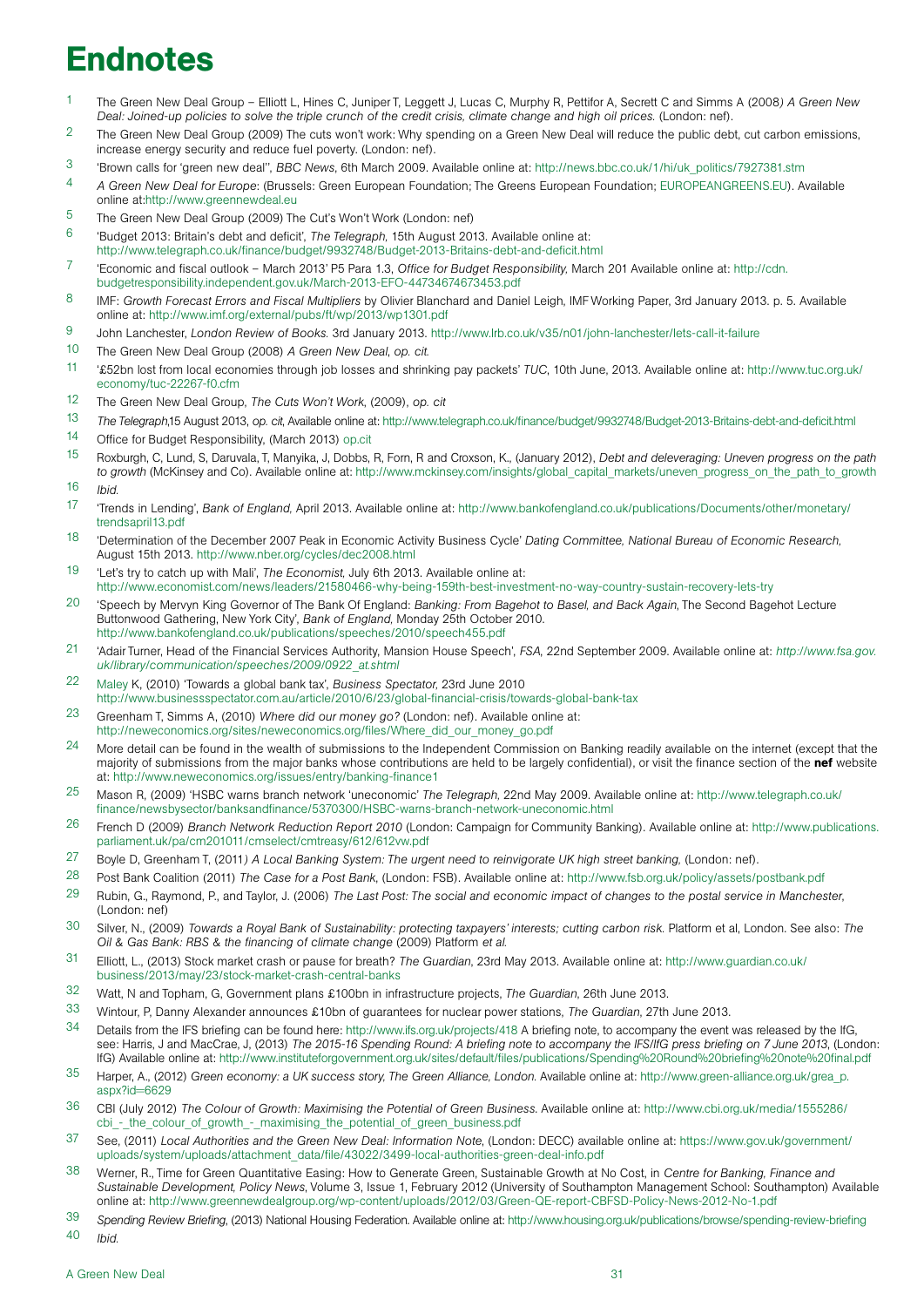- 41 Orr, D, *Housing Britain's Future: our greatest challenge*, 19th July 2013, National Housing Federation, Available online at: [http://www.housing.org.uk/](http://www.housing.org.uk/media/david-orrs-blog/housing-britains-future-our-biggest-challenge) [media/david-orrs-blog/housing-britains-future-our-biggest-challenge](http://www.housing.org.uk/media/david-orrs-blog/housing-britains-future-our-biggest-challenge)
- 42 See: Osborne, H, Houses rise across the UK for the first time since 2008, *The Guardian*, 16 July 2013
- 43 Allen, P, Blake, L, Harper, P, Hooker-Stroud, A, James, P and Kellner, T (2013) *Zero Carbon Britain: Rethinking the Future*, (Machynlleth: Centre for Alternative Technology): Available online at: <http://www.zerocarbonbritain.com/images/pdfs/ZCBrtflo-res.pdf>
- 44 Morris, C, and Pehnt, M (2012) German Energy Transition Arguments for a renewable energy future, (Berlin: Heinrich Bohl Foundation)
- 45 Cited in, Joseph, S, HS2 holds great potential, but the government must ensure all our railways are fit for the future, 1st February 2013, *Left Foot Forward*
- 46 *A Better Railway for a Better Britain*, 8th January 2013. (London: Network Rail) Available online at: [http://www.networkrail.co.uk/publications/](http://www.networkrail.co.uk/publications/strategic-business-plan-for-cp5/) [strategic-business-plan-for-cp5/](http://www.networkrail.co.uk/publications/strategic-business-plan-for-cp5/)
- 47 9bn railway investment announced by coalition, BBC News, 16 July 2012.
- 48 British Chambers of Commerce, The Centre for Cities and the Passenger Transport Executive Group, Joint Letter to The Chancellor, George Osborne, 12th June 2013. Available online at: <http://www.bettertransport.org.uk/files/HLOS-joint-letter.pdf>
- 49 *Re-opening Railways the case for growing the rail network and how it can be achieved*, Campaign for Better Transport, June 2012
- 50 The Real Cycling Revolution how the face of cycling is changing, May 2012, Sustrans. Available online at: [http://www.sustrans.org.uk/sites/default/](http://www.sustrans.org.uk/sites/default/files/file_content_type/real-cycling-revolution.pdf) [files/file\\_content\\_type/real-cycling-revolution.pdf](http://www.sustrans.org.uk/sites/default/files/file_content_type/real-cycling-revolution.pdf)
- 51 *Ibid.*
- 52 *Ibid.*
- 53 "Crossrail for the bike" in Mayor's £913 million cycling scheme, 7th March 2013, Mayor of London Press Release. Available online at: [http://www.](http://www.london.gov.uk/media/mayor-press-releases/2013/03/crossrail-for-the-bike-in-mayor-s-913m-cycling-plan#sthash.5YAP9VyV.dpuf) [london.gov.uk/media/mayor-press-releases/2013/03/crossrail-for-the-bike-in-mayor-s-913m-cycling-plan#sthash.5YAP9VyV.dpuf](http://www.london.gov.uk/media/mayor-press-releases/2013/03/crossrail-for-the-bike-in-mayor-s-913m-cycling-plan#sthash.5YAP9VyV.dpuf)
- 54 Garside, J, Why Britain's broadband is heading for the slow lane, 7 May 2012, *The Guardian*. Available online at: [http://www.theguardian.com/](http://www.theguardian.com/technology/2012/may/07/broadband-britain-heading-slow-lane) [technology/2012/may/07/broadband-britain-heading-slow-lane](http://www.theguardian.com/technology/2012/may/07/broadband-britain-heading-slow-lane)
- 55 *Ibid.*
- 56 *Driving Green Growth: The Role of the Waste Management Industry in the Circular Economy*, 2013, SITA UK. Available online at: [http://www.sita.](http://www.sita.co.uk/downloads/DrivingGreenGrowth-SITAUK-120423.pdf) [co.uk/downloads/DrivingGreenGrowth-SITAUK-120423.pdf](http://www.sita.co.uk/downloads/DrivingGreenGrowth-SITAUK-120423.pdf)
- 57 *More jobs less waste: Potential for job creation through higher rates of recycling in the UK and the EU,* September 2010, Friends of the Earth: London*.*
- 58 Lord Heseltine (2013) *No stone unturned: in pursuit of growth-Lord Heseltine Review,* Independent report for the UK government, (London: Department for Business, Innovation and Skills)
- 59 Figures taken from Green Alliance (August 2012) *Green economy: a UK success story,* which uses figures originally from HM Treasury (2011), *Infrastructure investment pipeline data.*
- 60 Lewis, M., and Conaty P, (2012) *The Resilience Imperative: Cooperative Transitions to a Steady State Economy*, (British Colombia: New Society Publishers)
- 61 [http://news.bbc.co.uk/1/hi/uk\\_politics/8688470.stm](http://news.bbc.co.uk/1/hi/uk_politics/8688470.stm)
- $62$  David Cameron and Nick Clegg slap down Vince Cable for suggesting government could jumpstart flat-lining economy by increasing borrowing, *The Independent*, 7th March 2013. Available online at: [http://www.independent.co.uk/news/uk/politics/theres-no-magic-money-tree-david-cameron](http://www.independent.co.uk/news/uk/politics/theres-no-magic-money-tree-david-cameron-and-nick-clegg-slap-down-vince-cable-for-suggesting-government-could-jumpstart-flatlining-economy-by-increasing-borrowing-8524543.html)[and-nick-clegg-slap-down-vince-cable-for-suggesting-government-could-jumpstart-flatlining-economy-by-increasing-borrowing-8524543.html](http://www.independent.co.uk/news/uk/politics/theres-no-magic-money-tree-david-cameron-and-nick-clegg-slap-down-vince-cable-for-suggesting-government-could-jumpstart-flatlining-economy-by-increasing-borrowing-8524543.html)
- 63 *Review of the monetary policy framework*, March 2013, para 3.34. (London: UK Treasury) Available online at: [https://www.gov.uk/government/](https://www.gov.uk/government/uploads/system/uploads/attachment_data/file/185553/ukecon_mon_policy_framework.pdf.pdf) [uploads/system/uploads/attachment\\_data/file/185553/ukecon\\_mon\\_policy\\_framework.pdf.pdf](https://www.gov.uk/government/uploads/system/uploads/attachment_data/file/185553/ukecon_mon_policy_framework.pdf.pdf)
- 64 The Green New Deal Group, *The Cuts Won't Work* (2009) *op. cit.*
- 65 Murphy, R (2011) *Why are they increasing the tax gap?* (London: PCS) Available online at: [http://www.pcs.org.uk/en/campaigns/national](http://www.pcs.org.uk/en/campaigns/national-campaigns/tax-justice/why-are-they-increasing-the-tax-gap.cfm)[campaigns/tax-justice/why-are-they-increasing-the-tax-gap.cfm](http://www.pcs.org.uk/en/campaigns/national-campaigns/tax-justice/why-are-they-increasing-the-tax-gap.cfm)
- 66 Bank of England,<http://www.bankofengland.co.uk/markets/Pages/apf/default.aspx>
- 67 Bank of England,<http://www.bankofengland.co.uk/monetarypolicy/pages/qe/default.aspx>
- 68 Ryan-Collins, J, Greenham, T, Bernardo, G and Werner, R (2013) *Strategic Quantitative Easing*, (London: nef) Available online at: [http://www.](http://www.neweconomics.org/publications/entry/strategic-quantitative-easing) [neweconomics.org/publications/entry/strategic-quantitative-easing](http://www.neweconomics.org/publications/entry/strategic-quantitative-easing)
- 69 For more on this, see: Murphy, R (2011) *500,000 missing people: £16 billion of lost tax. How the UK mismanages its companies*, (Norwich: Tax Research LLP) Available online at: <http://www.taxresearch.org.uk/Documents/500000Final.pdf>
- 70 For more detail, see paragraph 6.4, in: Murphy, R (2011) *Why are they increasing the tax gap?* <op.cit>. Available online at: [http://www.pcs.org.uk/en/](http://www.pcs.org.uk/en/campaigns/national-campaigns/tax-justice/why-are-they-increasing-the-tax-gap.cfm) [campaigns/national-campaigns/tax-justice/why-are-they-increasing-the-tax-gap.cfm](http://www.pcs.org.uk/en/campaigns/national-campaigns/tax-justice/why-are-they-increasing-the-tax-gap.cfm)
- 71 For more detail on what needs to be done to achieve these goals see the Fair Tax website at: <http://www.fairtaxmark.net/>
- 72 The term Green Quantitative Easing was first explicitly used in 2010 in<http://www.financeforthefuture.com/GreenQuEasing.pdf> although the principle of directing quantitative easing to the green transformation of the UK's infrastructure was included in the Green New Deal Group's 2008 report.
- 73 Darrington, M, With 100bn of quantitative easing cash we would rebuild Britain brick, by brick, The Telegraph, 12th March 2013. Available online at: <http://www.telegraph.co.uk/finance/financialcrisis/9923427/With-100bn-of-quantitative-easing-cash-we-could-rebuild-Britain-brick-by-brick.html>
- <sup>74</sup> Sunderland, R and Duncan, H, Its time to support UK firms: British Chamber of Commerce calls on Mark Carney to make business a priority, 30th June 2013, Daily Mail. Available online at: [http://www.thisismoney.co.uk/money/markets/article-2352025/Its-time-support-UK-firms-British-Chamber-](http://www.thisismoney.co.uk/money/markets/article-2352025/Its-time-support-UK-firms-British-Chamber-Commerce-calls-Mark-Carney-make-business-priority.html)[Commerce-calls-Mark-Carney-make-business-priority.html](http://www.thisismoney.co.uk/money/markets/article-2352025/Its-time-support-UK-firms-British-Chamber-Commerce-calls-Mark-Carney-make-business-priority.html)
- 75 Werner, R, (2012) Time for Green Quantitative Easing: How to Generate Green, Sustainable Growth at No Cost, *op. cit.*
- $76$  Echalier, M, Adams, J, Redwood, D and Curry C, Tax relief for pension savings in the UK, 15th July 2013, Pension Policy Institute. Available online at: [https://www.pensionspolicyinstitute.org.uk/uploadeddocuments/20130715\\_Tax\\_Relief\\_for\\_Pension\\_Saving\\_in\\_the\\_UK.pdf](https://www.pensionspolicyinstitute.org.uk/uploadeddocuments/20130715_Tax_Relief_for_Pension_Saving_in_the_UK.pdf)
- 77 Opening Remarks by the Governor of the Bank of England, Inflation Report Press Conference, Wednesday 13th February 2013,
- 78 Campbell, D, Ball, J and Rogers, S, PFI will ultimately cost £300bn, *The Guardian*, 5th July 2012. Available online at: [http://www.guardian.co.uk/](http://www.guardian.co.uk/politics/2012/jul/05/pfi-cost-300bn) [politics/2012/jul/05/pfi-cost-300bn](http://www.guardian.co.uk/politics/2012/jul/05/pfi-cost-300bn)
- 79 Murphy, R and Hines, C (2010) Green QuEasing: Paying for the Economy we need, Finance for the Future. Available online at: [http://www.](http://www.financeforthefuture.com/GreenQuEasing.pdf) [financeforthefuture.com/GreenQuEasing.pdf](http://www.financeforthefuture.com/GreenQuEasing.pdf)
- 80 *Renewable Energy Made in Britain: jobs, turnover and policy framework by technology* (2012 assessment), 23rd April 2012, Renewable Energy Association and Innovas. Available online at: <http://www.r-e-a.net/resources/rea-publications>
- 81 *UK Renewable Energy Roadmap: Update 2012*, 27th December 2012, (London: Department of Energy and Climate Change) Available online at: <https://www.gov.uk/government/publications/uk-renewable-energy-roadmap-update>
- 82 Allen, P *[et al](et.al)*, (2013) *Zero Carbon Britain: Rethinking the Future*, [op.cit.](op.cit) Available online at: <http://www.zerocarbonbritain.org/index.php?start=20>
- 83 (2011) Working for a Green Britain Volume I and Volume II, (London: RenewableUK) Available online at: [http://www.renewableuk.com/en/publications/](http://www.renewableuk.com/en/publications/reports.cfm/Working-for-a-Green-Britain-Volume-1) [reports.cfm/Working-for-a-Green-Britain-Volume-1](http://www.renewableuk.com/en/publications/reports.cfm/Working-for-a-Green-Britain-Volume-1) *and*: <http://www.renewableuk.com/en/publications/reports.cfm/Working-for-a-Green-Britain-Volume-2>
- 84 Allen, P *[et al](et.al)*, (2013) *Zero Carbon Britain: Rethinking the Future*, [op.cit.](op.cit)<br>85 Kamp M and Wayler J. (2010) 'Zero Carbon Britain 2030: A New Ene
- 85 Kemp, M and Wexler, J, (2010), *'Zero Carbon Britain 2030: A New Energy Strategy*', (Machynlleth: Centre for Alternative Technology)
- 86 Allen, P. *[et al](et.al)*, (2013) *Zero Carbon Britain: Rethinking the Future*, [op.cit.](op.cit)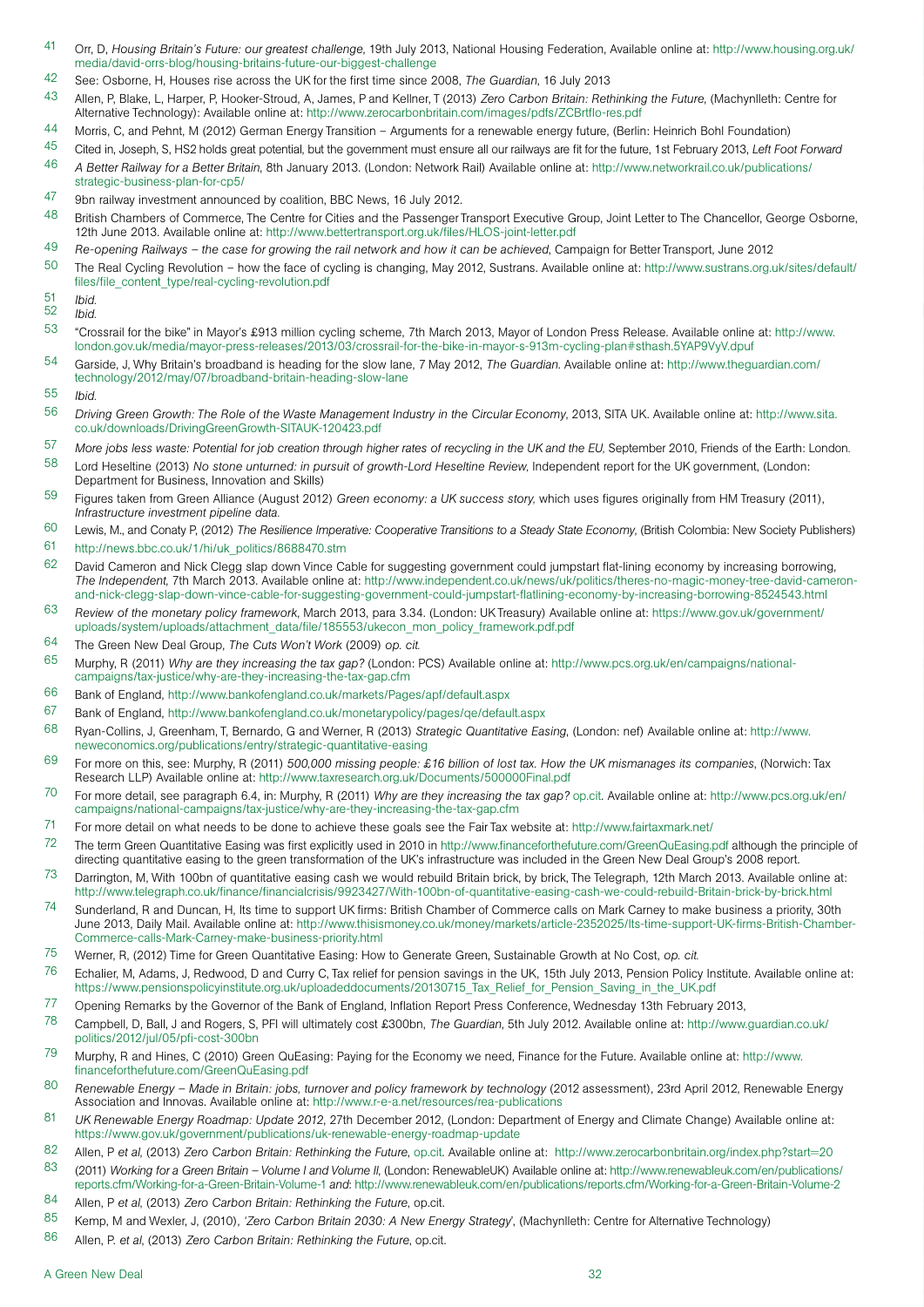